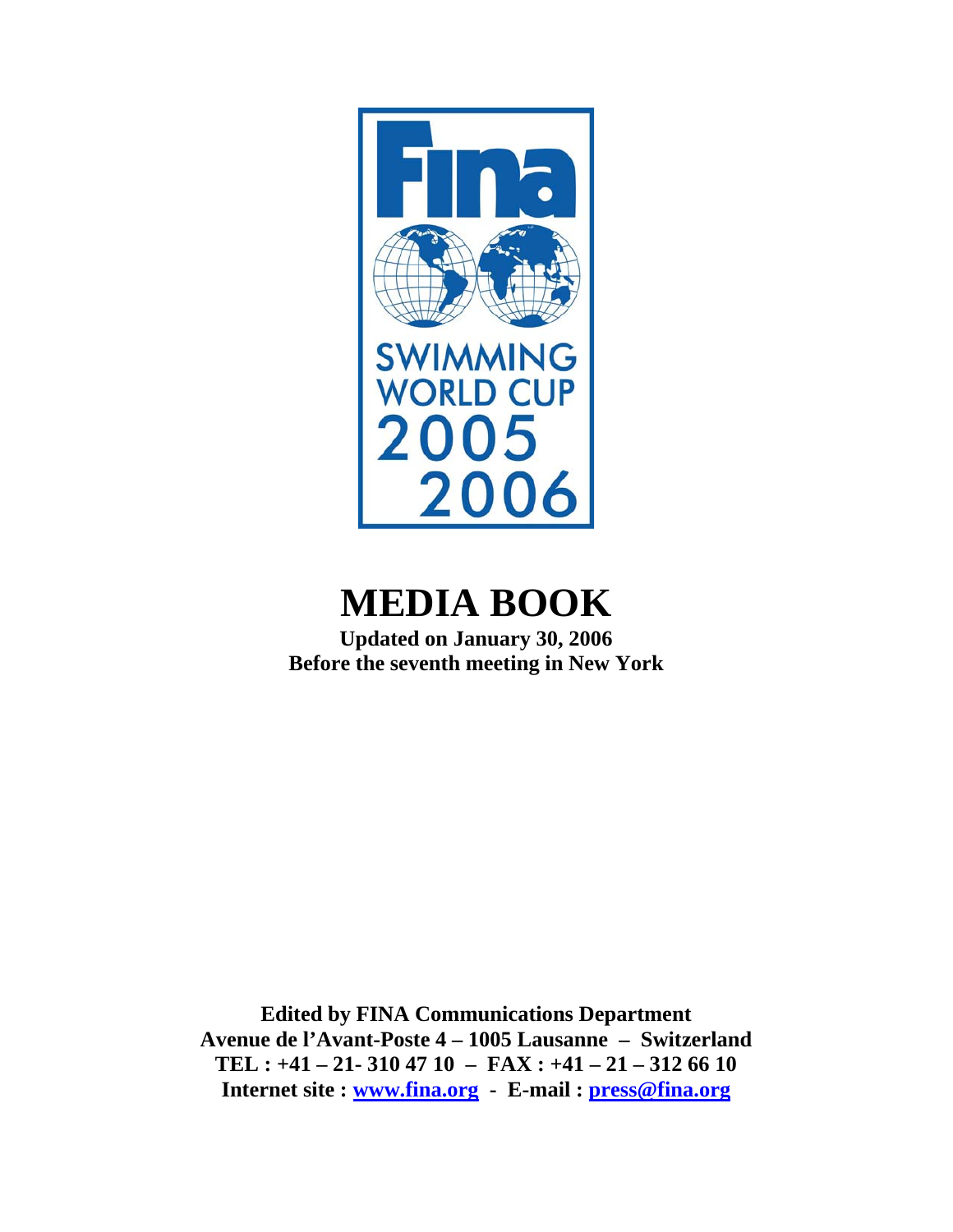# **CONTENTS**

# **3 - INTRODUCTION**

# **3 - CALENDAR**

# **4 - FINA REPRESENTATIVES**

# **4 - COMPETITION PROGRAMME**

## **5 - RULES AND REGULATIONS**

## **13 - HISTORICAL OVERVIEW**

# **15 - CHRONOLOGY OF WORLD RECORDS SET AT WORLD CUP MEETS**

## **18 - WORLD CUP WINNERS**

## **29 - WORLD RECORDS (25m)**

- **29 Women**
- **31 Men**

# **33 - WORLD RECORDS DURING FINA SWIMMING WORLD CUP**

## **34 - WORLD CUP RECORDS**

## **35 - SWIMMING WORLD CUP VENUES**

- **35 Chronology**
- **40 By country**

## **42 - CONTACTS**

## **43 – 2005/2006 Edition event by event**

| 43 - November 11-13, 2005 Durban |                       | <b>RSA</b> |
|----------------------------------|-----------------------|------------|
| 44 - November 19-20, 2005 Sydney |                       | <b>AUS</b> |
| 45 - November 24-25, 2005 Daejon |                       | <b>KOR</b> |
| 46 - January 17-18, 2006         | <b>Stockholm</b>      | <b>SWE</b> |
| 47 - January 21-22, 2006         | <b>Berlin</b>         | <b>GER</b> |
| 48 - January 25-26, 2006         | <b>Moscow</b>         | <b>RUS</b> |
| 49 - February 3-4, 2006          | New York              | <b>USA</b> |
| 50 - February 10-12, 2006        | <b>Belo Horizonte</b> | <b>BRA</b> |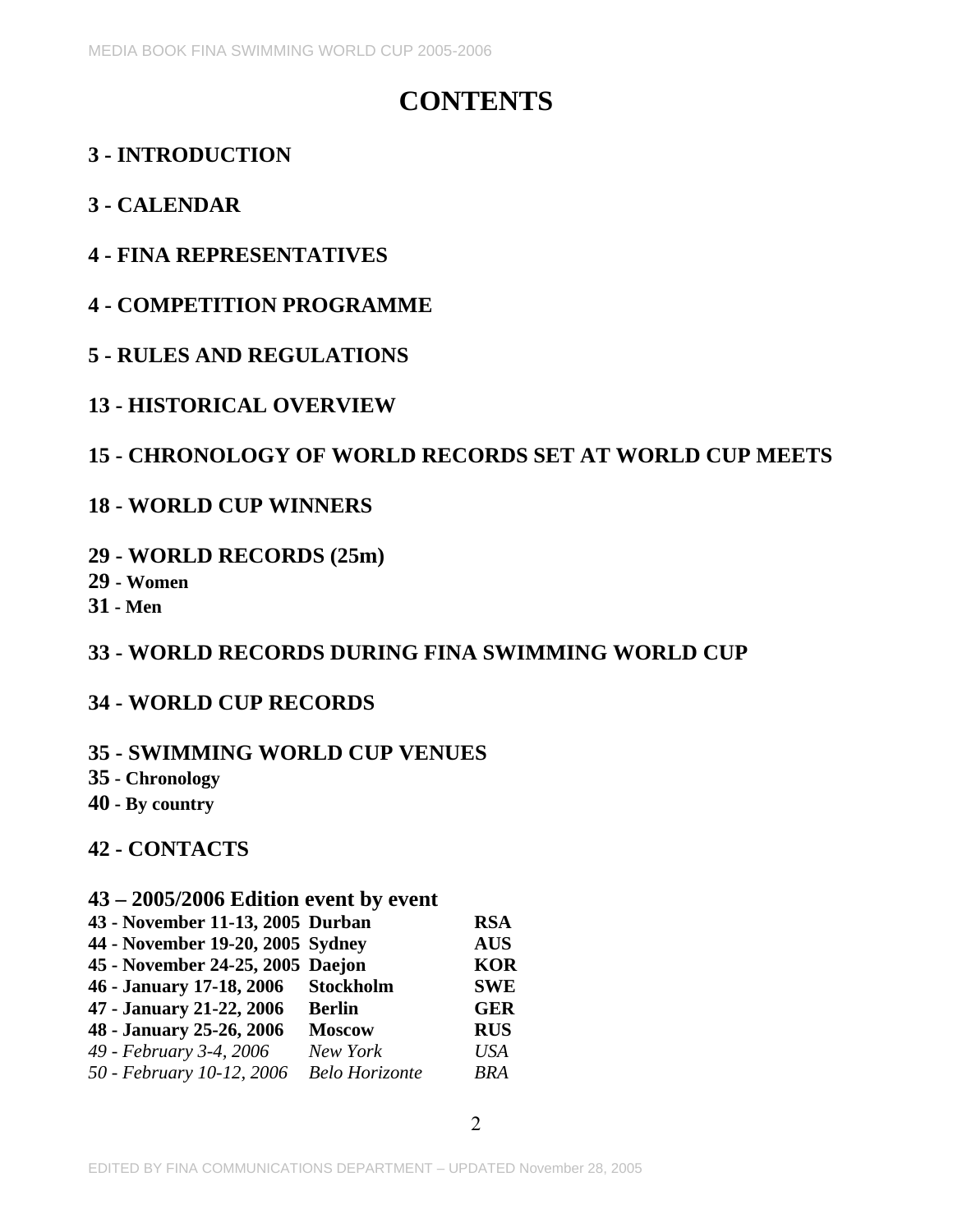# **INTRODUCTION By Mustapha Larfaoui, FINA President**

Year after year, the FINA Swimming World Cup has had a strong impact on the development of the Sport, and certainly a considerable influence on two important decisions made by FINA some years ago: the recognition of world records set in 25m pools (back in 1991) and the introduction of the FINA Swimming World Championships in 25m pools. Its first Super Final took place in Palma de Mallorca, in 1992.

Through the FINA Swimming World Cup swimmers have more opportunities to compete at high level, thus increasing their international experience; swimming enjoys a greater exposure and coverage by the media and, thanks to the quality of results, which often impress the public opinion, the attention of the sponsors – whose role is of paramount importance in sport today – may be increased.

The current edition of the FINA Swimming World Cup has a similar programme to the previous one. Swimmers will visit the five continents with Africa first and then Oceania, Asia, Europe and the two last meetings in America. All meets will take place solely in 25m swimming pools (short course).

This document is aimed to help the journalists in their coverage of the major events. The Meet Organisers, the Meet Speakers, the Team Managers and other Officials and the Swimmers themselves will find the information contained in this publication of interest.

# **CALENDAR**

Eight meetings will be held in the following continental zones: Africa / Asia / Oceania, Europe and Americas

|                             | Zone 1: Africa / Asia / Oceania |            |
|-----------------------------|---------------------------------|------------|
| <b>November 11-13, 2005</b> | <b>Durban</b>                   | <b>RSA</b> |
| November 19-20, 2005        | Sydney                          | <b>AUS</b> |
| November 24-25, 2005        | <b>Daejon</b>                   | <b>KOR</b> |
|                             | Zone 2: Europe                  |            |
| <b>January 17-18, 2006</b>  | <b>Stockholm</b>                | <b>SWE</b> |
| <b>January 21-22, 2006</b>  | <b>Berlin</b>                   | <b>GER</b> |
| <b>January 25-26, 2006</b>  | <b>Moscow</b>                   | <b>RUS</b> |
|                             | <b>Zone 3: Americas</b>         |            |
| <i>February 3-4, 2006</i>   | New York                        | USA        |
| February 10-12, 2006        | <b>Belo Horizonte</b>           | BRA        |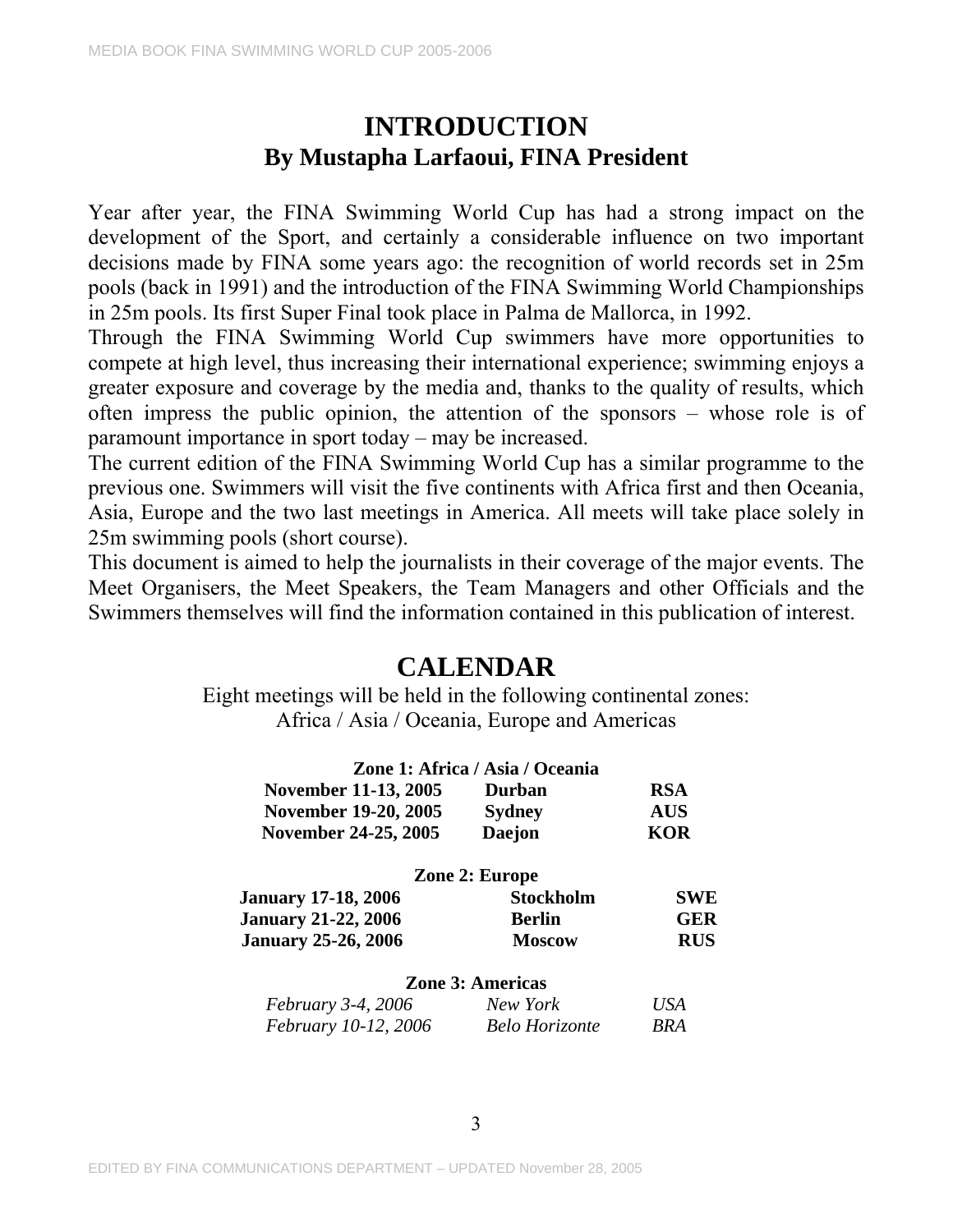|                | <b>EVENT</b>                  | TSC(1)             | SPORTS MEDICINE (2)   | <b>PRESS</b>           | <b>SWC</b> Director |
|----------------|-------------------------------|--------------------|-----------------------|------------------------|---------------------|
|                | Durban, South Africa          | Soren KORBO        | Dr. Mohamed KOUIDRI   | Chaker BELHADJ         | <b>Harold CLIFF</b> |
|                | $11 - 13$ November 2005       |                    |                       |                        |                     |
| 2.             | Sydney, Australia             | Don BLEW           | Dr. Brian SANDO       | <b>Russel MCKINNON</b> | Mike UNGER          |
|                | 19-20 November 2005           |                    |                       |                        |                     |
| 3.             | Daejeon, Korea                | Shigeo OGATA       | Dr. Khwaja AZIZ       | <b>Russel MCKINNON</b> | <b>Harold CLIFF</b> |
|                | 24-25 November 2005           |                    |                       |                        |                     |
| 4.             | Stockholm, Sweden             | Andrea THIELENHAUS | Dr. Eide LUBS         | Elena VAITSEKHOVSKAYA  | Mike UNGER          |
|                | 17.18 January 2006            |                    |                       |                        |                     |
| 5.             | <b>Berlin, Germany</b>        | Michel SALLES      | Dr. Mohamed KOUIDRI   | Elena VAITSEKHOVSKAYA  | Mike UNGER          |
|                | 21.22 January 2006            |                    |                       |                        |                     |
| 6.             | Moscow, Russia                | Andriy VLASKOV     | Dr. Eide LUBS         | Elena VAITSEKHOVSKAYA  | Mike UNGER          |
|                | 25.26 January 2006            |                    |                       |                        |                     |
| 7 <sub>1</sub> | New York, USA                 | Carol ZALESKI      | Dr. Margo MOUNTJOY    | <b>Nick THIERRY</b>    | Mike UNGER          |
|                | 3-4 February 2006             |                    |                       |                        |                     |
| 8.             | <b>Belo Horizonte, Brazil</b> | Don BLEW           | <b>Blanco HERRERA</b> | Francisco J. LOPEZ     | Mike UNGER          |
|                | 10-12 February 2006           |                    |                       |                        |                     |

# **FINA REPRESENTATIVES**

**(1)** TSC: FINA Technical Swimming Committee

**(2)** Doping Control Representative

# **COMPETITION PROGRAMME**

The programme of the FINA Swimming World Cup will consist of the following individual events for both women (W) and men (M):

- Freestyle 50m, 100m, 200m, 400m, 800m (W), 1500m (M)
- Backstroke 50m, 100m, 200m
- Breaststroke 50m, 100m, 200m
- Butterfly 50m, 100m, 200m
- Individual Medley 100m, 200m, 400m

In the events of 50m, 100m, 200m and 400m there shall be heats and finals. The 400m Individual Medley, the 800m and/or 1500m Freestyle, may be swum as timed finals, with the slow heats in the preliminaries session and the fastest heat in the finals session. No semi-finals shall be swum.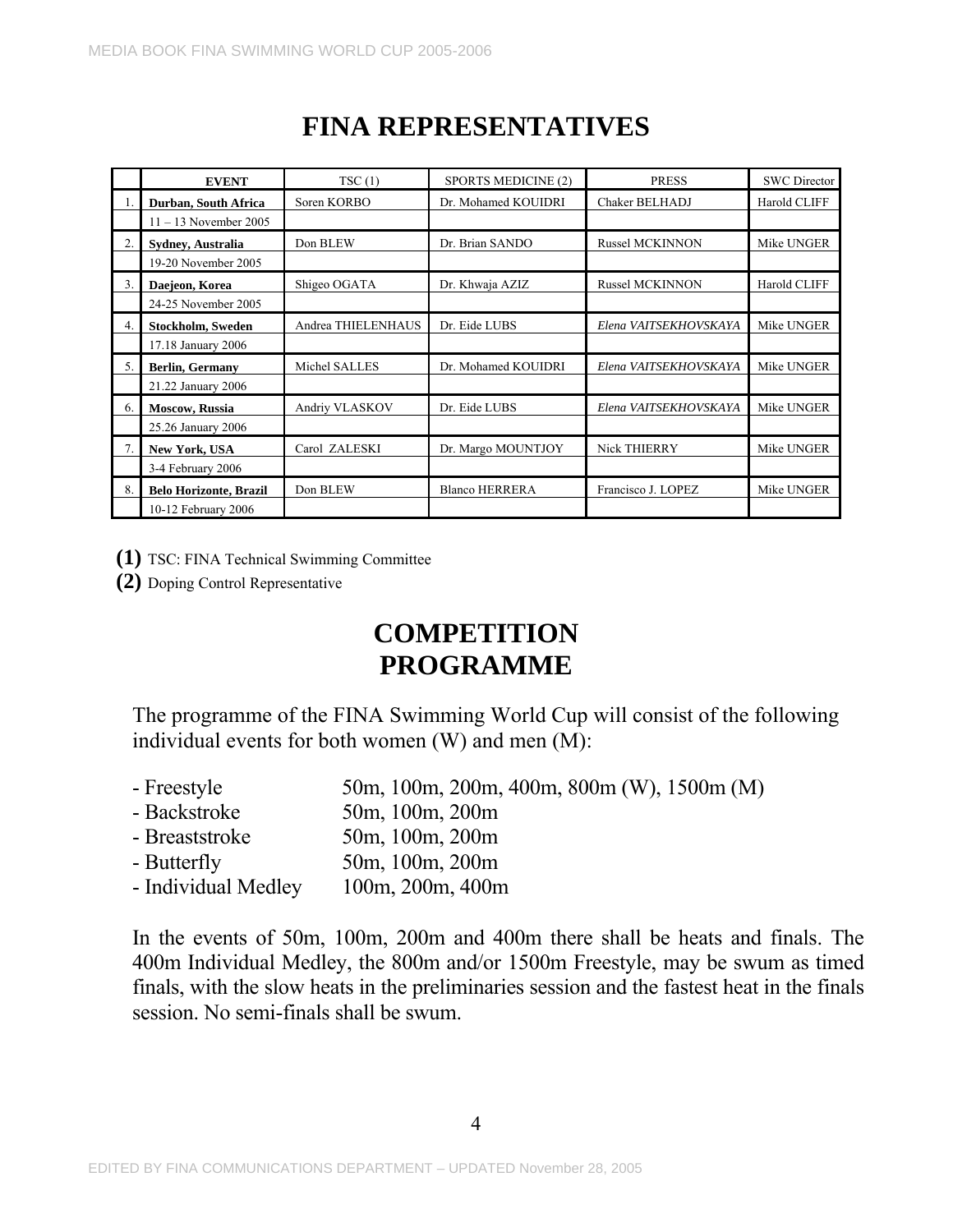# **RULES AND REGULATIONS of the FINA SWIMMING WORLD CUP 2005 – 2006 SERIES**

# **1. GENERAL PRINCIPLES**

- **1.1** The FINA SWIMMING WORLD CUP 2005/2006 SERIES will consist of eight (8) meetings.
- **1.2** The FINA SWIMMING WORLD CUP shall be open to all swimmers from the FINA affiliated Federations. All the events included in the FINA SWIMMING WORLD CUP will be conducted according to FINA Rules.
- **1.3** The designation should be made by the FINA Bureau.
- **1.4** The Meet Organiser must be the National Federation or Member of the National Federation and must agree to abide by the Rules of FINA.
- **1.5** Each FINA SWIMMING WORLD CUP Organiser must sign a Contract with FINA in which duties and rights of all parties are listed.

## **2. FINA SWC 2005/2006 MEETS**

The FINA SWIMMING WORLD CUP 2005/2006 meets are distributed in three zones (Zone 1 - Asia/Oceania/Africa, Zone 2 - Europe, Zone 3 - Americas) as follows:

## **Asia / Oceania / Africa**

| November 11-13, 2005 | Durban, South Africa   |
|----------------------|------------------------|
| November 19-20, 2005 | Sydney, Australia      |
| November 24-25, 2005 | Daejon, Korea          |
| <b>Europe</b>        |                        |
| January 17-18, 2006  | Stockholm, Sweden      |
| January 21-22, 2006  | Berlin, Germany        |
| January 25-26, 2006  | Moscow, Russia         |
| <b>Americas</b>      |                        |
| February 3-4, 2006   | New York, USA          |
| February 10-12, 2006 | Belo Horizonte, Brazil |
|                      | 3. VENUE REQUIREMENTS  |

- **3.1** The Venue capacity should be a minimum of 2'000 seats
- **3.2** The meets will be organised in 25m swimming pools with minimum eight (8) lanes.

**3.3** At each venue there must be an additional warm-up pool (minimum of 25m and 6 lanes)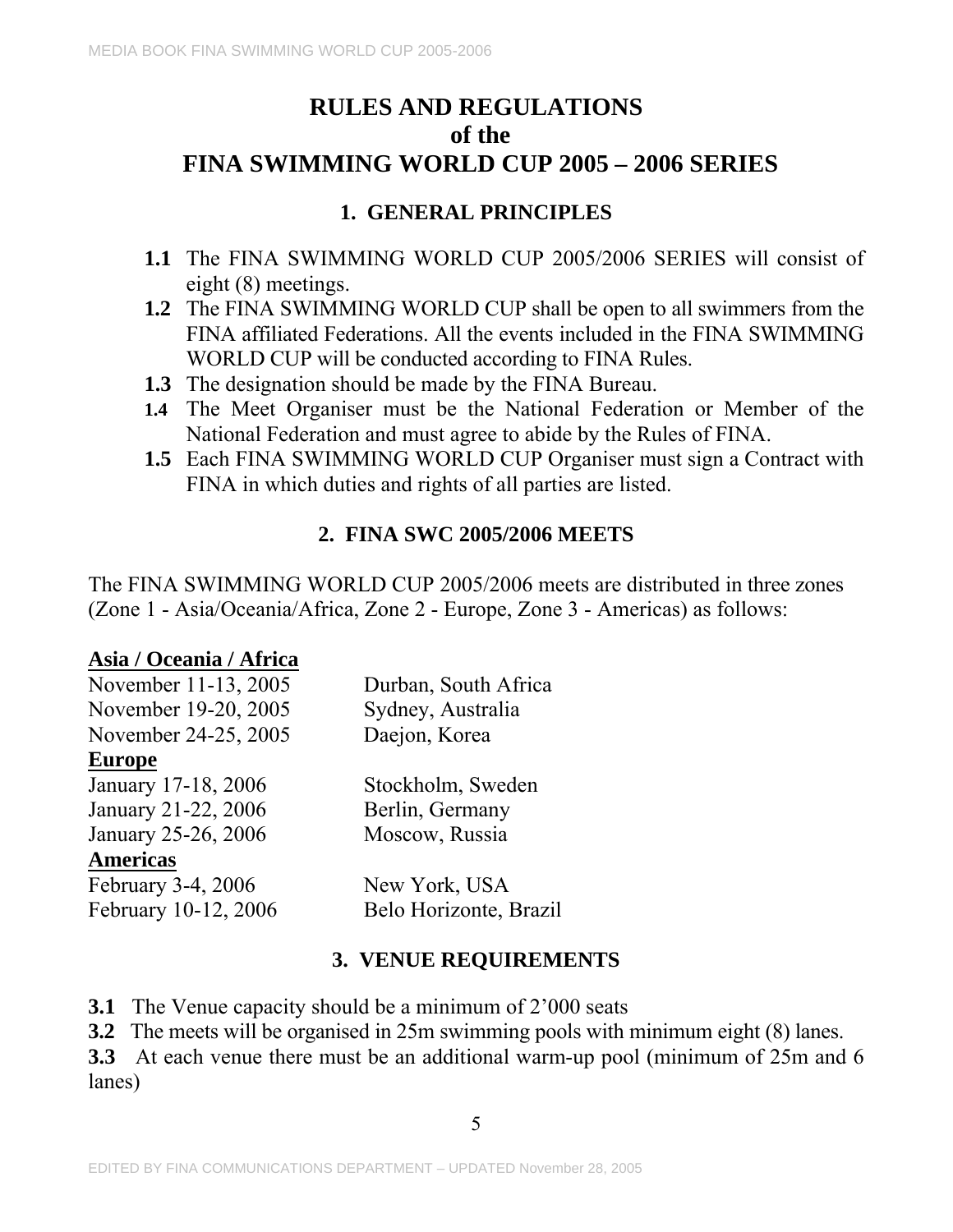**3.4** Seating for: spectators, sponsors, media, etc. Seating for athletes in accordance with FINA Rules. Seating positions along the side of the pool shall be provided for all competitors, team officials and unassigned technical officials, from which they may properly observe training and competitions.

**3.5** Timing: Automatic Officiating Equipment should be available together with semiautomatic back-up timing in accordance with the FINA Rules.

**3.6** Technical equipment for the competition must include: Scoreboard(s) and Video board(s). The scoreboard control unit must have a minimum of ten (10) lines containing thirty-two (32) digits (or scoreboard as described in Rule FR 4.7.1). The scoreboard must be able to display all recorded information and the running time.

**3.**7 Press/photographers areas. Media facilities and procedures for press and photographers should comply with the FINA Media Guide.

**3.8** The Meet Organiser must provide adequate liability insurance for the event, venue, swimmers, officials and spectators.

**3.9** TV fit out (location, total surface area) as stated in the FINA TV Guidelines.

# **4. SWIMMERS ENTRIES & PROTOCOLS**

• The Organising Federation shall be obliged to enter a minimum of four (4) swimmers to each meet of the Series. Each Federation hosting a World Cup Meet will use its best efforts to send its top swimmers to the meets. In case of a non-appearance, the FINA Executive may impose a fine of up to US\$ 15,000.

• The Host Federation shall inform the FINA Office of all nations entering or expected to enter the Event, including the size of the teams.

• Except for clubs within its own country, the Host Federation shall correspond with, and accept entries, only from Federations, which are members of FINA, and not with clubs, coaches or individual swimmers. National Federations may choose to send either a national team or club representatives but not both.

## **(a) Preliminary Entries**

Are to be announced to the Meet Organiser no later than six (6) weeks prior to the competition (preliminary entry form).

# **(b) Final Entries**

Are to be announced to the Meet Organiser no later than fifteen (15) days prior to the competition (final entry form). The OC cannot guarantee any logistical assistance for those delegations that do not meet this deadline.

# **(c) Costume Protocol**

The swimming costumes must be in accordance with the FINA Rules GR 6 and GR 7, as decided by the FINA General Congress to be held on July 22, 2005 in Montreal (CAN).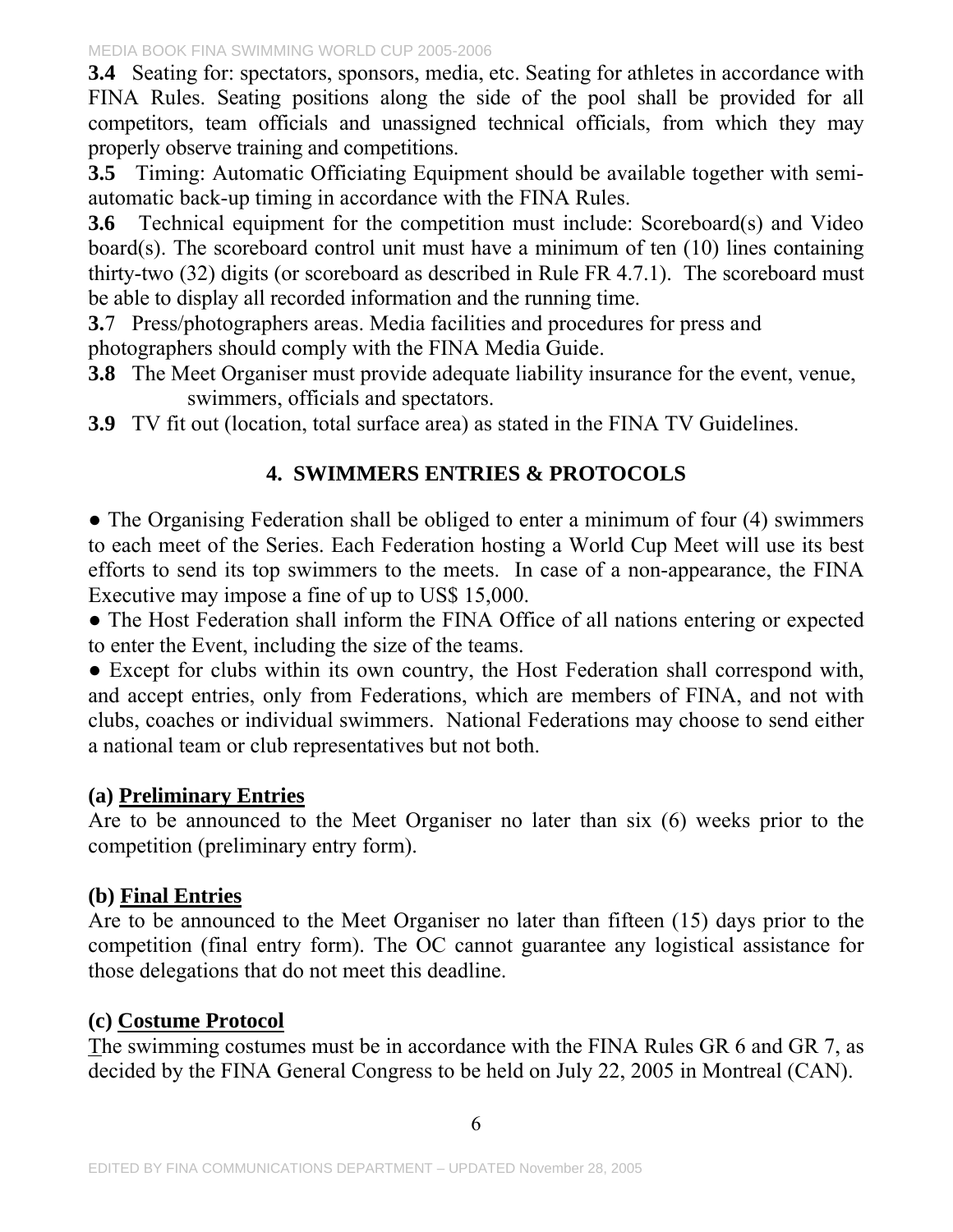# **5. TRANSPORTATION**

## **(a) International Transportation**

• Each National Federation is responsible for the travel expenses of their swimming team delegation.

• FINA will pay for international travel expenses for the representatives designated by FINA to attend each meet.

## **(b) Transfers and Local Transportation**

The Meet Organiser is to provide local transportation from and to airport / railway station and between hotel(s) and venue(s) (shuttle system every 20 minutes) free of charge for the following persons for the duration of the event and two days prior thereto, plus the day after the conclusion of the event:

- $FINA$  Representatives five (5) persons
- Referee and Starter
- Swimmers
- Officials

The OC must welcome teams and officials at the airport, confirm flights of delegations and indicate departure time from hotel for return flight provided the arrival and departure information is supplied to the OC.

## **(c) Transportation to the competition site**

● Host Federation shall provide free of charge the venues for training two (2) days prior to the event.

• Busses with drivers and guides.

• Two (2) vehicles with drivers for FINA Officials: Air-conditioned, high standard vehicles.

## **(d) Visas**

• The Host Federation shall make its best effort with its government regarding entry visa for all competitors and officials from any FINA Member country, as well as FINA Officials, attending the event.

● Visa requirements for FINA Officials must be provided and is the responsibility of the respective Meet Organiser.

# **6. LODGING AND BOARD**

# **6.1 For the swimming teams**

(i) Accommodation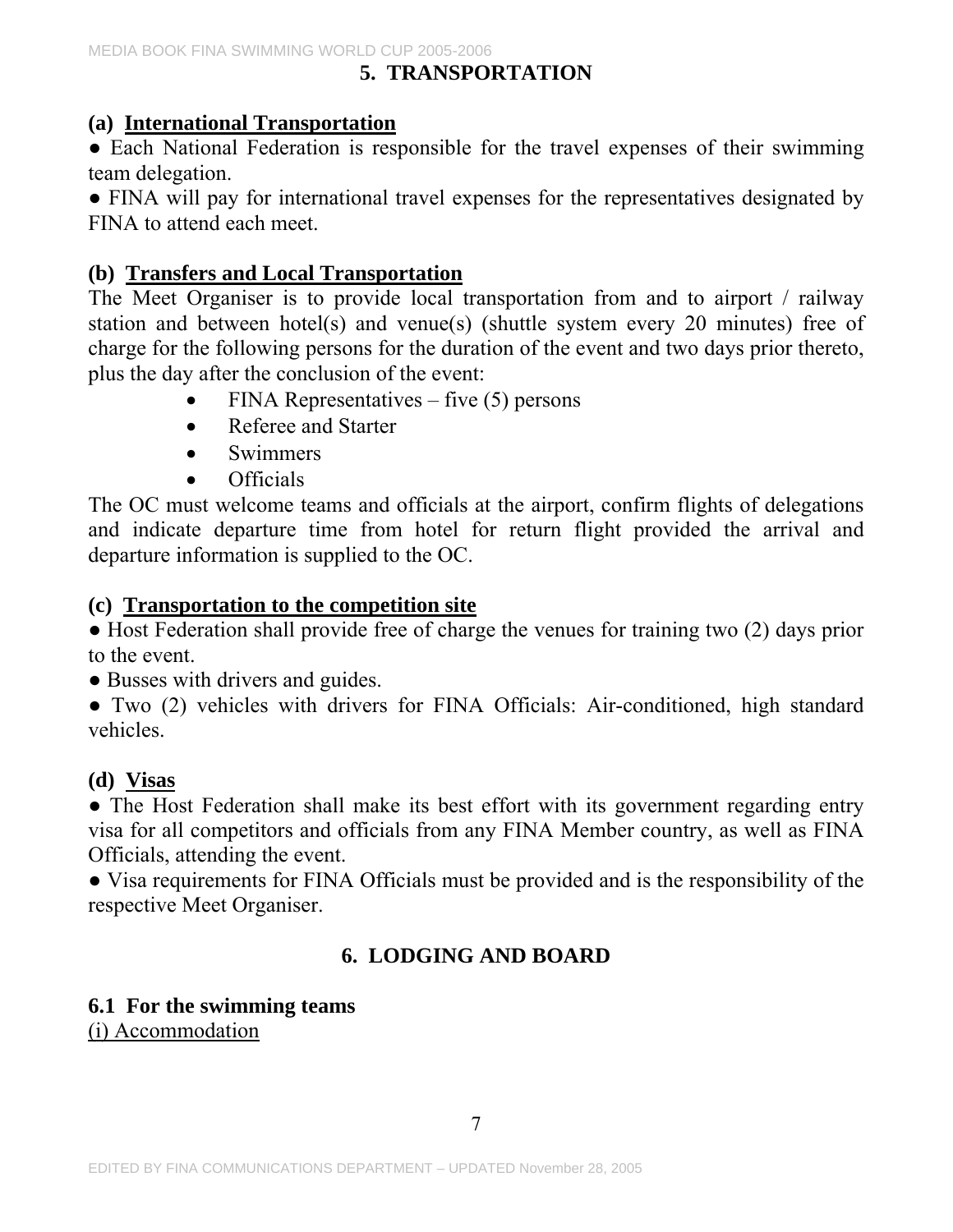● The Meet Organiser shall provide accommodation in a good quality hotel for a minimum of four (4) athletes and one (1) team leader/coach for each of the other World Cup host countries:

- Neighbouring countries 3 days/nights
- Same continent 4 days/nights
- Another continent 5 days/nights

• All other National Federations are responsible for their own swimming teams accommodation expenses.

### (ii) Food

• The Meet Organiser shall provide meals for a minimum of four (4) athletes and one (1) team leader/coach for each of the other World Cup host countries:

- Neighbouring countries 3 days/nights
- Same continent 4 days/nights
- Another continent 5 days/nights
- Quantity and quality for all the athletes must be guaranteed.
- Provide athletes with three (3) basic meals per day.

● All other National Federations are responsible for their own swimming teams food expenses.

## **6.2 For FINA Representatives**

The Host Federation shall provide room and board expenses for five (5) persons designated by FINA in a first class hotel accommodation with three meals per day and local transportation for five (5) days and five (5) nights.

# **7. COMPETITION PROGRAMME**

**7.1** The FINA Bureau will designate the venue and dates of the FINA SWIMMING WORLD CUP meets.

**7.2** The programme of the FINA SWIMMING WORLD CUP shall be drawn from the following events:

- Freestyle 50m, 100m, 200m, 400m, 800m (W), 1500m (M)
- Backstroke 50m, 100m, 200m
- Breaststroke 50m, 100m, 200m
- Butterfly 50m, 100m, 200m
- Individual Medley 100m, 200m, 400m

In the events of 50m, 100m, 200m and 400m there shall be heats and finals. The 400m Individual Medley, the 800m and/or 1500m Freestyle, may be swum as timed finals, with the slow heats in the preliminaries session and the fastest heat in the finals session. No semi-finals shall be swum.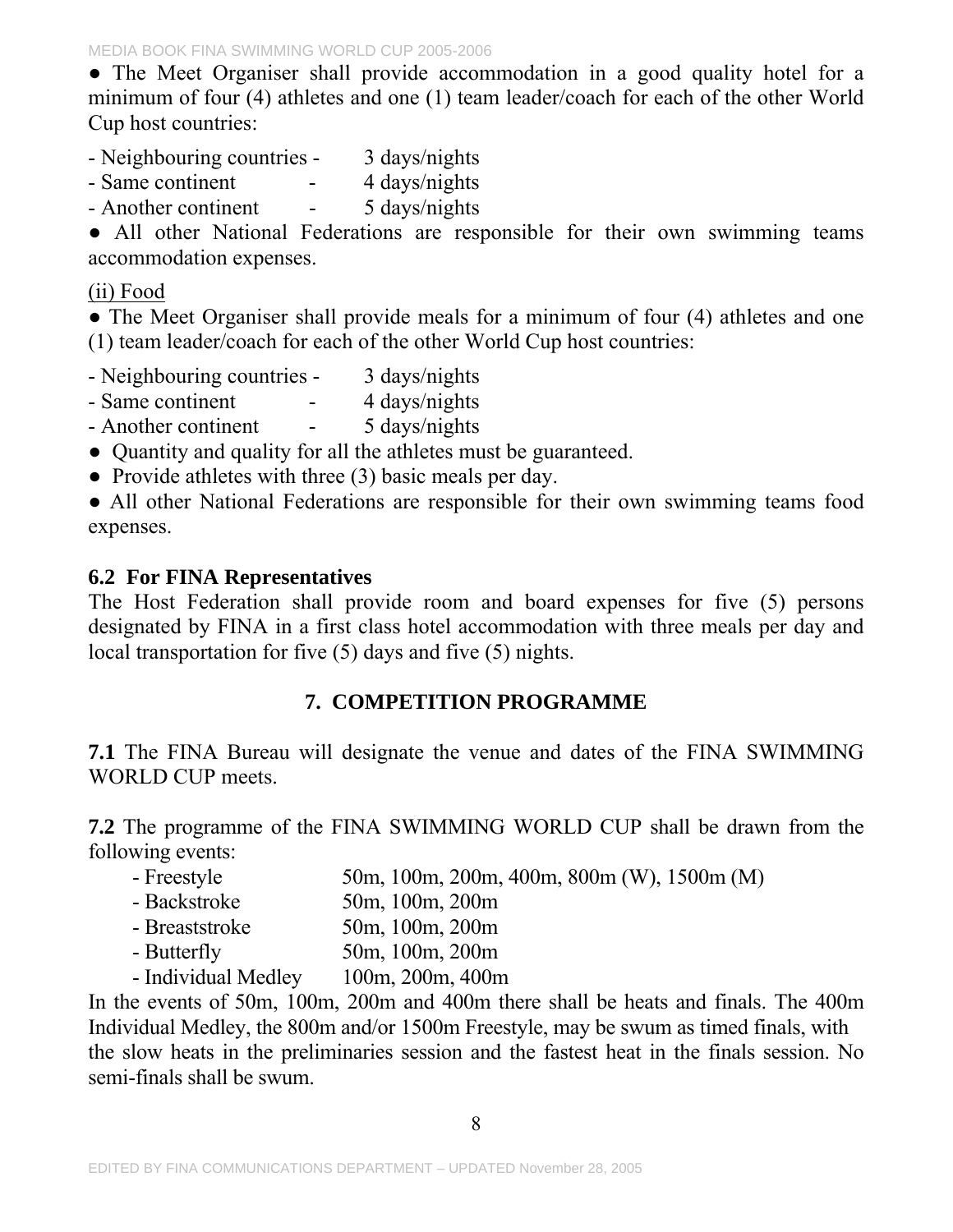Each National Federation/Organiser will submit their competition programme to FINA for approval two months prior to the commencement of the  $1<sup>st</sup>$  competition of the 2005/2006 **Series**.

# **8. MEDICAL SERVICES**

First Aid and medical treatment provided by the Host Federation

• Federation shall provide free medical service for all competitors and officials within the area of the competition pools.

- First aid facilities for swimmers at the hotel.
- Ambulance in front of the competition venue.
- Designation of hospital.

# **9. TECHNICAL MEETING**

On the day before the first competition of each Event, a technical meeting has to be held at an appropriate timing (between 6 p.m. and 8 p.m.). This will be the only opportunity for last minute entry changes (any withdrawals, but additional entries only for duly entered members of national teams - no additions for club representatives).

- a. Scratches for the first session of heats would be due by the close of business of the technical meeting.
- b. Scratches for the second session of heats would be due one hour prior to the start of finals the first evening.
- c. If the meet is over three days, the scratches for the third morning would be due one hour prior too the start of finals on the second evening.
- d. DNS (Did not start) will be fined according to FINA Rules.
- e. A positive check-in for timed final races should be done in order to prevent open lanes in the finals. This looks very bad for television to have open lanes at night, and it ultimately is fairer for the athletes.

# **10. DIRECT EXPENSES OF FINA AND NATIONAL FEDERATIONS**

# **A. FINA**

• Provide travel expenses for the representatives designated by FINA to attend each meet, namely: FINA Delegate, Managing Director, Doping Control Representative, Press Officer, and Scorer.

• General Administration costs.

● Research through FINA Marketing Agent on the future economical opportunities and the exploitation of the TV Rights.

● Provide per diem for the representatives designated by FINA.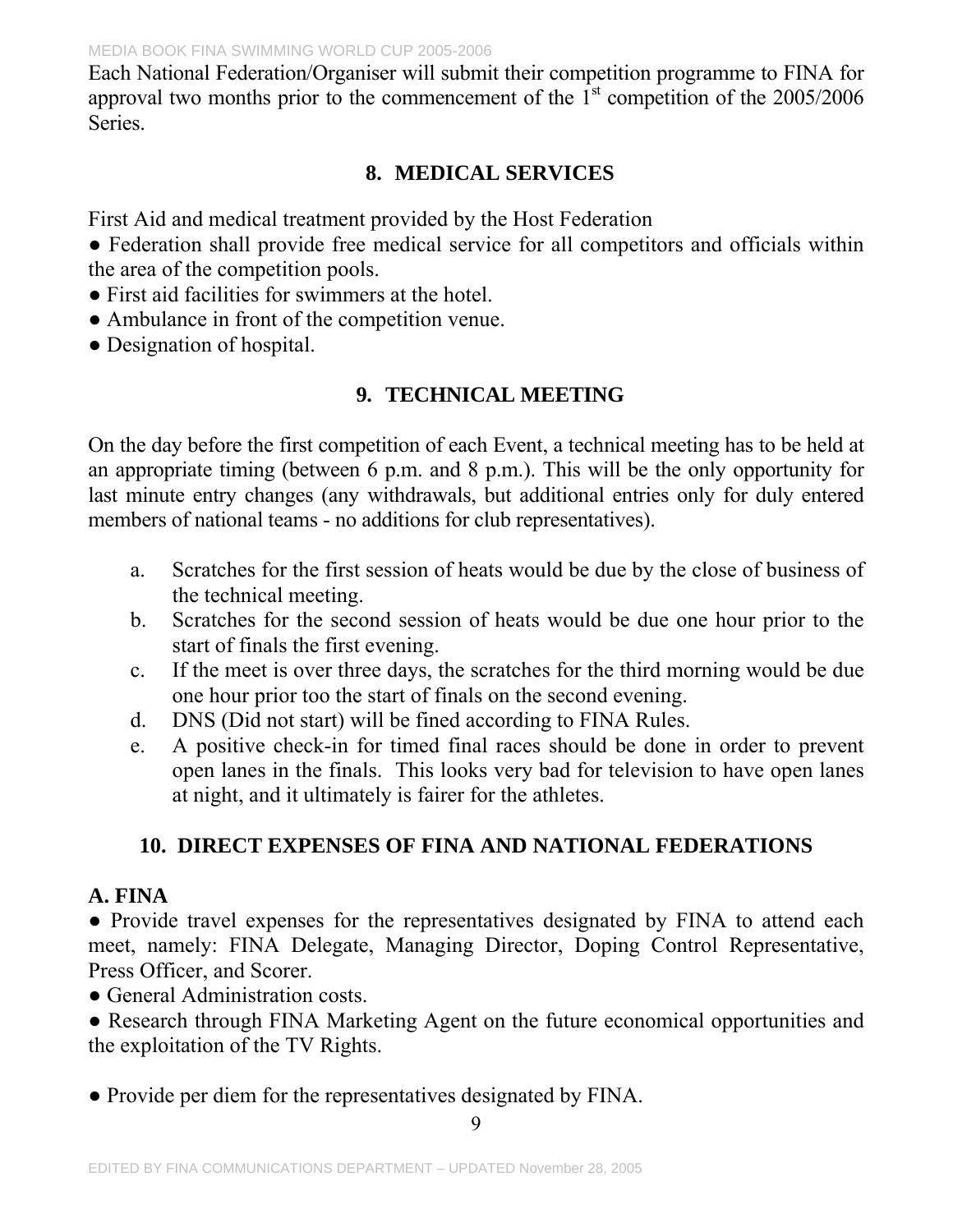# **B. HOST NATIONAL FEDERATIONS**

● All local transportation expenses for the *FINA Representatives – five (5) persons -, Referee and Starter, Swimmers and Officials.* 

• Board and lodging for the five (5) FINA Representatives designated by FINA in a first class hotel accommodation with three meals per day (FINA Delegate, Managing Director, Doping Control Representative, Press Officer, and Scorer).

- Travel expenses, full board and accommodation for FINA Referee and Starter.
- Medical expenses for First Aid and Medical Assistance.
- All costs of the local organisation of the event, including secretarial services.

• Complete indemnity insurance cover for all legal liabilities other than gross negligence or Acts of God including cancellation, postponement, or alteration, except to the extent FINA is at fault.

• A minimum of twelve (12) doping control tests and, in addition, tests for all new world records should be conducted in accordance with the FINA Rules. The analyses must be performed at an IOC Accredited Laboratory. The cost of the control, the dispatch of samples and their analyses will be paid by each Meet Organiser.

• Federation shall provide accommodation with three (3) meals per day and local transportation for a period of three (3) days for one (1) inspection by an individual to be appointed by FINA (Managing Director) prior to the competition dates. Economy ticket airfare to be covered through the FINA Swimming World cup budget.

● Acquisition of official material and technical equipment.

● Expenses regarding competition venue, organisation, staff and auxiliary refereeing, official opening and closing ceremony and press conferences during the competition and official closing dinner.

- Production cost of the flag poles and flags.
- Publicity for event on national scale.

# **C. FEES**

The following fees will be paid by FINA and the Host National Federations:

# **1. Host National Federation**

A non-refundable bid fee of **US\$ 29,000** is being paid herewith, or shall be paid by the Federation to FINA no later than **1st September 2005**.

# **2. FINA**

Will pay the same fee as National Federations hosting the Swimming World Cup Meet. These fees will be used for the payment of the overall FINA Swimming World Cup Prize Money.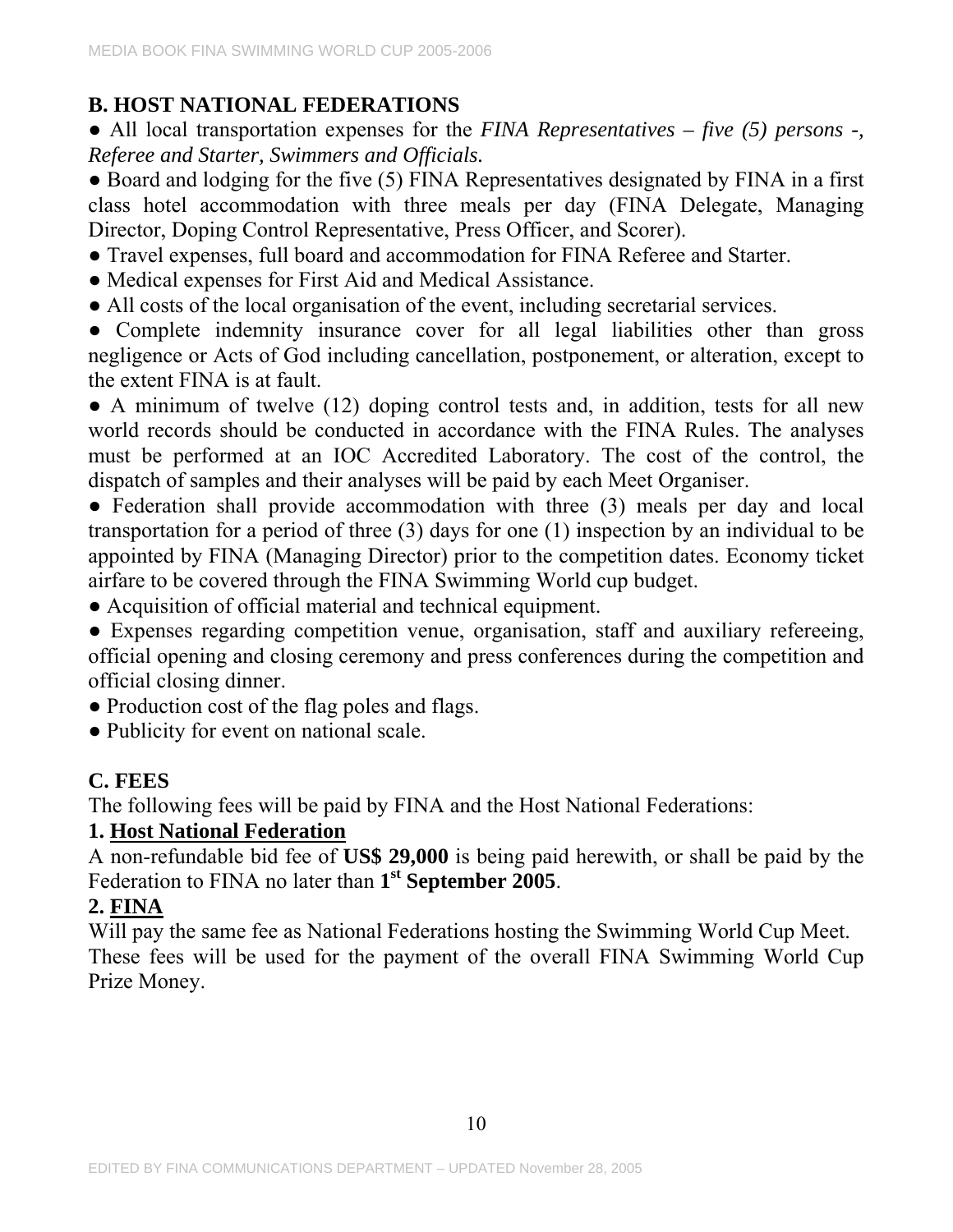### **11. MEET ORGANISERS FINANCIAL & ORGANISATIONAL ARRANGEMENTS**

# **11.1 EACH EVENT PRIZE MONEY**

Each Organiser of a FINA SWIMMING WORLD CUP competition will provide prize money, in cash, of minimum *US\$ 102'000.-*

## **Per Meet (Local Races Winners)**

At each meet, there are 34 races. For each race:

| Winner       | <b>US\$</b> 1'500.- |
|--------------|---------------------|
| Second       | <b>US\$ 1'000.-</b> |
| <b>Third</b> | <b>US\$</b> 500.-   |
| <b>Total</b> | <b>US\$ 3'000.-</b> |

Total per meet: US\$ 3'000.- x 34 = US\$ 102'000.-

In case of ties, the prize money will be shared (e.g. if there are two  $1<sup>st</sup>$  places, then no  $2<sup>nd</sup>$ place prize money will be awarded. The total of US\$ 2'500.- will be equally split between the two (2) winners, that is US\$ 1'250.- each)

The Local Organising Committee can offer on top any other additional award (best swim, best local swimmer, etc.).

The National Federation of the athlete who earns the prize money will inform the OC as to whether the prize money will be paid to the National Federation or directly to the athlete.

## **11.2 END OF SERIES PRIZE MONEY**

There will be an end of series Prize fund of Two Hundred Sixty Thousand United States Dollars (260'000.- US\$) paid by FINA.

## **11.3 PAYMENTS**

The payment related to the fee should be received by FINA **no later than 1st September 2005.** If, by that date, one of the appointed organisers does not fulfil the financial obligation, this organiser will be replaced by the first appointed reserve.

## **12. PRIZES**

# **12.1 WORLD CUP AWARDS**

## **12.1.1 - Overall prizes (World Cup Winners)**

*US\$ 200,000* will be used for the winners and *US\$ 60,000* maximum for world record breakers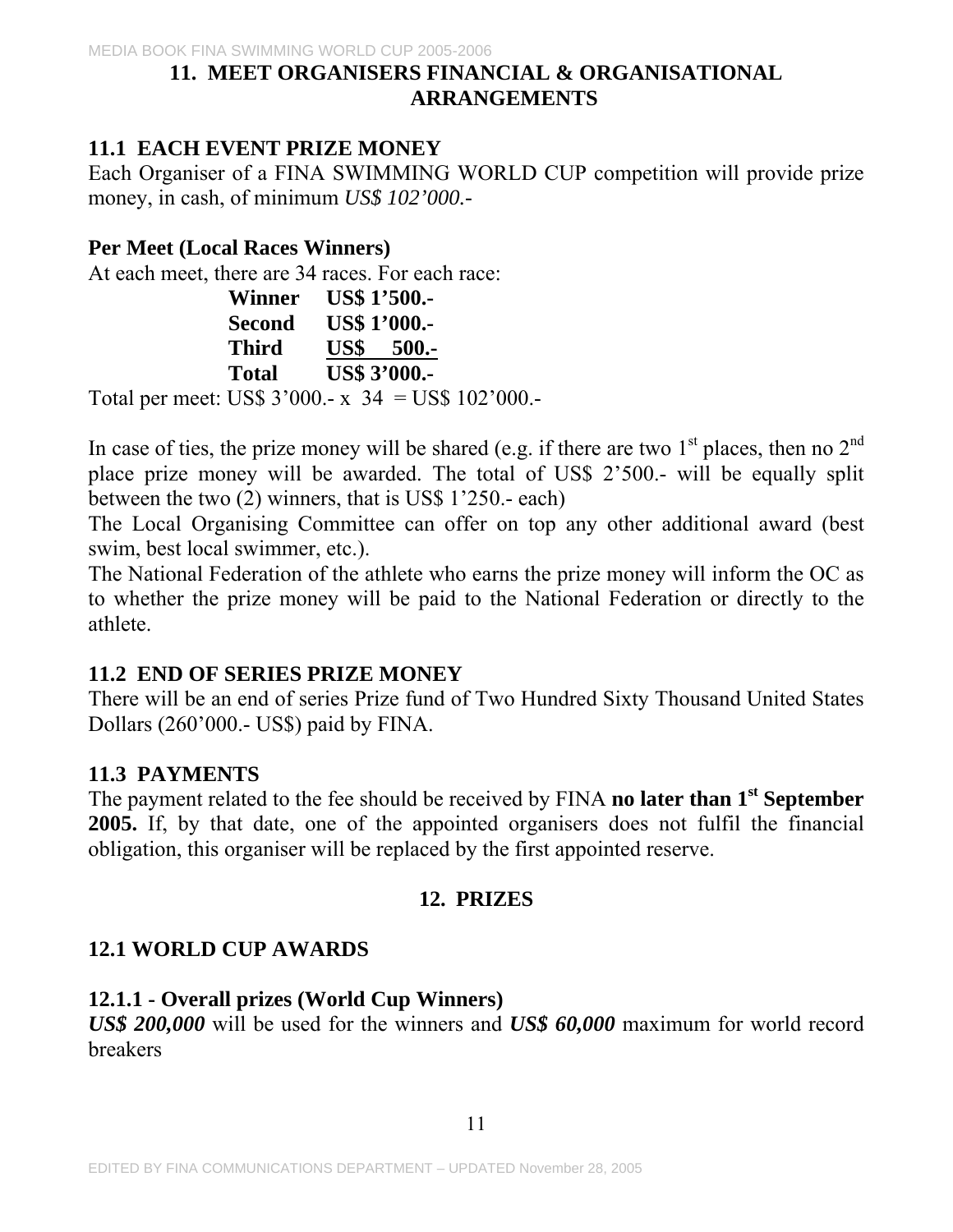# **12.1.2 - FINA Swimming World Cup overall winners**

 **(Men and Women, two separate rankings)**  Winner US\$ 50,000  **Second US\$ 30,000 Third US\$ 20,000 Total US\$ 100,000** 

**Men + Women = US\$ 200,000** 

For this scoring, the *FINA points' table* will be used as reference. The best swim achieved by a swimmer will be counted. Only the swims performed during the finals will be considered. Each swimmer will be ranked once only, event if he/she swims several races.

Only swimmers participating at one meet in each zone will be eligible for the FINA SWC overall prize money.

In case of tie, the second best swim is taken as a tiebreaker (any other swim during the whole series at any meet, finals only)

# **12.2 WORLD RECORDS BONUS**

A maximum prize fund of **US\$ 60'000.-** is made available. For a top limit of fifteen (15) World Records, there will be a US\$ 4'000.- bonus for each New World Record. Should more than 15 World Records be broken, these US\$ 60'000.- would be shared equally, i.e.: 16 World Records: US\$ 3'750.- each; 17 World Records: US\$ 3'530.- each; 18 World Records: US\$ 3'334.- each, etc.

If in one same race (heat or final) two or more swimmers better the World Record, only the winner of that race will receive the bonus.

World Records achieved at a split will not be considered for this bonus (i.e.: World Record for a 50m achieved at the 50m Split of a 100m race). Any World Record bonuses will be paid for performances over the actual event distance. No bonus is due if a World Record is equalled.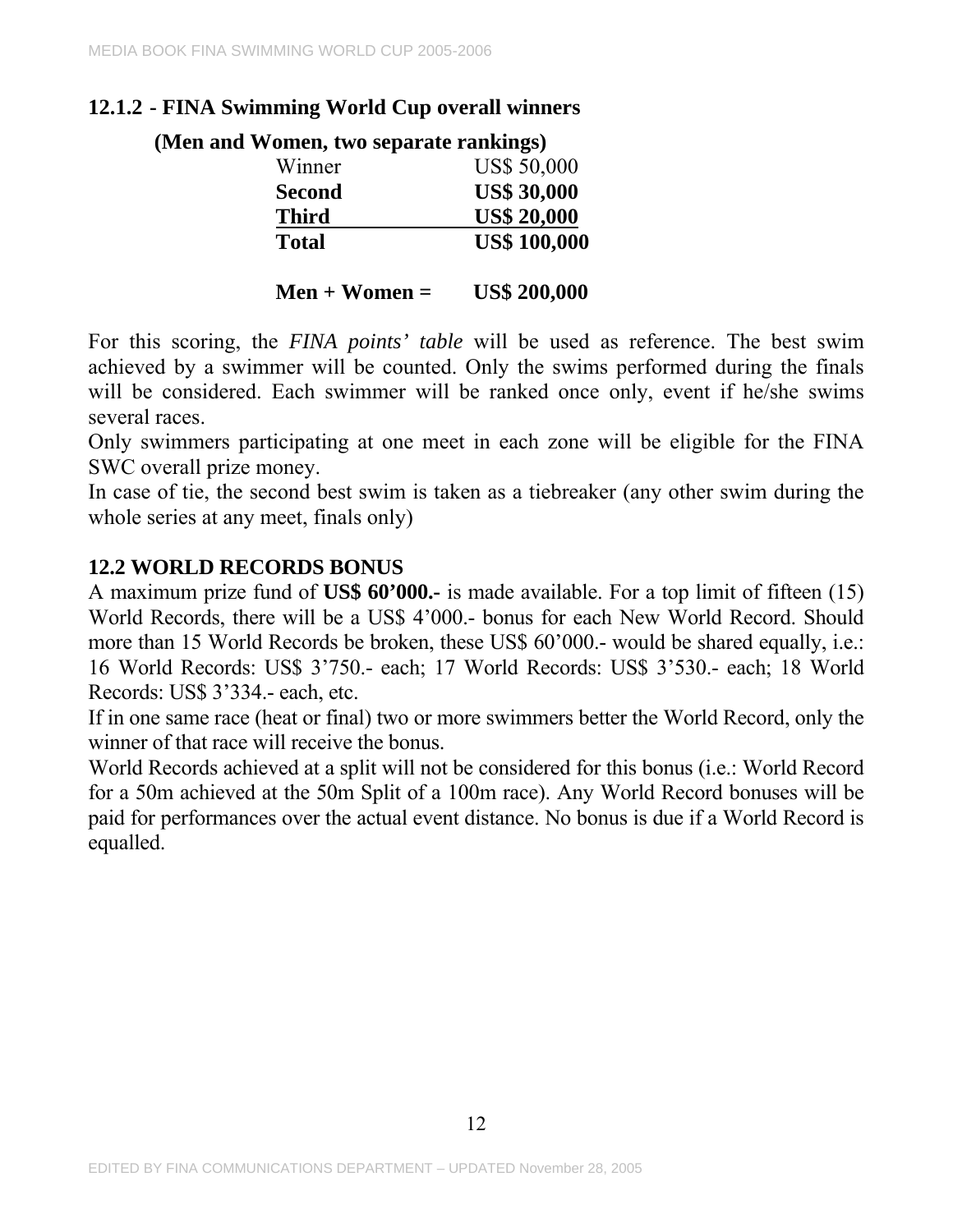# **HISTORICAL OVERVIEW**

# **Past, Present and Future**

In compliance with the FINA constitution and its fundamental objective, the promotion of swimming and its other disciplines, in 1973 FINA started the World Championships (Belgrade, YUG) that, since then, ranks alongside the Olympic Games as one of FINA's most important competitions. It was at this time that the swimming family searched for an opportunity to organise a competition in the winter season (for the northern hemisphere) and also to organise a competition in the short course.

During the 1970's and the 1980's some federations were able to stage successful meets such as the Arena Festival (Bonn, GER), the Speedo Meet (Amersfoort, NED, 50m), the Coca Cola International (London's Crystal Palace, GBR, 50m), the NOK Schwimmfest (East Berlin, GDR, 50m) and the Meet de la Ville de Paris (FRA).

In 1988 the organisers of some existing competitions - Toronto (CAN), Indianapolis (USA), Paris (FRA), East Berlin (GDR), Bonn (GER), Gothenburg (SWE), Venice (ITA) and Barnett (GBR) - gathered in Rome and decided to give birth to the first Swimming World Cup Series with a prize money allocation for winners to be implemented in early 1989. The first two meets were organised in North America in late 1988.

The first competition labelled "Swimming World Cup" took place in September 1979 at Tokio's Yoyogi Swimming Pool (50m). Eight teams representing different regions of the world competed for supremacy: The United States, Canada, Sweden, the Soviet Union and Japan took part with their respective national teams while the remaining represented Oceania (Australia and New Zealand), Latin America and the rest of Europe. The best performances were set by American teenagers Cynthya Woodhead and Mary T. Meagher (only 15 at that time). Woodhead set the 200m freestyle world record in a time of 1:58.23.

The FINA Swimming Technical Congress, in Perth, in January 1991, approved the recognition of world records set in 25m pools. In this same year FINA became involved in the World Cup. FINA and the Organising Federations agreed to establish six categories for both men and women, according to stroke and distance: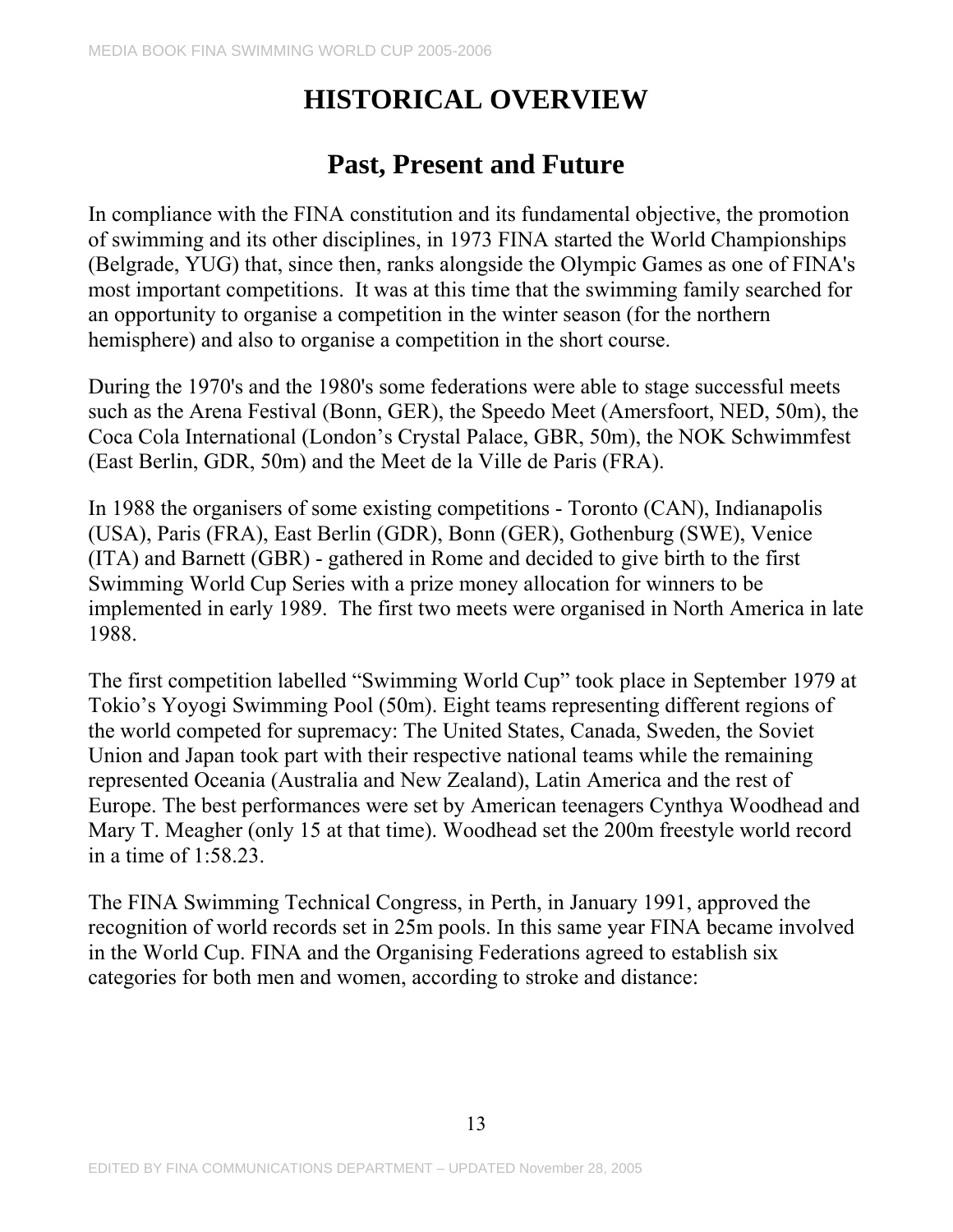- \* Sprint: 50m, 100 and 200m freestyle;
- \* Distance: 400 and 800 or 1500m freestyle;
- \* Backstroke: 50, 100, 200m;
- \* Breaststroke: 50, 100, 200m;
- \* Butterfly: 50, 100, 200m;
- \* Individual Medley: 100, 200, 400m.

In 1992, for the first and only time, FINA held a "Super Final", in Palma de Mallorca (ESP), at the conclusion of the World Cup series. Only swimmers who had qualified through the series were admitted. Palma de Mallorca was also chosen as the venue for the 1st FINA Short Course Swimming World Championships in 1993.

In 1991 and 1992 World Cup meets were held in St. Petersburg (RUS) - Leningrad at that time - and while this venue withdrew from the World Cup series in 1993, China joined in with Beijing. In 1994 Shanghai (CHN) and Hong Kong were also added.

On 31 August 1994, the FINA Technical Congress in Rome decided to recognise the world records set in the 50m backstroke, breaststroke, butterfly and the 100m individual medley (SCM).

In 1998, the World Cup has for the first time a stage in Australia (Sydney) and in Brazil (Rio de Janeiro) and since Australia and Rio welcomed a meet in every edition.

In the 1999/2000 and 2000/2001 Series the ranking system was abandoned and the final classification was based on Individual Events. In order this competition to be more competitive and spectacular, FINA decided to implement a new model for the 2001/2002 and following editions of the Swimming World Cup. Since, the scoring is based on a FINA Points Table: only the best swim achieved by a swimmer is counted.

During the edition 2003/2004, for the first time a meet was organised in Africa (Durban) and in Korea (Daejon).

The edition 2005/2006 will start in Durban, South Africa on November 11-13, 2005 and will finish in Belo Horizonte, Brazil on February 10-12, 2006.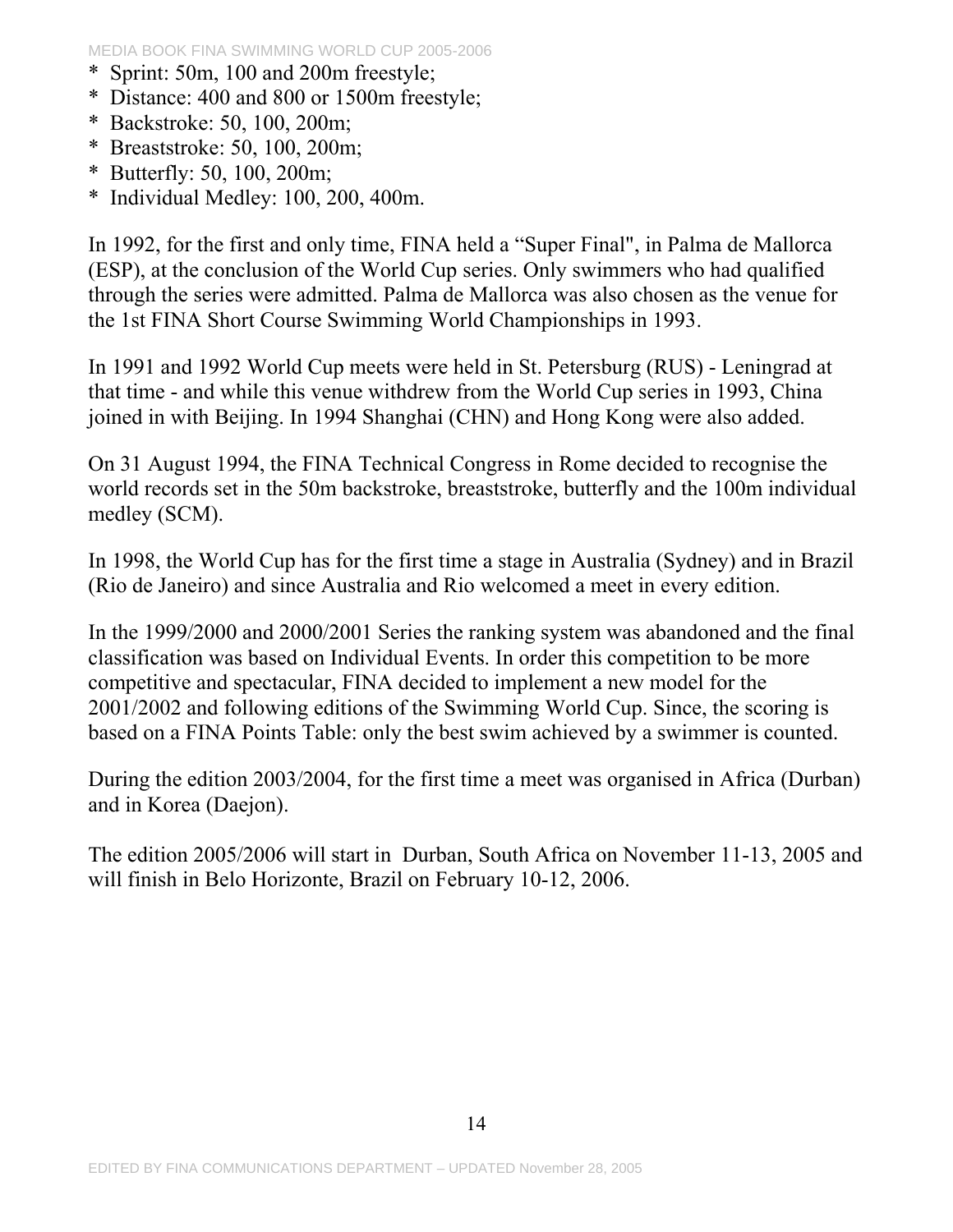# **WORLD RECORDS AND WORLD BEST TIMES SET AT SWIMMING WORLD CUP MEETINGS 25m, 1989-2005/2006**

|            | 1989                                         |                  |
|------------|----------------------------------------------|------------------|
| $2:22.92*$ | Susanne Börnike (GDR)                        | 200 breaststroke |
|            | 1989                                         |                  |
| $2:22.92*$ | Susanne Börnike (GDR)                        | 200 breaststroke |
|            | 1990                                         |                  |
| $21.76*$   | Nils Rudolph (GDR)                           | 50 freestyle     |
| $1:43.64*$ | Giorgio Lamberti (ITA)                       | 200 freestyle    |
| $3:40.81*$ | Anders Holmertz (SWE)                        | 400 freestyle    |
| $25.10*$   | Daichi Suzuki (JPN)                          | 50 backstroke    |
| $59.30*$   | Dmitry Volkov (URSS)                         | 100 breaststroke |
| 24.11*     | Marcel Gery (CAN)                            | 50 butterfly     |
| 52.07*     | Marcel Gery (CAN)                            | 100 butterfly    |
|            | 1991                                         |                  |
| 52.71      |                                              | 100 backstroke   |
| 52.58      | Mark Tewksbury (CAN)<br>Mark Tewksbury (CAN) | 100 backstroke   |
| 24.05*     |                                              | 50 butterfly     |
| 54.66*     | Nils Rudolph (GDR)                           |                  |
|            | Josef Hladky (GER)<br>1992                   | 100 ind.medley   |
|            |                                              |                  |
| 1:54.67    | Franck Esposito (FRA)                        | 200 butterfly    |
| 4:08.77    | Luca Sacchi (ITA)                            | 400 ind.medley   |
| 2:07.11    | Anna Simcic (NZL)                            | 200 backstroke   |
|            | 1993                                         |                  |
| 21.60      | Mark Foster (GBR)                            | 50 freestyle     |
| $23.72*$   | Mark Foster (GBR)                            | 50 butterfly     |
| 1:54.58    | Danyon Loader (NZL)                          | 200 butterfly    |
| 1:54.50    | Danyon Loader (NZL)                          | 200 butterfly    |
| 1:54.21    | Danyon Loader (NZL)                          | 200 butterfly    |
| 1:56.62    | Jani Sievinen (FIN)                          | 200 ind.medley   |
| 1:55.59    | Jani Sievinen (FIN)                          | 200 ind.medley   |
| 4:07.10    | Jani Sievinen (FIN)                          | 400 ind.medley   |
| 53.46      | Franziska Van Almsick (GER)                  | 100 freestyle    |
| 53.33      | Franziska Van Almsick (GER)                  | 100 freestyle    |
| 1:55.84    | Franziska Van Almsick (GER)                  | 100 freestyle    |
| $28.51*$   | Xue Lei (CHN)                                | 50 backstroke    |
| 28.47*     | Xue Lei (CHN)                                | 50 backstroke    |
| 28.33*     | Sandra Völker (GER)                          | 50 backstroke    |
|            | 1994                                         |                  |
| 21.50      | Alexander Popov (RUS)                        | 50 freestyle     |
| 47.83      | Alexander Popov (RUS)                        | 100 freestyle    |
| 47.82      | Alexander Popov (RUS)                        | 100 freestyle    |
| 47.12      | Alexander Popov (RUS)                        | 100 freestyle    |
| 46.74      | Alexander Popov (RUS)                        | 100 freestyle    |
| 24.66*     | Alexander Popov (RUS)                        | 50 backstroke    |
| 24.60*     | Franck Schott (FRA)                          | 50 backstroke    |
| 23.72*     | Mark Foster (GBR)                            | 50 butterfly     |
| 23.68*     | Mark Foster (GBR)                            | 50 butterfly     |
| 1:53.05    | Franck Esposito (FRA)                        | 200 butterfly    |
| 27.64*     | Xiuyu Bai (CHN)                              | 50 backstroke    |
| 27.62*     | Xiuyu Bai (CHN)                              | 50 backstroke    |
| 26.44*     | Weiyue Zhong (CHN)                           | 50 butterfly     |
| 58.71      | Weiyue Zhong (CHN)                           | 100 butterfly    |
|            |                                              |                  |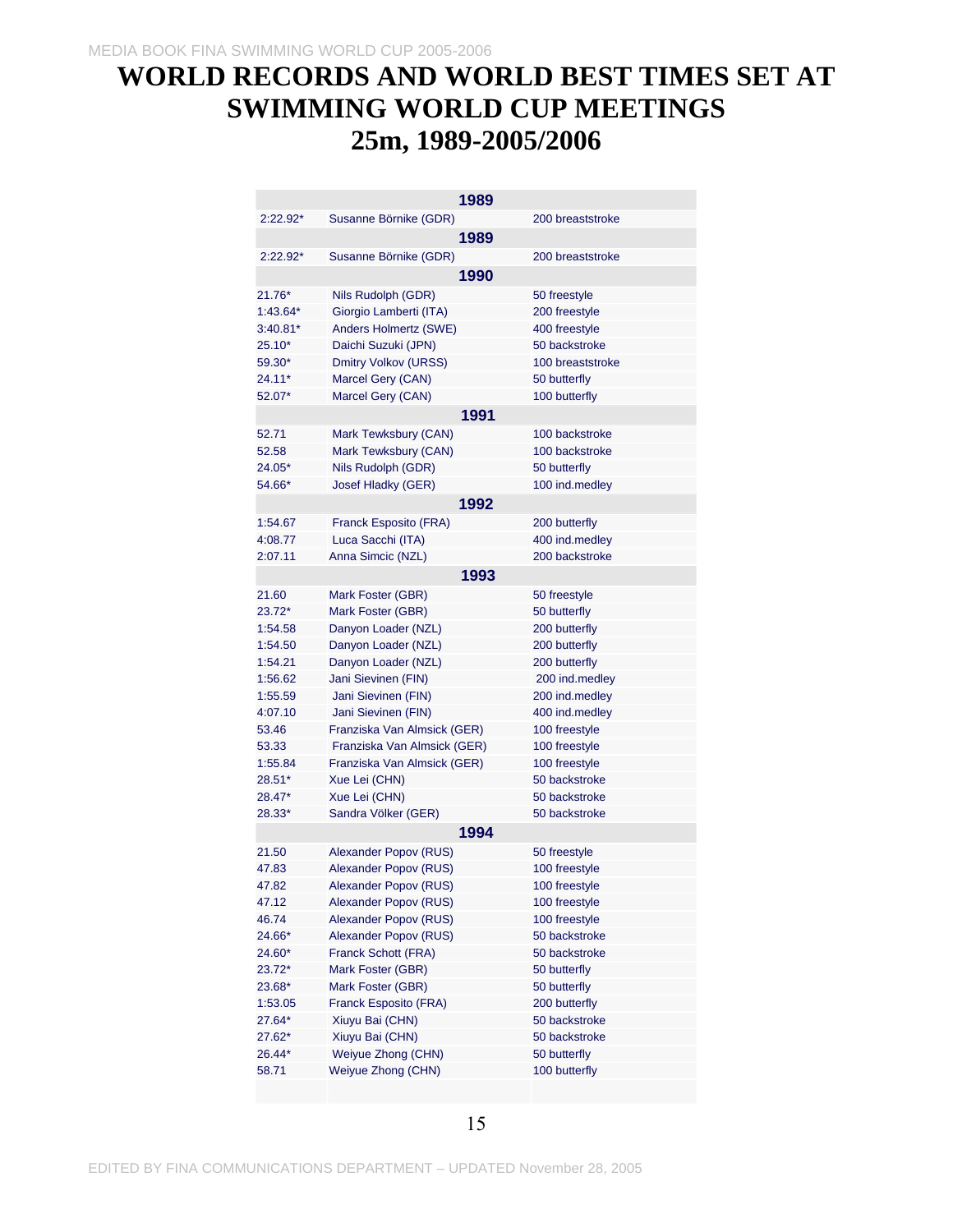|         | 1995                              |                  |  |  |
|---------|-----------------------------------|------------------|--|--|
| 3:40.46 | Danyon Loader (NZL)               | 400 freestyle    |  |  |
| 24.37   | Jeff Rouse (USA)                  | 50 backstroke    |  |  |
| 27.00   | Mark Warnecke (GER)               | 50 breaststroke  |  |  |
| 23.55   | Mark Foster (GBR)                 | 50 butterfly     |  |  |
| 26.73   | Amy Van Dyken (USA)               | 50 butterfly     |  |  |
| 26.56   | Angela Kennedy (AUS)              | 50 butterfly     |  |  |
| 58.77   | Angela Kennedy (AUS)              | 100 butterfly    |  |  |
|         | 1996                              |                  |  |  |
| 51.94   | Denis Pankratov (RUS)             | 100 butterfly    |  |  |
| 1:52.34 | Denis Pankratov (RUS)             | 200 butterfly    |  |  |
| 53.10   | Jani Sievinen (FIN)               | 100 ind.medley   |  |  |
| 31.11   | Xue Han (CHN)                     | 50 breaststroke  |  |  |
| 30.98   | Xue Han (CHN)                     | 50 breaststroke  |  |  |
|         | 1997                              |                  |  |  |
| 26.97   | Mark Warnecke (GER)               | 50 breaststroke  |  |  |
| 23.35   | Denis Pankratov (RUS)             | 50 butterfly     |  |  |
| 51.93   | Denis Pankratov (RUS)             | 100 butterfly    |  |  |
| 51.78   | Denis Pankratov (RUS)             | 100 butterfly    |  |  |
| 1:52.64 | Denis Pankratov (RUS)             | 200 butterfly    |  |  |
| 4:05.59 | Marcel Wouda (NED)                | 400 ind.medley   |  |  |
| 4:05.41 | Marcel Wouda (NED)                | 400 ind.medley   |  |  |
| 30.88   | Xue Han (CHN)                     | 50 breaststroke  |  |  |
| 30.77   | Xue Han (CHN)                     | 50 breaststroke  |  |  |
|         | 1998                              |                  |  |  |
| 26.97   | Mark Warnecke (GER)               | 50 breaststroke  |  |  |
| 2:07.79 | Andrei Korneev (RUS)              | 200 breaststroke |  |  |
| 51.16   | Michael Klim (AUS)                | 100 butterfly    |  |  |
| 51.07   | Michael Klim (AUS)                | 100 butterfly    |  |  |
| 1:51.76 | James Hickman (GBR)               | 200 butterfly    |  |  |
| 1:00.60 | Xiaowen Hu (CHN)                  | 100 ind.medley   |  |  |
|         | 1998-99                           |                  |  |  |
| 26.05   | Jenny Thompson (USA)              | 50 butterfly     |  |  |
| 56.90   | Jenny Thompson (USA)              | 100 butterfly    |  |  |
| 1:00.41 | Jenny Thompson(USA)               | 100 ind.medley   |  |  |
| 2:05.37 | Susan O'Neill (AUS)               | 200 butterfly    |  |  |
|         | 1999-00                           |                  |  |  |
| 1:52.47 | Lenny Krayzelburg (USA)           | 200 backstroke   |  |  |
| 1:52.43 | Lenny Krayzelburg (USA)           | 200 backstroke   |  |  |
| 51:28   | Lenny Krayzelburg (USA)           | 100 backstroke   |  |  |
| 24:12   | Neil Walker (USA)                 | 50 backstroke    |  |  |
| 24:11   | Matt Welsh (AUS)                  | 50 backstroke    |  |  |
| 1:42.54 | Ian Thorpe (AUS)                  | 200 freestyle    |  |  |
| 1:41.10 | Ian Thorpe (AUS)                  | 200 freestyle    |  |  |
| 26:00   | Jenny Thompson (USA)              | 50 butterfly     |  |  |
| 56:80   | Jenny Thompson (USA)              | 100 butterfly    |  |  |
| 2:04.16 | Susan O'Neill (AUS)               | 200 butterfly    |  |  |
|         |                                   |                  |  |  |
|         | 2000-01                           |                  |  |  |
| 22:87   | Mark Foster (GBR)                 | 50 butterfly     |  |  |
| 21:13   | Mark Foster (GBR)                 | 50 freestyle     |  |  |
|         | 1:51.62 (eq.) Gordan Kozulj (CRO) | 200 backstroke   |  |  |
| 25:36   | Anna-Karin Kammerling (SWE)       | 50 butterfly     |  |  |
| 2:19.25 | Hui Qi (CHN)                      | 200 breaststroke |  |  |
|         |                                   |                  |  |  |

16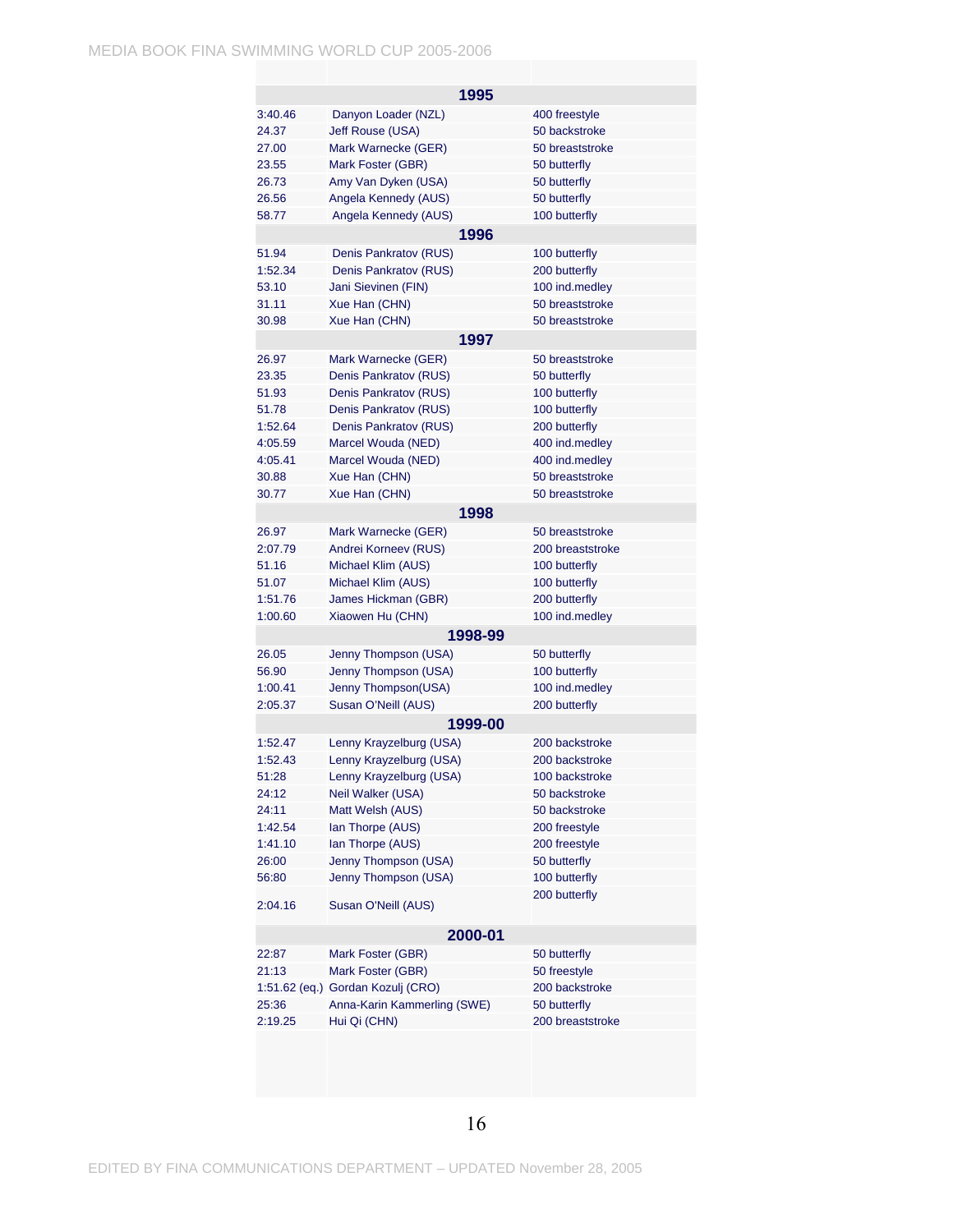| 2001-02     |                            |                                 |  |
|-------------|----------------------------|---------------------------------|--|
| 22.84       | Geoff Huegill (AUS)        | 50 butterfly                    |  |
| 2:04.37     | Ed Moses (USA)             | 200 breaststroke                |  |
| 26.28       | Ed Moses (USA)             | 50 breaststroke                 |  |
| 2:03.28     | Ed Moses (USA)             | 200 breaststroke                |  |
| 22.84 (eq.) | Geoff Huegill (AUS)        | 50 butterfly                    |  |
| 57.47       | Ed Moses (USA)             | 100 breaststroke                |  |
| 22.74       | Geoff Huegill (AUS)        | 50 butterfly                    |  |
| 26.20       | Oleg Lisogor (UKR)         | 50 breaststroke                 |  |
| 2:03.17     | Ed Moses (USA)             | 200 breaststroke                |  |
| 50.10       | Thomas Rupprath (GER)      | 100 butterfly                   |  |
| 2:03.62     | Natalie Coughlin (USA)     | 200 backstroke                  |  |
| 57.08       | Natalie Coughlin (USA)     | 100 backstroke                  |  |
| 26.83       | Hui Li (CHN)               | 50 backstroke                   |  |
| 8:15.15     | Hua Chen (CHN)             | 800 free                        |  |
| 30.56       | Xuejuan Luo (CHN)          | 50 breaststroke                 |  |
| 30.56       | Wei Li (CHN)               | 50 breaststroke                 |  |
| 30.51       | Zoe Baker (GBR)            | 50 breaststroke                 |  |
| 30.47       | Xuejuan Luo (CHN)          | 50 breaststroke                 |  |
| 4:27.83     | Yana Klochkova (UKR)       | 400 Ind. medley                 |  |
| 30.43       | Emma Igelstrom (SWE)       | 50 breaststroke                 |  |
| 56.55       | Martina Moravcova (SVK)    | 100 butterfly                   |  |
| 30.31       | Zoe Baker (GBR)<br>2002-03 | 50 breaststroke                 |  |
| 56.34       |                            |                                 |  |
| 56.71       | Natalie Coughlin (USA)     | 100 butterfly<br>100 backstroke |  |
|             | Natalie Coughlin (USA)     |                                 |  |
| 58.80       | Natalie Coughlin (USA)     | 100 ind. medley                 |  |
| 2:18.86     | Hui Qi (CHN)               | 200 breaststroke                |  |
| 50.58       | Thomas Rupprath (GER)      | 100 backstroke                  |  |
| 52.58       | Thomas Rupprath (GER)      | 100 ind. medley                 |  |
| 3:59.53     | Lindsay Benko (USA)        | 400 free                        |  |
|             | 2003-04                    |                                 |  |
| 1:05.09     | Leisel Jones (AUS)         | 100 breaststroke                |  |
| 2:17.75     | Leisel Jones (AUS)         | 200 breaststroke                |  |
| 2:04.04     | Yu Yang (CHN)              | 200 butterfly                   |  |
| 2:02.92     | Ed Moses (USA))            | 200 breaststroke                |  |
|             | 2004-05                    |                                 |  |
| 52.51       | Roland Schoeman (RSA)      | 100 medley                      |  |
| 52.11       | Ryk Neethling (RSA)        | 100 medley                      |  |
| 52.01       | Ryk Neethling (RSA)        | 100 medley                      |  |
| 51.52       | Ryk Neethling (RSA)        | 100 medley                      |  |
| 46.25       | Roland Schoeman (RSA)      | 100 freestyle (ER)              |  |
| 2005-06     |                            |                                 |  |
| $1:53.29*$  | Lisbeth Lenton (AUS)       | 200 free                        |  |
| 26.17*      | Oleg Lisogor (UKR)         | 50m breaststroke                |  |

 *\* Pending FINA approval*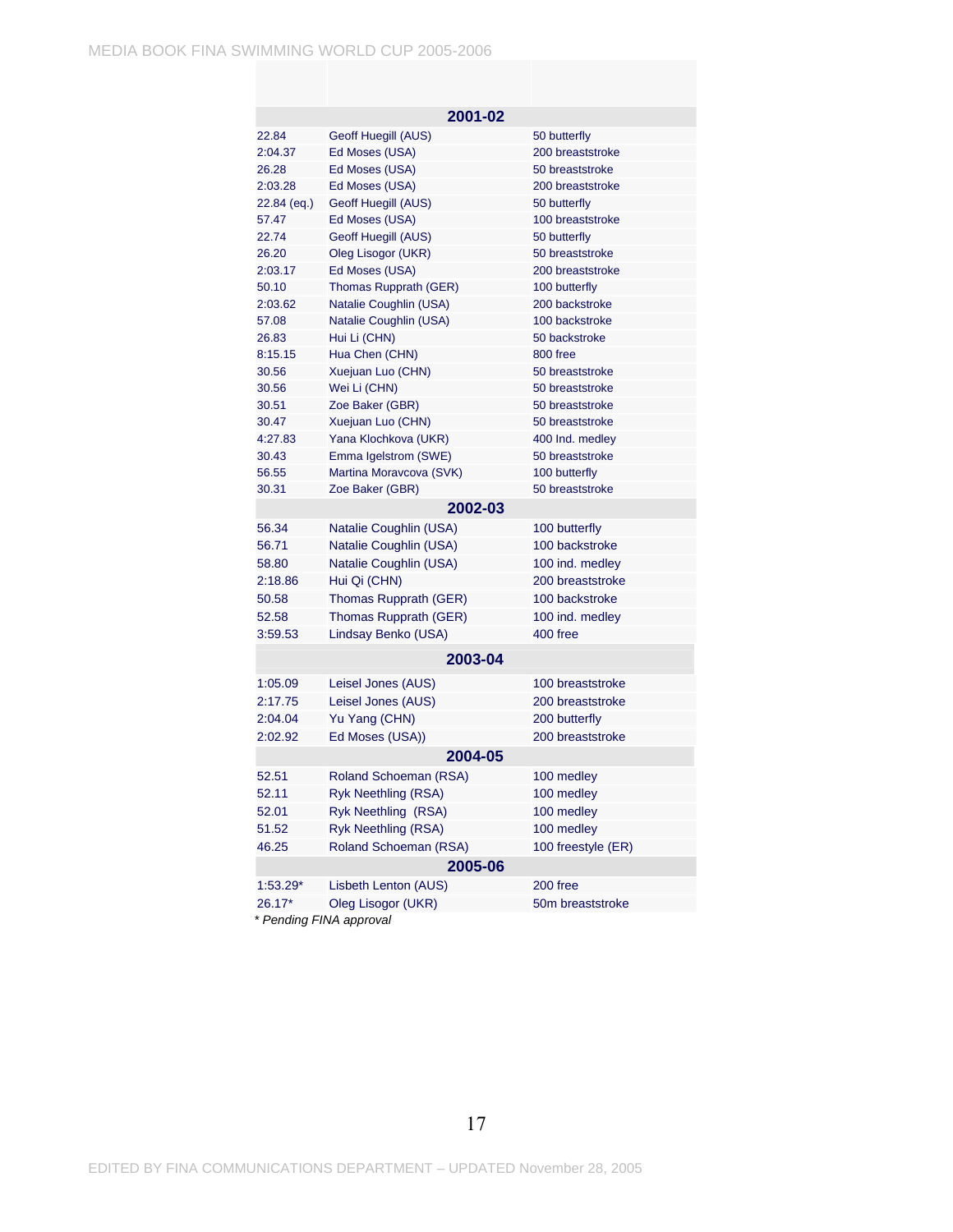# **WORLD CUP WINNERS**

#### **MEN 1989**

| <b>Event</b>              | <b>Swimmer</b>                                                                 | <b>Points</b>  |
|---------------------------|--------------------------------------------------------------------------------|----------------|
| <b>Sprint Freestyle</b>   | Anders Holmertz (SWE)<br>Tommy Wemar (SWE)<br>Michael Fibbens (GBR)            | 66<br>56<br>53 |
| <b>Distance freestyle</b> | Thurlough O'Hare (CAN)<br>Gary VanderMeulen (CAN)<br>Marcus Gotze (FRG)        | 59<br>42<br>33 |
| <b>Backstroke</b>         | <b>Grant Robins (GBR)</b><br>Mark Tewksbury (CAN)<br>Sergei Zabolotnov (URS)   | 38<br>36<br>29 |
| <b>Breaststroke</b>       | Jon Cleveland (CAN)<br>Nick Gillingham (GBR)<br><b>Christian Poswiat (GDR)</b> | 59<br>52<br>45 |
| <b>Butterfly</b>          | Tom Ponting (CAN)<br>Michael Fibbens (GBR)<br>Jon Kelly (CAN)                  | 70<br>38<br>28 |
| Ind. Medley               | Jan Bidrman (SWE)<br>Anders Petersson (SWE)<br>Jeff Sheehan (CAN)              | 48<br>47<br>34 |

| <b>Event</b>              | <b>Swimmer</b>                 | <b>Points</b> |
|---------------------------|--------------------------------|---------------|
| <b>Sprint freestyle</b>   | Vladimir Tkacenko (URS)        | 53            |
|                           | Anders Holmertz (SWE)          | 50            |
|                           | Nils Rudolph (GDR)             | 35            |
|                           | Veniamin Tayanovich (URS)      | 35            |
|                           | Anders Holmertz (SWE)          | 63            |
| <b>Distance freestyle</b> | Veniamin Tayanovich (URS)      | 52            |
|                           | Thurlough O'Hare (CAN)         | 47            |
|                           | Mark Tewksbury (CAN)           | 66            |
| <b>Backstroke</b>         | Kevin Draxinger (CAN)          | 62            |
|                           | Sergei Zabolotnov (URS)        | 58            |
|                           | <b>Dmitry Volkov (URS)</b>     | 75            |
| <b>Breaststroke</b>       | Pedro Hernandez (CUB)          | 41            |
|                           | Jon Cleveland (CAN)            | 36            |
|                           | Marcel Gery (CAN)              | 58            |
| <b>Butterfly</b>          | Tom Ponting (CAN)              | 47            |
|                           | Martin Hermann (GDR)           | 40            |
|                           | Jon Kelly (CAN)                | 44            |
| Ind. Medley               | Darren Ward (CAN)              | 33            |
|                           | <b>Christian Gessner (GDR)</b> | 30            |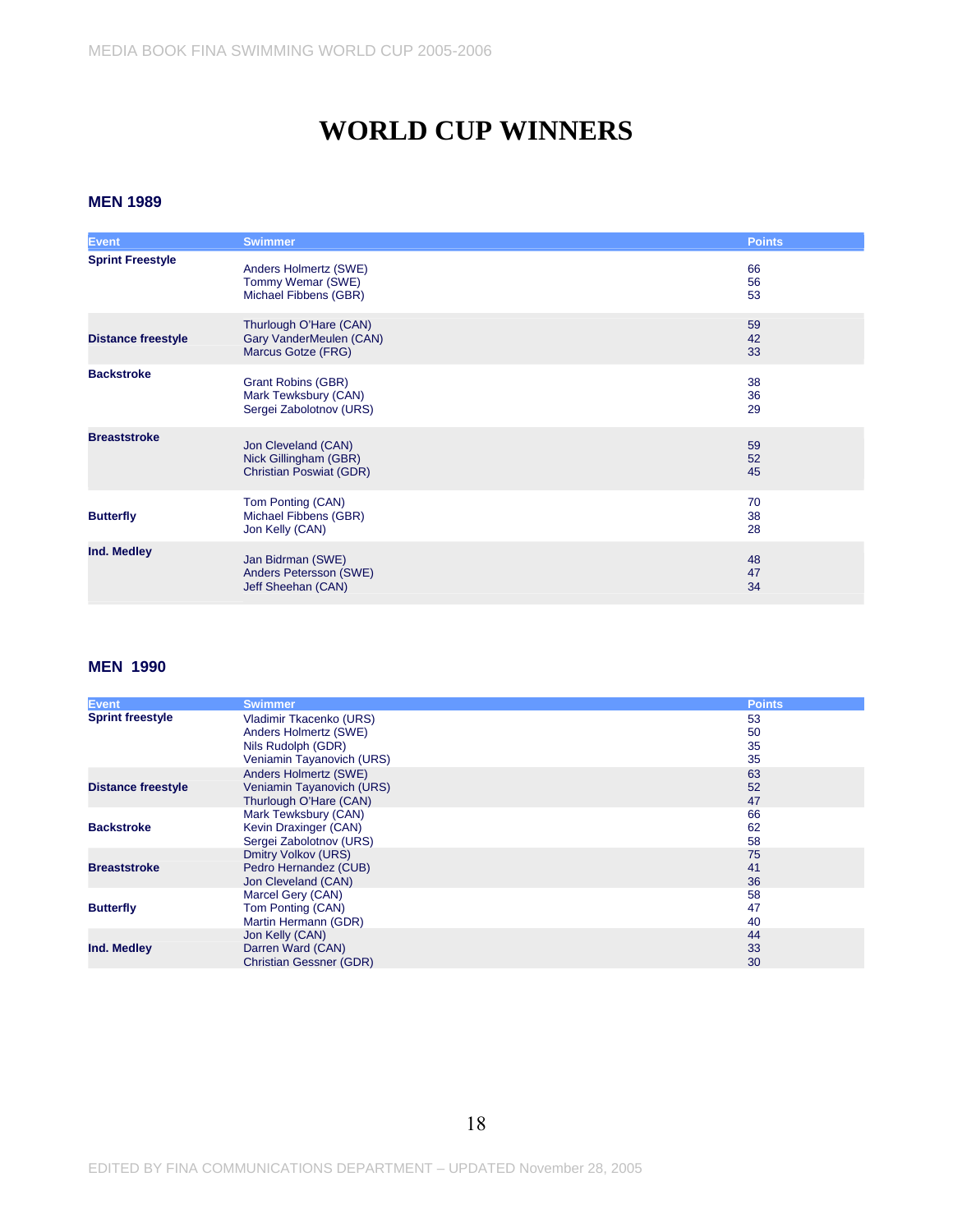| <b>Event</b>              | <b>Swimmer</b>                 | <b>Points</b> |
|---------------------------|--------------------------------|---------------|
|                           | Alexander Popov (URS)          | 65            |
| <b>Sprint freestyle</b>   | Christian Tröger (GER)         | 53            |
|                           | Vladimir Predkin (URS)         | 48            |
|                           | Uwe Dassler (GER)              | 68            |
| <b>Distance freestyle</b> | Ian Wilson (GBR)               | 44            |
|                           | Sebastian Wiese (GER)          | 38            |
|                           | Mark Tewksbury (CAN)           | 78            |
| <b>Backstroke</b>         | Frank Hoffmeister (GER)        | 44            |
|                           | Vladimir Selkov (URS)          | 37            |
|                           | Dmitry Volkov (URS)            | 72            |
| <b>Breaststroke</b>       | <b>Christian Poswiat (GER)</b> | 52            |
|                           | Robert Fox (CAN)               | 46            |
|                           | Marcel Gery (CAN)              | 61            |
| <b>Butterfly</b>          | <b>Bruno Gutzeit (FRA)</b>     | 51            |
|                           | Gary VanderMeulen (CAN)        | 46            |
|                           | Josef Hladky (GER)             | 71            |
| Ind. Medley               | Darren Ward (CAN)              | 70            |
|                           | Curtis Myden (CAN)             | 42            |

#### **MEN 1992**

| <b>Event</b>              | <b>Swimmer</b>                 | <b>Points</b> |
|---------------------------|--------------------------------|---------------|
|                           | Michael Fibbens (GBR)          | 52            |
| <b>Sprint freestyle</b>   | Anders Holmertz (SWE)          | 44            |
|                           | Tommy Werner (SWE)             | 39            |
|                           | Stefan Pfeiffer (GER)          | 41            |
| <b>Distance freestyle</b> | Danyon Loader (NZL)            | 38            |
|                           | Evgeni Logvinov (CIS)          | 30            |
|                           | Mark Tewksbury (CAN)           | 68            |
| <b>Backstroke</b>         | Tino Weber (GER)               | 48            |
|                           | Raymond Brown (CAN)            | 47            |
|                           | Jon Cleveland (CAN)            | 46            |
| <b>Breaststroke</b>       | <b>Christian Poswiat (GBR)</b> | 41            |
|                           | Ralph Färber (GER)             | 40            |
|                           | <b>Bruno Gutzeit (FRA)</b>     | 50            |
| <b>Butterfly</b>          | Tom Ponting (CAN)              | 50            |
|                           | Danyon Loader (NZL)            | 47            |
|                           | Darren Ward (CAN)              | 51            |
| Ind. Medley               | Curtis Myden (CAN)             | 49            |
|                           | Josef Hladky (GER)             | 46            |

| <b>Event</b>              | <b>Swimmer</b>             | <b>Points</b> |
|---------------------------|----------------------------|---------------|
|                           | Anders Holmertz (SWE)      | 65            |
| <b>Sprint freestyle</b>   | Mark Foster (GBR)          | 55            |
|                           | Christian Tröger (GER)     | 51            |
|                           | Evgeni Sadovyi (RUS)       | 80            |
| <b>Distance freestyle</b> | Sebastian Wiese (GER)      | 44            |
|                           | Steffen Zesner (GER)       | 44            |
|                           | Vladimir Selkov (RUS)      | 80            |
| <b>Backstroke</b>         | Tino Weber (GER)           | 68            |
|                           | Zsolt Hegmegi (SWE)        | 44            |
|                           | Vasili Ivanov (RUS)        | 77            |
| <b>Breaststroke</b>       | Stephan Vossart (FRA)      | 60            |
|                           | Mark Warnecke (GER)        | 50            |
|                           | Danyon Loader (NZL)        | 89            |
| <b>Butterfly</b>          | <b>Bruno Gutzeit (FRA)</b> | 61            |
|                           | Denis Pankratov (RUS)      | 59            |
|                           | Christian Keller (GER)     | 80            |
| Ind. Medley               | Luca Sacchi (ITA)          | 71            |
|                           | Jani Sievinen (FIN)        | 49            |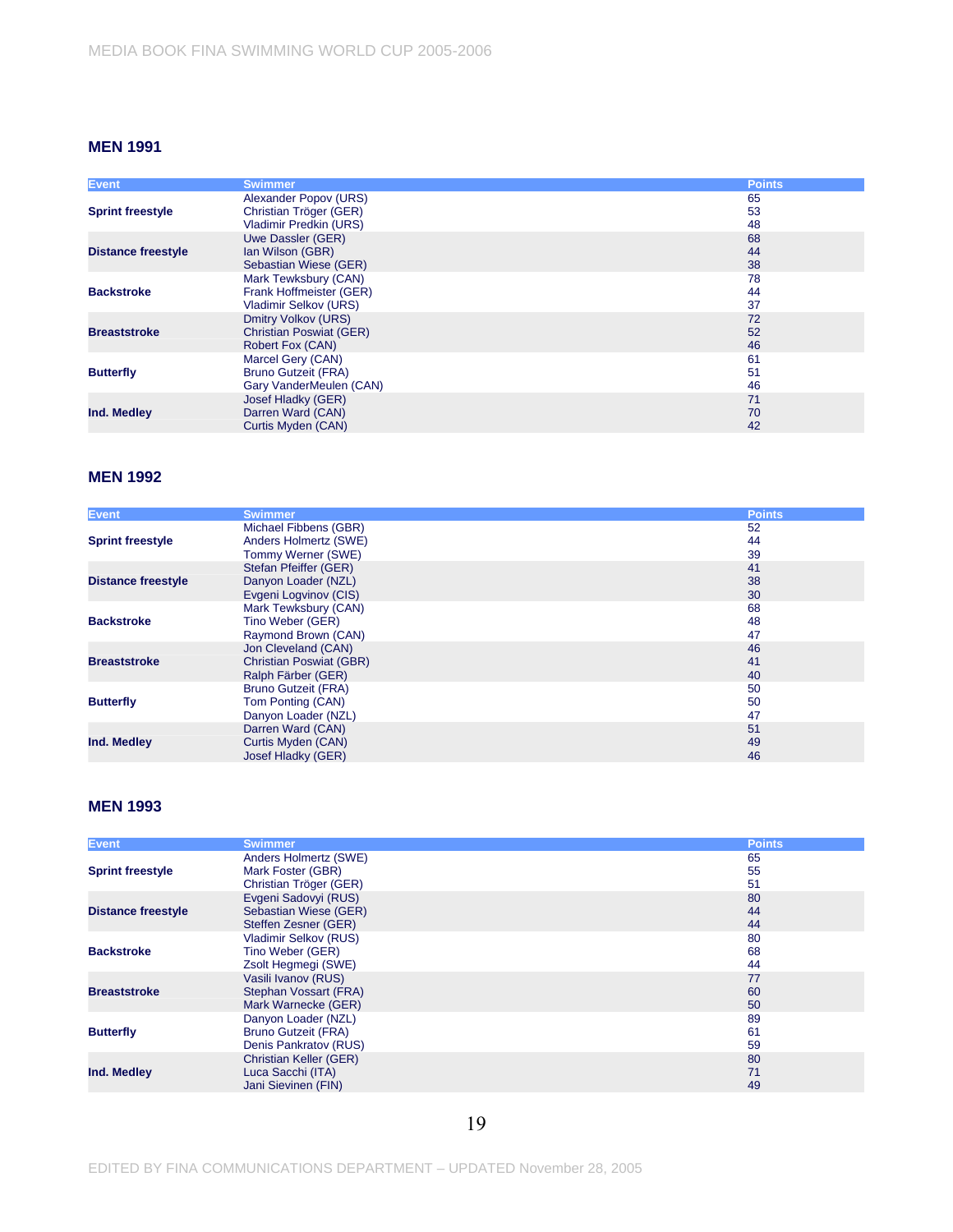| <b>Event</b>              | <b>Swimmer</b>                                                                | <b>Points</b>   |
|---------------------------|-------------------------------------------------------------------------------|-----------------|
| <b>Sprint freestyle</b>   | Alexander Popov (URS)<br>Raimundas Mazuolis (LTU)<br>Vladimir Pyshnenko (RUS) | 110<br>95<br>78 |
| <b>Distance freestyle</b> | Evgeni Sadovyi (RUS)<br>Steffen Zesner (GER)<br>Jörg Hoffmann (GER)           | 78<br>72<br>72  |
| <b>Backstroke</b>         | Vladimir Selkov (RUS)<br>Alexander Popov (RUS)<br>Martin Harris (GBR)         | 98<br>96<br>90  |
| <b>Breaststroke</b>       | Ron Dekker (NED)<br>Nick Gillingham (GBR)<br>Alexander Dzhaburiya<br>(UKR)    | 91<br>81<br>78  |
| <b>Butterfly</b>          | Denis Pankratov (RUS)<br>Mark Foster (GBR)<br>Luis A.Laera (ITA)              | 98<br>82<br>78  |
| Ind. Medley               | Christian Keller (GER)<br>Daniel Karlsson (SWE)<br>Robert Seibt (GER)         | 104<br>68<br>67 |

#### **MEN 1995**

| <b>Event</b>              | <b>Swimmer</b>            | <b>Points</b> |
|---------------------------|---------------------------|---------------|
|                           | Mark Foster (GBR)         | 55            |
| <b>Sprint freestyle</b>   | Alexander Popov (RUS)     | 50            |
|                           | Danyon Loader (NZL)       | 46            |
|                           | Steffen Zesner (GER)      | 66            |
| <b>Distance freestyle</b> | Jörg Hoffmann (GER)       | 63            |
|                           | Antti Kasvio (FIN)        | 54            |
|                           | Jirka Letzin (GER)        | 58            |
| <b>Backstroke</b>         | Vladimir Selkov (RUS)     | 57            |
|                           | Jeff Rouse (USA)          | 54            |
|                           | Mark Warnecke (GER)       | 70            |
| <b>Breaststroke</b>       | Philip Rogers (AUS)       | 49            |
|                           | Andrei Ivanov (RUS)       | 39            |
|                           | Chris-Carol Bremer (GER)  | 66            |
| <b>Butterfly</b>          | Vesa Hanski (FIN)         | 63            |
|                           | Mark Foster (GBR)         | 44            |
| Ind. Medley               | Christian Keller (GER)    | 80            |
|                           | Marcin Malinski (POL)     | 67            |
|                           | <b>Robert Seibt (GER)</b> | 61            |
|                           | Luca Sacchi (ITA)         | 61            |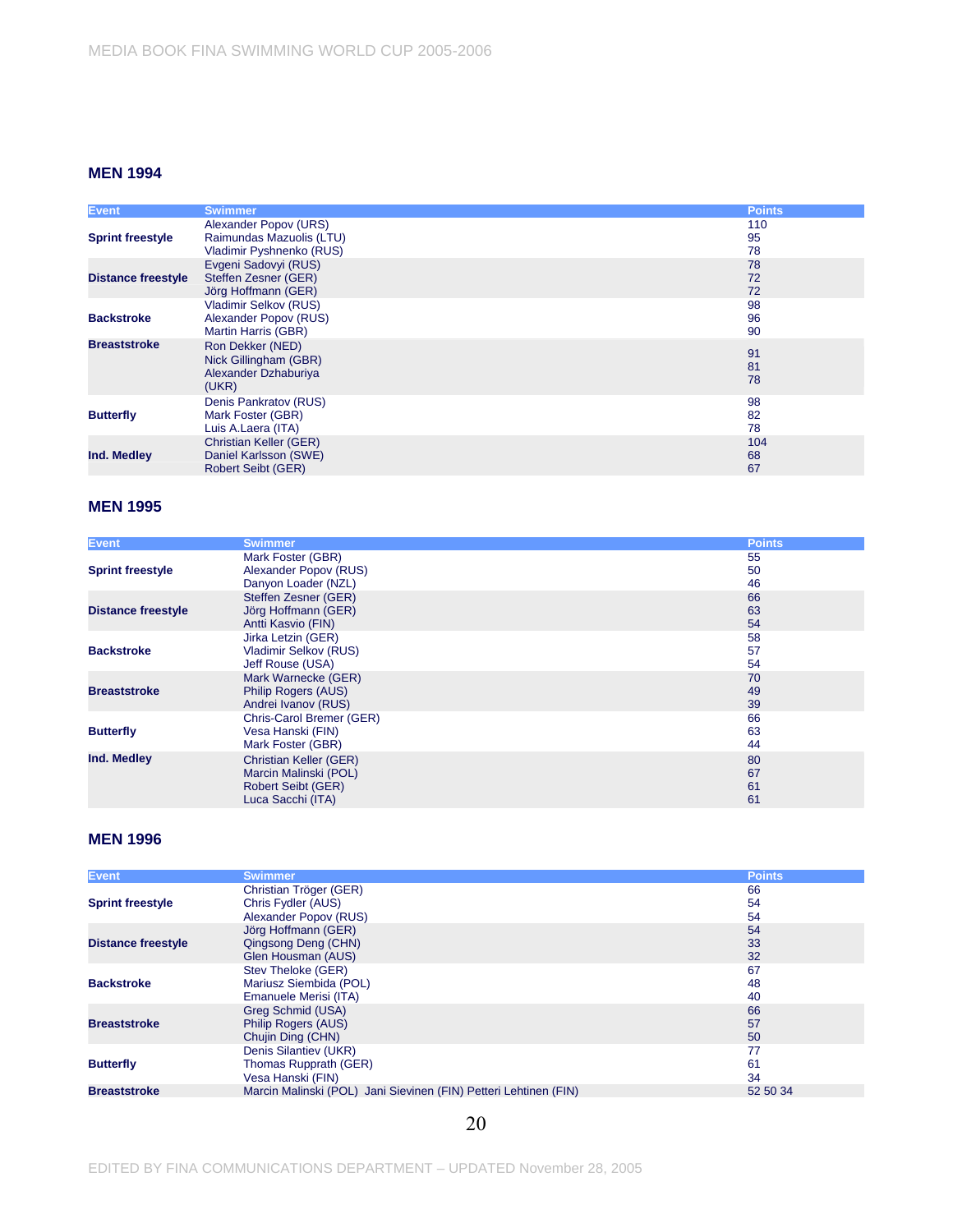| <b>Event</b>              | <b>Swimmer</b>                | <b>Points</b> |
|---------------------------|-------------------------------|---------------|
|                           | Michael Klim (AUS)            | 80            |
| <b>Sprint freestyle</b>   | Sion Brinn (JAM)              | 63            |
|                           | Jiang Chengji (CHN)           | 44            |
|                           | Jörg Hoffmann (GER)           | 80            |
| <b>Distance freestyle</b> | Ian Wilson (GBR)              | 61            |
|                           | Emiliano Brembilla (ITA)      | 46            |
|                           | Adrian Radley (AUS)           | 72            |
| <b>Backstroke</b>         | Tomislav Karlo (CRO)          | 63            |
|                           | Jirka Letzin (GER)            | 56            |
|                           | Mark Warnecke (GER)           | 72            |
| <b>Breaststroke</b>       | Marek Krawczyk (POL)          | 71            |
|                           | Jens Kruppa (GER)             | 66            |
|                           | Denis Silantiev (UKR)         | 71            |
| <b>Butterfly</b>          | Michael Klim (AUS)            | 67            |
|                           | Denis Pankratov (RUS)         | 50            |
| Ind. Medley               | Marcel Wouda (NED)            | 80            |
|                           | <b>Matthew Dunn (AUS)</b>     | 74            |
|                           | <b>Christian Keller (GER)</b> | 52            |

#### **MEN 1998**

| <b>Event</b>              | <b>Swimmer</b>           | <b>Points</b> |
|---------------------------|--------------------------|---------------|
|                           | Alexander Luderitz (GER) | 94            |
| <b>Sprint freestyle</b>   | Gustavo Borges (BRA)     | 55            |
|                           | Lorenzo Vismara (ITA)    | 55            |
|                           | Jörg Hoffmann (GER)      | 82            |
| <b>Distance freestyle</b> | Jacob Carstensen (DEN)   | 73            |
|                           | Emiliano Brembilla (ITA) | 68            |
|                           | Stev Theloke (GEr)       | 85            |
| <b>Backstroke</b>         | Tomislav Karlo (CRO)     | 81            |
|                           | Ralf Braun (GER)         | 70            |
|                           | Mark Warnecke (GER)      | 91            |
| <b>Breaststroke</b>       | Andrei Korneev (RUS)     | 77            |
|                           | Patrik Isaksson (SWE)    | 75            |
|                           | Denis Silantiev (UKR)    | 91            |
| <b>Butterfly</b>          | James Hickman (GBR)      | 77            |
|                           | Daniel Carlsson (SWE)    | 56            |
|                           | Marcel Wouda (NED)       | 82            |
| Ind. Medley               | Christian Keller (GER)   | 74            |
|                           | James Hickman (GBR)      | 59            |

| <b>Event</b>            | <b>Swimmer</b>           | <b>Points</b> |
|-------------------------|--------------------------|---------------|
| <b>Sprint freestyle</b> | Alexander Popov (RUS)    | 51            |
|                         | Jörg Hoffmann (GER)      | 94            |
| Distance freestyle      | Thomas Lohfink (GER)     | 81            |
|                         | Emiliano Brembilla (ITA) | 50            |
|                         | Stev Theloke (GER)       | 94            |
| <b>Backstroke</b>       | Tomislav Karlo (CRO)     | 68            |
|                         | Guillermo Mediano (ESP)  | 59            |
|                         | Fred deBurghgraeve (BEL) | 108           |
| <b>Breaststroke</b>     | Jens Kruppa (RUS)        | 92            |
|                         | Patrik Isaksson (SWE)    | 71            |
| <b>Butterfly</b>        | Denis Silantiev (UKR)    | 114           |
|                         | Daniel Carlsson (SWE)    | 33            |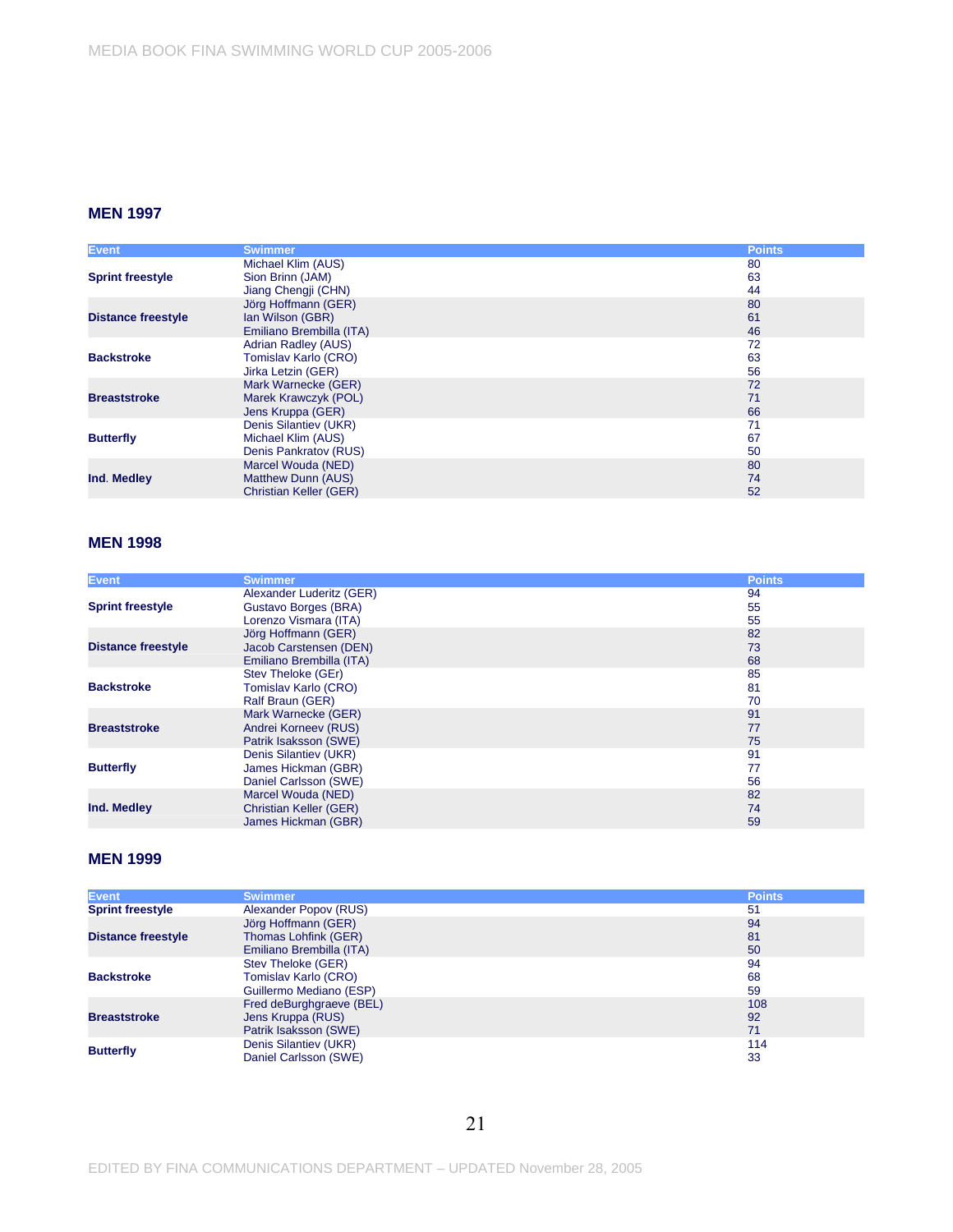*From the 1999/2000 series it has been decided to abandon the ranking system based on categories for a system based on individual events*

| <b>Event</b>              | <b>Swimmer</b>           | <b>Points</b> |
|---------------------------|--------------------------|---------------|
|                           | Lorenzo Vismara (ITA)    | 100           |
| 50 <sub>m</sub> freestyle | Chengji Jiang (CHN)      | 75            |
|                           | Alexander Lüderitz (GER) | 72            |
|                           | Bela Szabados (HUN)      | 94            |
| 100m freestyle            | Ian Thorpe (AUS)         | 92            |
|                           | Gustavo Borges (BRA)     | 71            |
|                           | Bela Szabados (HUN)      | 146           |
| 200m freestyle            | Ian Thorpe (AUS)         | 125           |
|                           | Chad Carvin (USA)        | 105           |
|                           | Chad Carvin (USA)        | 142           |
| 400m freestyle            | Ian Thorpe (AUS)         | 125           |
|                           | Bela Szabados (HUN)      | 88            |
|                           | Chad Carvin (USA)        | 125           |
| 1500m freestyle           | Andrea Righi (ITA)       | 64            |
|                           | Craig Stevens (AUS)      | 61            |
|                           | Tomislav Karlo (CRO)     | 114           |
| 50m backstroke            | Lenny Krayzelburg (USA)  | 113           |
|                           | Josh Watson (AUS)        | 101           |
|                           | Lenny Krayzelburg (USA)  | 121           |
| 100m backstroke           | Josh Watson (AUS)        | 101           |
|                           | Marko Strahija (CRO)     | 89            |
|                           | Lenny Krayzelburg (USA)  | 125           |
| 200 m backstroke          | Josh Watson (AUS)        | 104           |
|                           | Rogerio Romero (BRA)     | 103           |
|                           | Mark Warnecke (GER)      | 92            |
| 50m breaststroke          | Patrik Isaksson (SWE)    | 71            |
|                           | Morgan Knabe (CAN)       | 63            |
|                           | Phil Rogers (AUS)        | 92            |
| 100m breaststroke         | Morgan Knabe (CAN)       | 71            |
|                           | Hugues Duboscg (FRA)     | 62            |
|                           | Phil Rogers (AUS)        | 97            |
| 200m breaststroke         | Hugues Duboscg (FRA)     | 53            |
|                           | Morgan Knabe (CAN)       | 52            |
|                           | Mike Mintenko (CAN)      | 89            |
| 50m butterfly             | Tomislav Karlo (CRO)     | 69            |
|                           | Qiang Zhang (CHN)        | 64            |
|                           | Mike Mintenko (CAN)      | 85            |
| 100m butterfly            | Dod Wales (USA)          | 67            |
|                           | Sabir Muhammad (USA)     | 62            |
|                           | Massimiliano Eroli (ITA) | 115           |
| 200m butterfly            | Juan Veloz (MEX)         | 71            |
|                           | Shane Fielding (AUS)     | 66            |
|                           | Xufeng Xie (CHN)         | 103           |
| 100m Ind. medley          | Peter Mankoc (SLO)       | 94            |
|                           | Jani Sievinen (FIN)      | 92            |
|                           | Xufeng Xie (CHN)         | 85            |
| 200m Ind. medley          | Kresimir Cac (CRO)       | 83            |
|                           | Jani Sievinen (FIN)      | 71            |
|                           | Massimiliano Eroli (ITA) | 122           |
| 400m Ind. medley          | Jani Sievinen (FIN)      | 93            |
|                           | Xufeng Xie (CHN)         | 87            |

#### **MEN 2001**

*The swimmer must satisfy the "at least one swim per zone" rule*

| .<br><b>Event</b> | <b>Swimmer</b>           | <b>Points</b> |
|-------------------|--------------------------|---------------|
| 50m freestyle     | none                     |               |
| 100m freestyle    | Brian Jones (USA)        | 2             |
| 200m freestyle    | none                     |               |
| 400m freestyle    | none                     |               |
| 1500m freestyle   | none                     |               |
| 50m backstroke    | Sebastian Halgasch (GER) | 32            |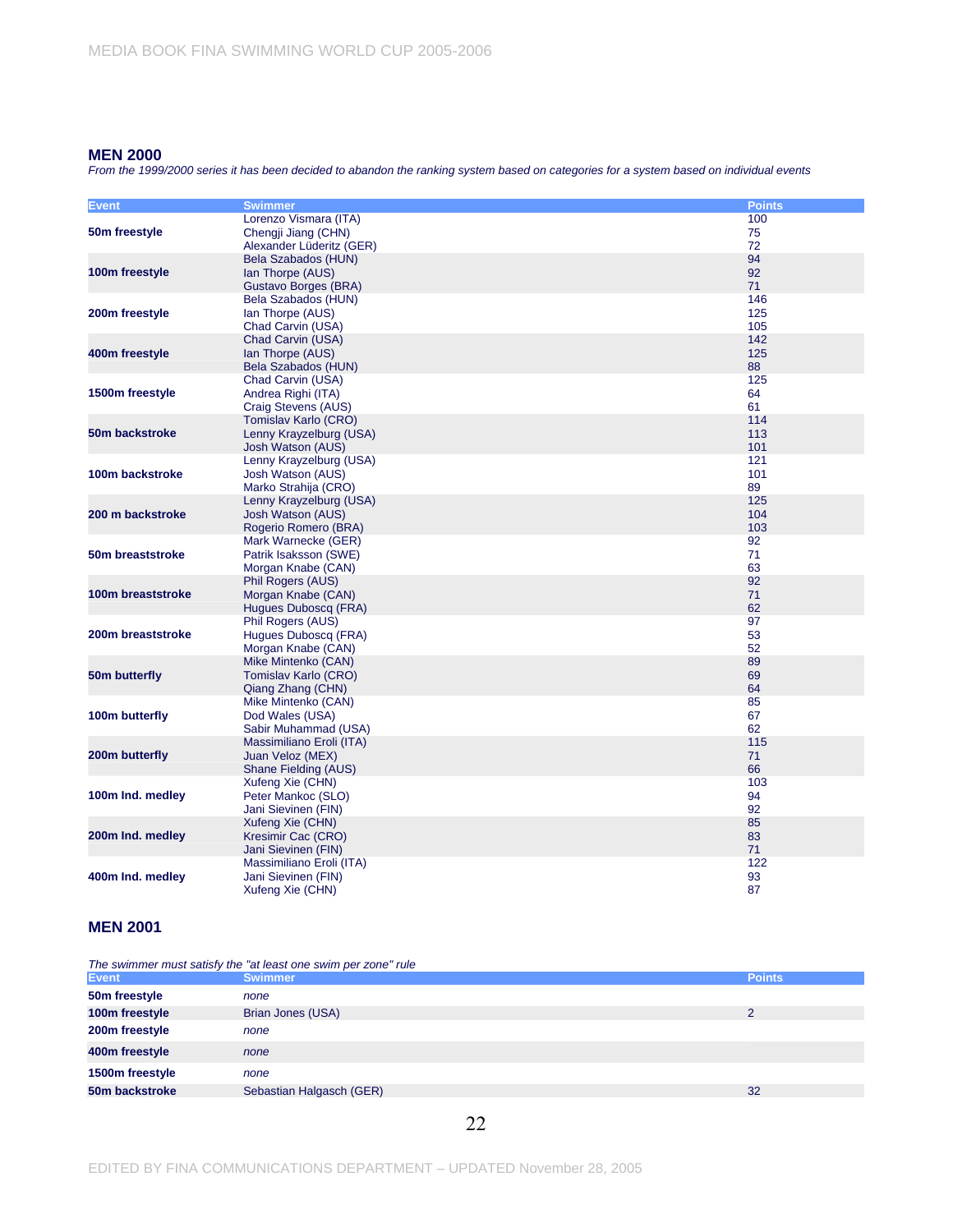|                   | Denis Pankratov (RUS)    | 20 |
|-------------------|--------------------------|----|
| 100m backstroke   | Gordan Kozuli (CRO)      | 56 |
|                   | Sebastian Halgasch (GER) | 24 |
| 200 m backstroke  | Gordan Kozuli (CRO)      | 60 |
|                   | Sebastian Halgasch (GER) | 24 |
| 50m breaststroke  | Morgan Knabe (CAN)       | 50 |
|                   | Morgan Knabe (CAN)       | 72 |
| 100m breaststroke | Marcelo Tomazini (BRA)   | 4  |
|                   | Fabio Farabegoli (BRA)   | 4  |
| 200m breaststroke | Fabio Farabegoli (BRA)   | 50 |
|                   | Morgan Knabe (CAN)       | 26 |
|                   | Mike Mintenko (CAN)      | 26 |
| 50m butterfly     | Denis Pankratov (RUS)    | 18 |
|                   | Brian Jones (USA)        | 12 |
|                   | Mike Mintenko (CAN)      | 38 |
| 100m butterfly    | Denis Pankratov (RUS)    | 16 |
|                   | Brian Jones (USA)        | 2  |
| 200m butterfly    | Denis Pankratov (RUS)    | 6  |
|                   | Jirka Letzin (GER)       | 38 |
| 100m Ind. medley  | Sebastian Halgasch (GER) | 12 |
|                   | Jose Souza Filho (BRA)   | 2  |
| 200m Ind. medley  | Jirka Letzin (GER)       | 56 |
|                   | Jose Souza Filho (BRA)   | 8  |
| 400m Ind. medley  | Jirka Letzin (GER)       | 42 |

#### **MEN 2002**

*From the 2001/2002 edition the final ranking is determined on a FINA Points Table in which the best performances of the swimmers are converted into points*

| Swimmer                 | Points | <b>Time</b> | Event                        | Place         |
|-------------------------|--------|-------------|------------------------------|---------------|
| 1. Ed Moses (USA)       | 1048   | 2:03.17     | 200m breaststroke            | <b>Berlin</b> |
| 2. Oleg Lisogor (UKR)   | 1039   | 26.20       | 50 <sub>m</sub> breaststroke | <b>Berlin</b> |
| 3. Roman Sloudnov (RUS) | 1025   | 57.73       | 100m breaststroke            | Stockholm     |

#### **MEN 2003**

*From the 2001/2002 edition the final ranking is determined on a FINA Points Table in which the best performances of the swimmers are converted into points*

| <b>Swimmer</b>                                                                           | <b>Points</b> | <b>ime</b> | Event            | Place  |
|------------------------------------------------------------------------------------------|---------------|------------|------------------|--------|
| 1. Thomas Rupprath (GER)                                                                 | 1016          | 50.76      | 100 backstroke   | Berlin |
| 2. Roman Sloudnov (RUS)                                                                  | $1012*$       | 57.96      | 100 breaststroke | Berlin |
| 3. Pieter vd Hoogenband (NED)<br>$\sim$ $\sim$ $\sim$ $\sim$ $\sim$ $\sim$ $\sim$ $\sim$ | 1012          | l:42.45    | 200 free         | Berlin |

\* Second with a best second performance

#### **MEN 2004**

*From the 2001/2002 edition the final ranking is determined on a FINA Points Table in which the best performances of the swimmers are converted into points*

| Swimmer                | <b>Points</b> | <b>ime</b> | Event            | Place    |
|------------------------|---------------|------------|------------------|----------|
| 1.Ed Moses (USA)       | 1041          | 2:02.92    | 200 breaststroke | Berlin   |
| 2. Jason Lezak (USA)   | 1000          | 46.98      | 100 freestylee   | New York |
| 3. Ryk Neethling (RSA) | 993           | 3:39.91    | 400 free         | Berlin   |

#### **MEN 2005**

*From the 2001/2002 edition the final ranking is determined on a FINA Points Table in which the best performances of the swimmers are converted into points*

| Swimmer                  | Points | <b>Time</b> | Event            | Place         |
|--------------------------|--------|-------------|------------------|---------------|
| 1. Ryk Neethling (RSA)   | 108    | 51.52       | 100 medley       | New York      |
| 2. Roland Schoeman (RSA) | 1063   | 52.23       | 100 medley       | New York      |
| 3. Jim Piper (USA)       | 0543   | 2:04.03     | 200 breaststroke | <b>Berlin</b> |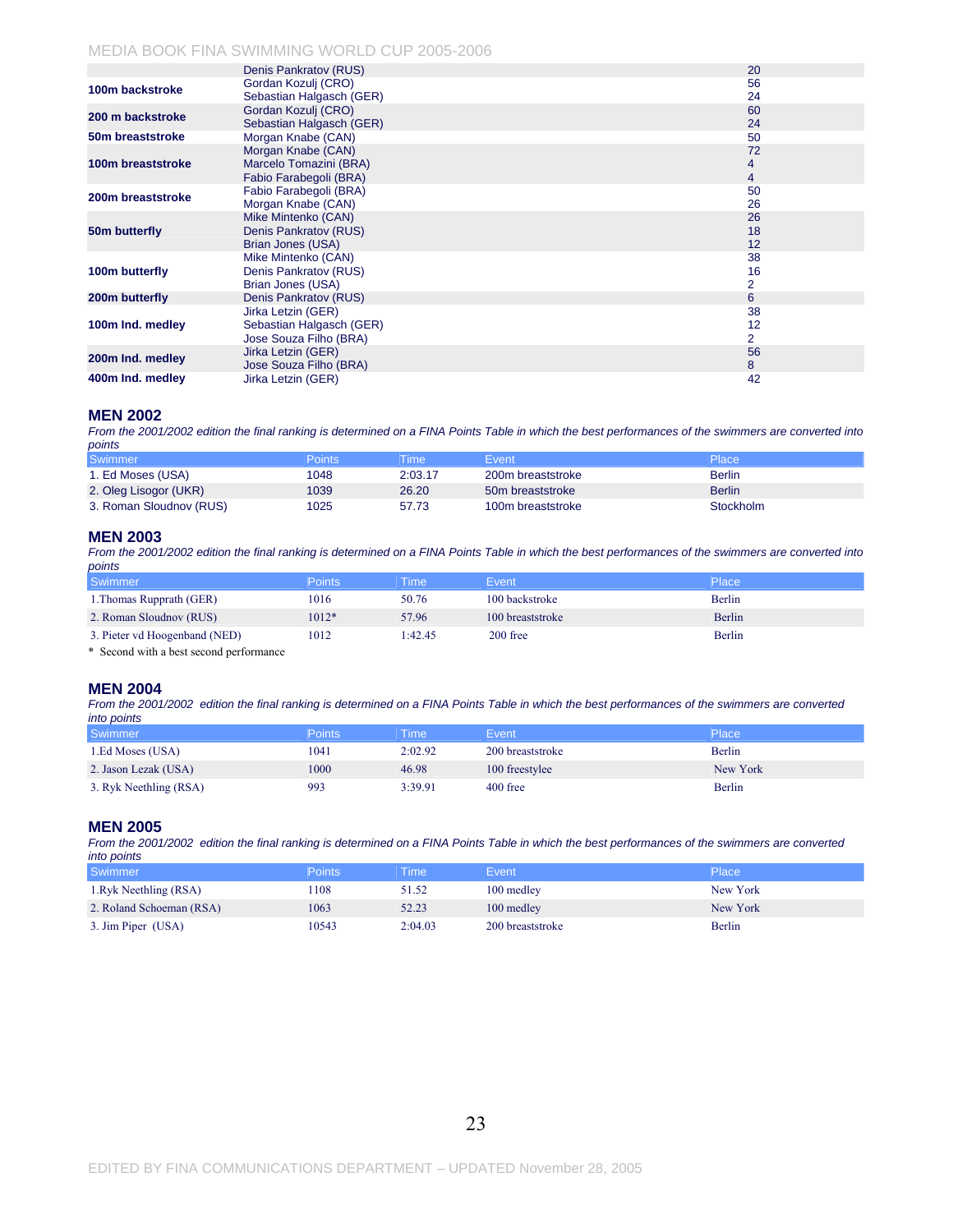#### **WOMEN 1989**

| <b>Event</b>              | <b>Swimmer</b>              | <b>Points</b> |
|---------------------------|-----------------------------|---------------|
|                           | Manuela Stellmach (GDR)     | 47            |
| <b>Sprint freestyle</b>   | Eva Nyberg (SWE)            | 40            |
|                           | Jenny Thompson (USA)        | 37            |
|                           | Debbie Wurzburger (CAN)     | 54            |
| <b>Distance freestyle</b> | Erin Holland (CAN)          | 34            |
|                           | Grit Muller (GDR)           | 33            |
|                           | A.Marie Andersen (CAN)      | 61            |
| <b>Backstroke</b>         | Anne Barnes (CAN)           | 40            |
|                           | Anne Mahoney (USA)          | 39            |
|                           | Suki Brownsdon (GBR)        | 62            |
| <b>Breaststroke</b>       | Allison Higson (CAN)        | 61            |
|                           | Susanne Börnike (GDR)       | 57            |
|                           | Birte Weigang (GDR)         | 50            |
| <b>Butterfly</b>          | Mojca Cater (CAN)           | 47            |
|                           | Madeleine Scarborough (GBR) | 47            |
|                           | Suki Brownsdon (GBR)        | 60            |
| Ind. Medley               | Daniela Hunger (GDR)        | 50            |
|                           | Allison Higson (CAN)        | 39            |

#### **WOMEN 1990**

| <b>Event</b>              | <b>Swimmer</b>                 | <b>Points</b> |
|---------------------------|--------------------------------|---------------|
|                           | Gitta Jensen (DEN)             | 48            |
|                           | Mitzi Kremer (USA)             | 30            |
| <b>Sprint freestyle</b>   | Jennifer McMahon (AUS)         | 29            |
|                           | Carrie Steinseifer (USA)       | 29            |
|                           | <b>Astrid Strauss (GDR)</b>    | 54            |
| <b>Distance freestyle</b> | Irene Dalby (NOR)              | 45            |
|                           | Manuela Melchiorri (ITA)       | 37            |
|                           | Stephanie Shewchuk (CAN)       | 37            |
|                           | Chikako Takase (JPN)           | 40            |
| <b>Backstroke</b>         | Johanna Griggs (AUS)           | 36            |
|                           | Dagmar Hase (GDR)              | 34            |
|                           | Tracey McFarlane (USA)         | 47            |
| <b>Breaststroke</b>       | <b>Guylaine Cloutier (CAN)</b> | 42            |
|                           | Asako Natsume (JPN)            | 42            |
|                           | Madeleine Scarborough (GBR)    | 61            |
| <b>Butterfly</b>          | Rie Shito (JPN)                | 43            |
|                           | Maria Gaudin (CAN)             | 37            |
| Ind. Medley               | Eri Kimura (JPN)               | 45            |
|                           | Elena Dendeberova (URS)        | 25            |
|                           | Roberta Felotti (ITA)          | 25            |

#### **WOMEN 1991**

| <b>Event</b>              | <b>Swimmer</b>                  | <b>Points</b> |
|---------------------------|---------------------------------|---------------|
|                           | Simone Osygus (GER)             | 70            |
| <b>Sprint freestyle</b>   | Andrea Nugent (CAN)             | 55            |
|                           | Evgenia Ermakova (URS)          | 49            |
|                           | Cristina Sossi (ITA)            | 69            |
| <b>Distance freestyle</b> | Brooke Ayre (AUS)               | 40            |
|                           | Simone Osygus (GER)             | 33            |
|                           | Dagmar Hase (GDR)               | 75            |
| <b>Backstroke</b>         | Anja Eichhörst (GER)            | 57            |
|                           | Joanne Deakins (GER)            | 48            |
|                           | Peggy Hartung (GER)             | 67            |
| <b>Breaststroke</b>       | Elena Volkova (URS)             | 64            |
|                           | Elena Rudovskaya (URS)          | 61            |
|                           | <b>Christiane Sievert (GER)</b> | 58            |
| <b>Butterfly</b>          | Susanne Müller (GER)            | 51            |
|                           | Andrea Nugent (CAN)             | 49            |
|                           | Nancy Sweetnam (CAN)            | 72            |
| Ind. Medley               | Marion Zoller (GER)             | 53            |
|                           | Daria Shmeleva (URS)            | 48            |

### **WOMEN 1992**

| <b>Event</b>              | <b>Swimmer</b>          | <b>Points</b> |
|---------------------------|-------------------------|---------------|
|                           | Simone Osygus (GER)     | 72            |
| <b>Sprint freestyle</b>   | Daniela Hunger (GER)    | 64            |
|                           | Manuela Stellmach (GDR) | 45            |
| <b>Distance freestyle</b> | Cristina Sossi (ITA)    | 46            |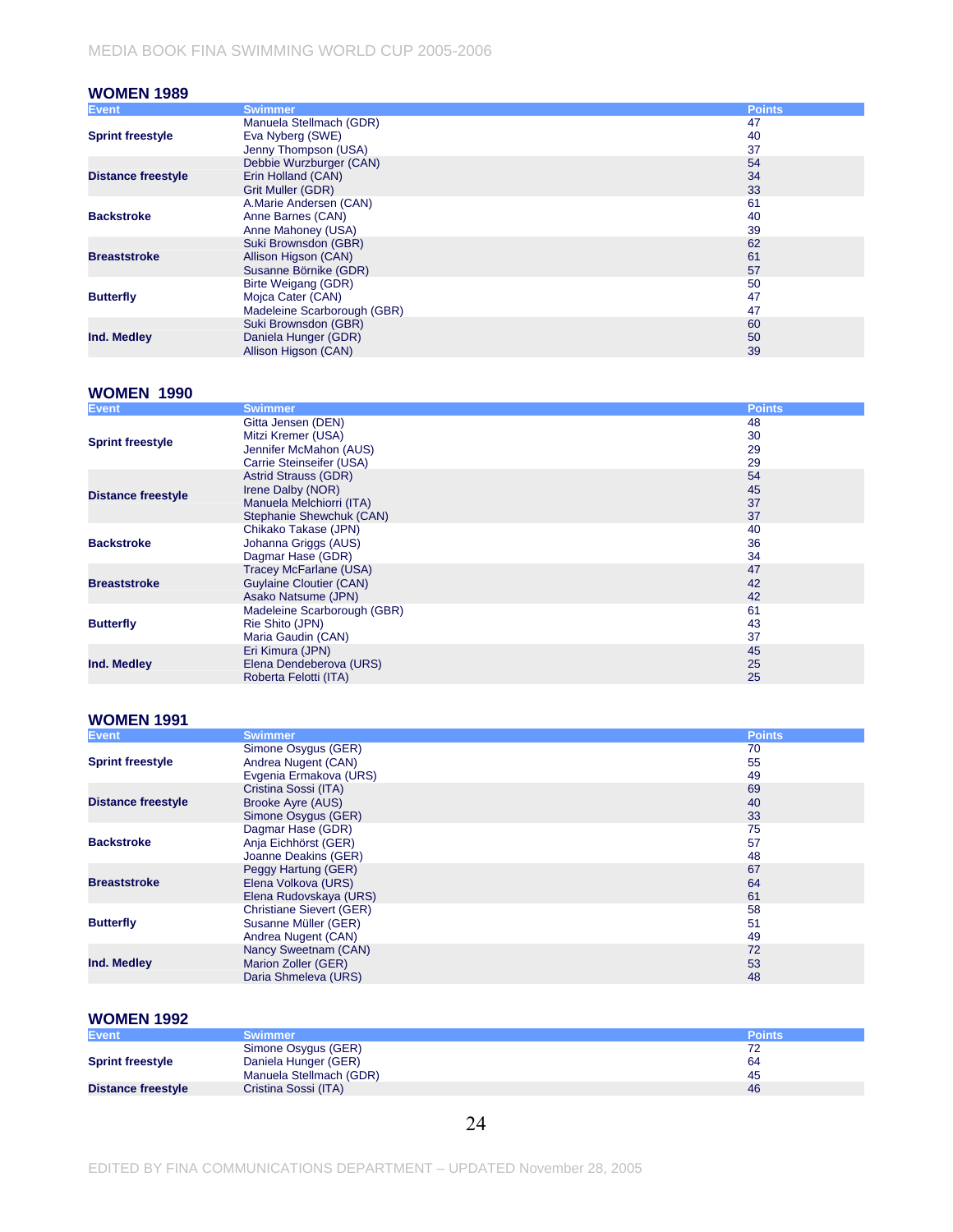|                     | Philippa Langrell (NZL)        | 43 |
|---------------------|--------------------------------|----|
|                     | Carola Kynast (GER)            | 42 |
|                     | Anna Simcic (NZL)              | 57 |
| <b>Backstroke</b>   | Sandra Völker (GER)            | 43 |
|                     | Julie Howard (CAN)             | 32 |
|                     | Sylvia Gerasch (GER)           | 62 |
| <b>Breaststroke</b> | <b>Guylaine Cloutier (CAN)</b> | 58 |
|                     | Alicia Peczak (POL)            | 45 |
|                     | Andrea Nugent (CAN)            | 55 |
| <b>Butterfly</b>    | Yoko Kando (JPN)               | 54 |
|                     | Susanne Müller (GER)           | 45 |
|                     | Daniela Hunger (GER)           | 66 |
| Ind. Medley         | Nancy Sweetnam (CAN)           | 52 |
|                     | Beatrice Koada (ROM)           | 47 |

#### **WOMEN 1993**

| <b>Event</b>              | <b>Swimmer</b>              | <b>Points</b> |
|---------------------------|-----------------------------|---------------|
|                           | Franziska Van Almsick (GER) | 89            |
| <b>Sprint freestyle</b>   | Evgenia Ermakova (KZK)      | 60            |
|                           | Susan O'Neill (AUS)         | 53            |
|                           | Nikki Dryden (CAN)          | 63            |
| <b>Distance freestyle</b> | Olga Kirichenko (RUS)       | 55            |
|                           | Olga Splichalova (TCH)      | 47            |
|                           | Bichun Liu (CHN)            | 56            |
| <b>Backstroke</b>         | Yoko Koikawa (JPN)          | 54            |
|                           | Sandra Völker (GER)         | 53            |
|                           | Xiaomin Huang (CHN)         | 80            |
| <b>Breaststroke</b>       | Agnieszka Peczak (POL)      | 54            |
|                           | Samantha Riley (AUS)        | 54            |
|                           | Susan O'Neill (AUS)         | 50            |
| <b>Butterfly</b>          | Ilaria Tocchini (ITA)       | 47            |
|                           | Cecile Jeanson (FRA)        | 46            |
|                           | Li Lin (CHN)                | 80            |
| Ind. Medley               | Louise Karlsson (SWE)       | 49            |
|                           | Jana Haas (GER)             | 47            |

#### **WOMEN 1994**

| <b>Event</b>              | <b>Swimmer</b>                  | <b>Points</b> |
|---------------------------|---------------------------------|---------------|
|                           | Jingyi Le (CHN)                 | 101           |
| <b>Sprint freestyle</b>   | Franziska Van Almsick (GER)     | 78            |
|                           | Martina Moravcova (SLK)         | 63            |
|                           | Dagmar Hase (GER)               | 98            |
| <b>Distance freestyle</b> | Malin Nilsson (SWE)             | 65            |
|                           | Kerstin Kielgass (GER)          | 62            |
|                           | Xiuyu Bai (CHN)                 | 95            |
| <b>Backstroke</b>         | Lorenza Vigarani (ITA)          | 81            |
|                           | Nina Zhivanevskaya (RUS)        | 77            |
|                           | Guohong Dai (CHN)               | 104           |
| <b>Breaststroke</b>       | <b>Brigitte Becue (BEL)</b>     | 85            |
|                           | Hanna Jaltner (SWE)             | 67            |
|                           | Mette Jacobsen (DEN)            | 99            |
| <b>Butterfly</b>          | Jessica Amey (CAN)              | 55            |
|                           | Limin Liu (CHN)                 | 49            |
|                           | Guohong Dai (CHN)               | 79            |
| Ind. Medley               | <b>Britta Vestergaard (DEN)</b> | 78            |
|                           | Marianne Limpert (CAN)          | 70            |

#### **WOMEN 1995**

| Event                     | <b>Swimmer</b>              | <b>Points</b> |
|---------------------------|-----------------------------|---------------|
|                           | Franziska Van Almsick (GER) | 80            |
| <b>Sprint freestyle</b>   | Rania Elwani (EGY)          | 57            |
|                           | Martina Moravcova (SLK)     | 51            |
|                           | Julia Jung (GER)            | 51            |
| <b>Distance freestyle</b> | Sarah Hardcastle (GBR)      | 34            |
|                           | Franziska Van Almsick (GER) | 27            |
|                           | Sandra Völker (GER)         | 80            |
| <b>Backstroke</b>         | Mette Jacobsen (DEN)        | 61            |
|                           | Antie Buschschulte (GER)    | 52            |
|                           | <b>Brigitte Becue (BEL)</b> | 77            |
| <b>Breaststroke</b>       | Elin Austevoll (NOR)        | 44            |
|                           | Manuela Nackel (GER)        | 41            |
| <b>Butterfly</b>          | Michelle Smith (IRL)        | 68            |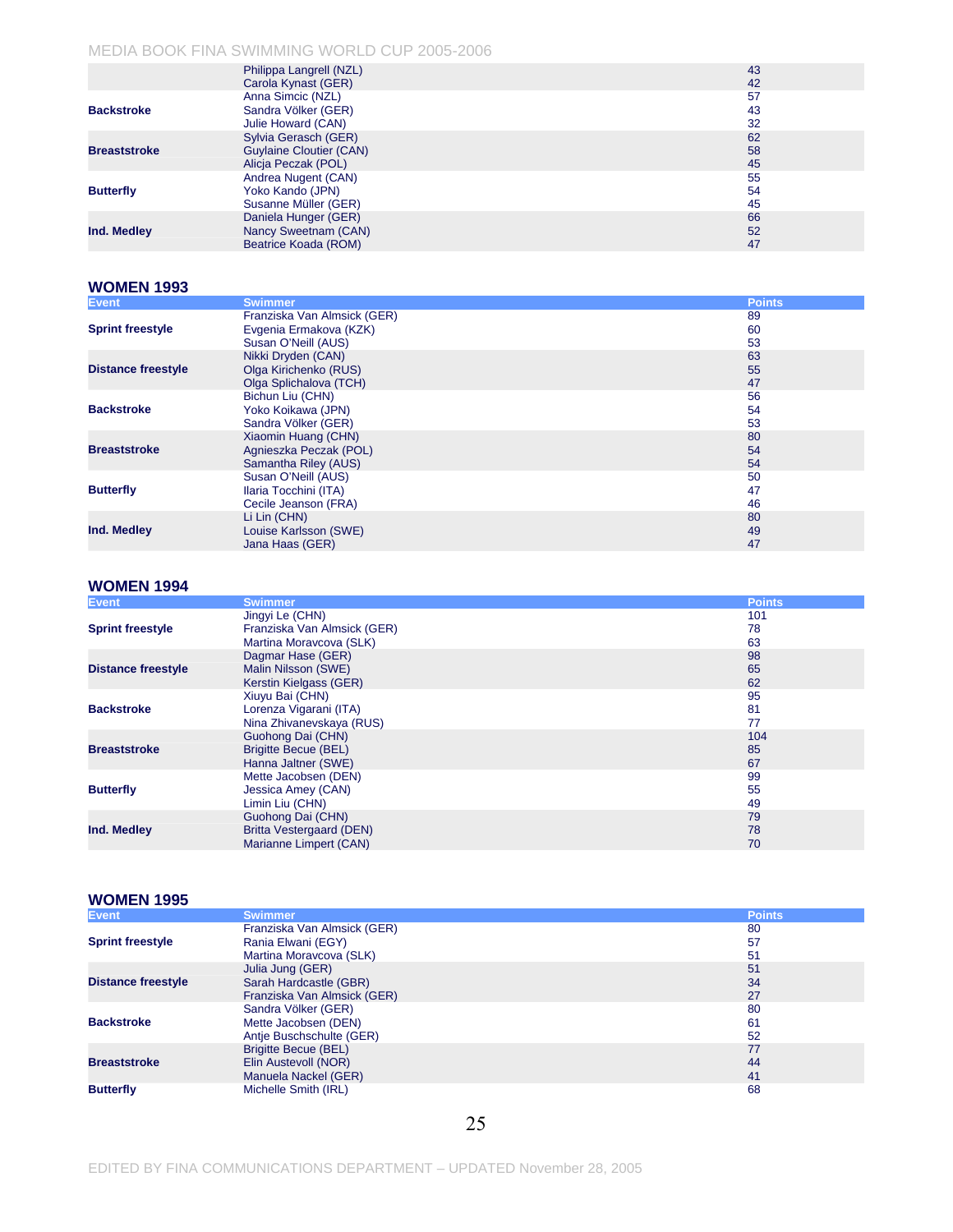|             | Mette Jacobsen (DEN)<br>Angela Kennedy (AUS)                                                    | 66<br>60             |
|-------------|-------------------------------------------------------------------------------------------------|----------------------|
| Ind. Medley | Britta Vestergaard (DEN)<br>Daniela Hunger (GER)<br>Anna Wilson (NZL)<br>Marianne Limpert (CAN) | 75<br>68<br>44<br>44 |

#### **WOMEN 1996**

| <b>Event</b>              | <b>Swimmer</b>             | <b>Points</b> |
|---------------------------|----------------------------|---------------|
|                           | Dita Zelviene (LTU)        | 37            |
| <b>Sprint freestyle</b>   | Vibeke Johansen (NOR)      | 31            |
|                           | Jingvi Le (CHN)            | 30            |
|                           | Irene Dalby (NOR)          | 60            |
| <b>Distance freestyle</b> | Ping Luo (CHN)             | 41            |
|                           | Chenying Zhang (CHN)       | 27            |
|                           | Alenka Kejzar (SLO)        | 46            |
| <b>Backstroke</b>         | Anna Simcic (NZL)          | 42            |
|                           | Yuanyuan Jia (CHN)         | 40            |
|                           | Helen Denman (AUS)         | 60            |
| <b>Breaststroke</b>       | Larisa Lacusta (ROM)       | 58            |
|                           | <b>Terrie Miller (NOR)</b> | 57            |
|                           | Angela Kennedy (AUS)       | 60            |
| <b>Butterfly</b>          | Petria Thomas (AUS)        | 49            |
|                           | Maren Flohr (GER)          | 41            |
|                           | Elli Overton (AUS)         | 60            |
| Ind. Medley               | Nancy Sweetnam (CAN)       | 50            |
|                           | Anna Wilson (NZL)          | 47            |

#### **WOMEN 1997**

| <b>Event</b>              | <b>Swimmer</b>              | <b>Points</b> |
|---------------------------|-----------------------------|---------------|
|                           | Katrin Meissner (GER)       | 67            |
| <b>Sprint freestyle</b>   | Claudia Poll (CRC)          | 65            |
|                           | Simone Osygus (GER)         | 54            |
|                           | Claudia Poll (CRC)          | 74            |
| <b>Distance freestyle</b> | Natasha Bowron (AUS)        | 60            |
|                           | Kirsten Vlieghuis (NED)     | 48            |
|                           | Nina Zhivanevskaya (RUS)    | 77            |
| <b>Backstroke</b>         | Antje Buschschulte (GER)    | 60            |
|                           | Yuanyuan Jia (CHN)          | 54            |
|                           | <b>Brigitte Becue (BEL)</b> | 65            |
| <b>Breaststroke</b>       | Xue Han (CHN)               | 60            |
|                           | Tong Mi (CHN)               | 54            |
|                           | Mette Jacobsen (DEN)        | 57            |
| <b>Butterfly</b>          | Limin Liu (CHN)             | 57            |
|                           | Huijue Cai (CHN)            | 57            |
|                           | Sabine Herbst (GER)         | 65            |
| Ind. Medley               | Yan Chen (CHN)              | 60            |
|                           | Susan Rolph (GBR)           | 60            |

#### **WOMEN 1998**

| <b>Event</b>              | <b>Swimmer</b>              | <b>Points</b> |
|---------------------------|-----------------------------|---------------|
|                           | Katrin Meissner (GER)       | 97            |
| <b>Sprint freestyle</b>   | Sandra Völker (GER)         | 97            |
|                           | Claudia Poll (CRC)          | 52            |
|                           | Kirsten Vlieghuis (NED)     | 75            |
| <b>Distance freestyle</b> | Claudia Poll (CRC)          | 69            |
|                           | Sarah Collings (GBR)        | 61            |
|                           | Antje Buschschulte (GER)    | 100           |
| <b>Backstroke</b>         | Sandra Völker (GER)         | 85            |
|                           | Hanna Kapotchenia (BLR)     | 36            |
|                           | <b>Brigitte Becue (BEL)</b> | 86            |
| <b>Breaststroke</b>       | Svetlana Bondarenko (UKR)   | 81            |
|                           | Xue Han (CHN)               | 63            |
|                           | Mette Jacobsen (DEN)        | 92            |
| <b>Butterfly</b>          | Johanna Sjöberg (SWE)       | 62            |
|                           | Katrin Jake (GER)           | 56            |
|                           | Yana Klochkova (UKR)        | 87            |
| Ind. Medley               | Nicole Hetzer (GER)         | 75            |
|                           | Susan Rolph (GBR)           | 72            |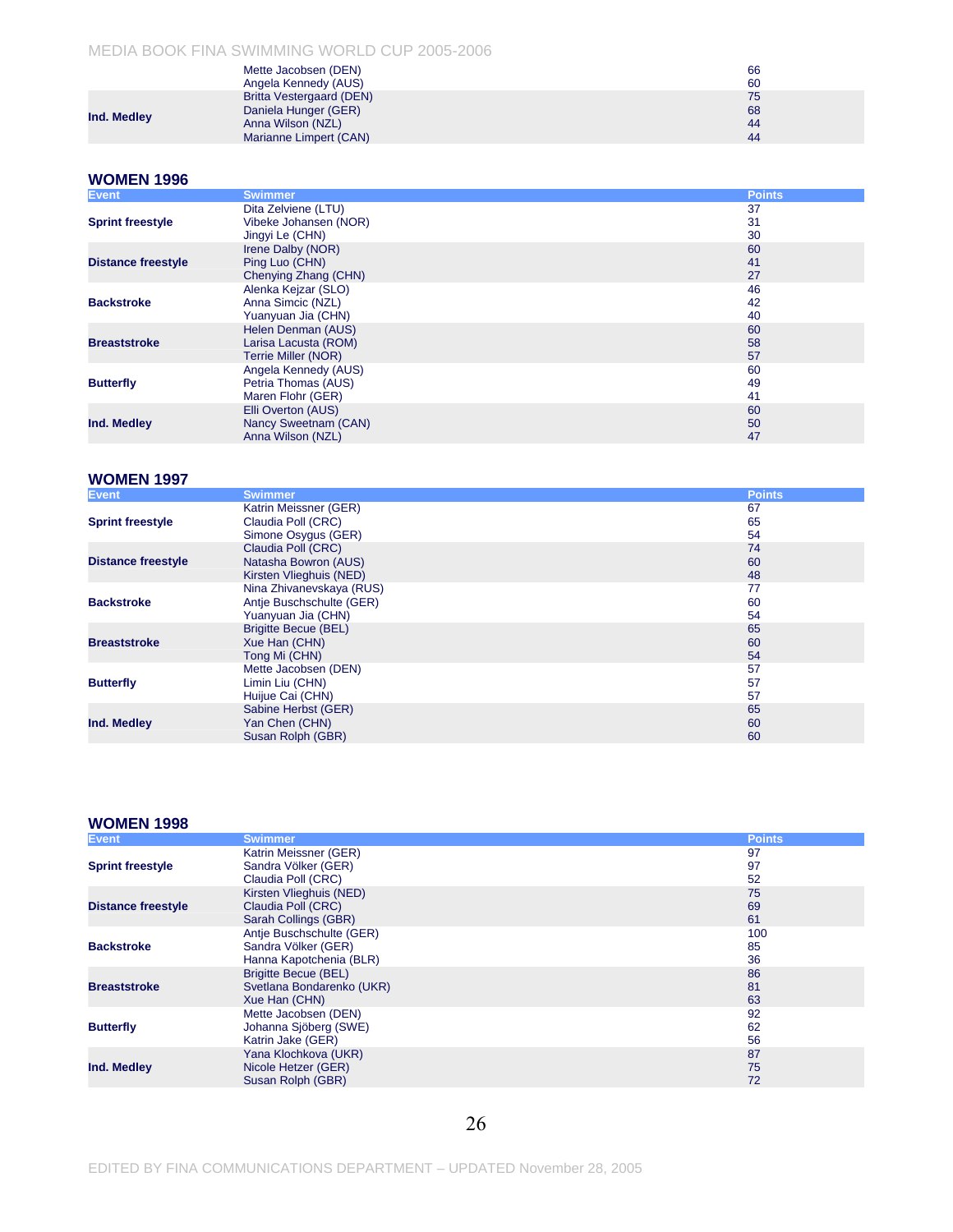#### **WOMEN 1999**

| <b>Event</b>              | <b>Swimmer</b>           | <b>Points</b> |
|---------------------------|--------------------------|---------------|
|                           | Katrin Meissner (GER)    | 99            |
| <b>Sprint freestyle</b>   | Sue Rolph (GBR)          | 97            |
|                           | Simone Osygus (GER)      | 27            |
| <b>Distance freestyle</b> | Claudia Poll (CRC)       | 91            |
|                           | Joanne Malar (CAN)       | 15            |
|                           | Antie Buschschulte (GER) | 120           |
| <b>Backstroke</b>         | Kelly Stefanyshyn (CAN)  | 101           |
|                           | Cathleen Rund (GER)      | 58            |
| <b>Breaststroke</b>       | Penny Heyns (RSA)        | 86            |
|                           | Ina Hueging (GER)        | 45            |
|                           | Johanna Sjöberg (SWE)    | 103           |
| <b>Butterfly</b>          | Katrin Jake (GER)        | 71            |
|                           | Ning Hu (CHN)            | 65            |
|                           | Yana Klochkova (UKR)     | 117           |
| Ind. Medley               | Marianne Limpert (CAN)   | 103           |
|                           | Joanne Malar (CAN)       | 87            |

#### **WOMEN 2000**

*From the 1999/2000 series it has been decided to abandon the ranking system based on categories for a system based on individual events*

| <b>Event</b>      | <b>Swimmer</b>                                                           | <b>Points</b>     |
|-------------------|--------------------------------------------------------------------------|-------------------|
| 50m freestyle     | Jenny Thompson (USA)<br>Laura Nicholls (CAN)<br>Barbara Bedford (USA)    | 100<br>84<br>50   |
| 100m freestyle    | Jenny Thompson (USA)<br>Yu Yang (CHN)<br>Laura Nicholls (CAN)            | 100<br>82<br>75   |
| 200m freestyle    | Yu Yang (CHN)<br>Martina Moravcova (SVK)<br>Laura Nicholls (CAN)         | 121<br>71<br>67   |
| 400m freestyle    | Rebecca Cooke (GBR)<br>Hua Chen (CHN)<br>Laura Nicholls (CAN)            | 72<br>66<br>64    |
| 800m freestyle    | Rebecca Cooke (GBR)<br>Stacey Houldsworth (GBR)<br>Hua Chen (CHN)        | 87<br>55<br>50    |
| 50m backstroke    | Nina Zhivanevskaya (ESP)<br>Dyana Calub (AUS)<br>Erin Gammel (CAN)       | 111<br>92<br>90   |
| 100m backstroke   | Dyana Calub (AUS)<br>Kelly Stefanyshyn (CAN)<br>Nina Zhivanevskaya (ESP) | 121<br>111<br>104 |
| 200 m backstroke  | Kelly Stefanyshyn (CAN)<br>Nina Zhivanevskaya (ESP)<br>Dyana Calub (AUS) | 135<br>98<br>88   |
| 50m breaststroke  | Janne Schäfer (GER)<br>Sylvia Gerasch (GER)<br>Penny Heyns (RSA)         | 118<br>104<br>75  |
| 100m breaststroke | Alicja Peczak (POL)<br>Penny Heyns (RSA)<br><b>Brooke Hanson (AUS)</b>   | 124<br>75<br>70   |
| 200m breaststroke | Alicja Peczak (POL)<br>Anne Poleska (GER)<br>Hui Qi (CHN)                | 133<br>115<br>75  |
| 50m butterfly     | Jenny Thompson (USA)<br>Yi Ruan (CHN)<br>Johanna Sjöberg (SWE)           | 100<br>92<br>82   |
| 100m butterfly    | Yi Ruan (CHN)<br>Jenny Thompson (USA)<br>Johanna Sjöberg (SWE)           | 121<br>100<br>87  |
| 200m butterfly    | Jennifer Button (CAN)<br>Yi Ruan (CHN)<br>Audrey Lacroix (CAN)           | 85<br>71<br>43    |
| 100m Ind. medley  | Jenny Thompson (USA)<br>Megan McMahon (AUS)<br>Martina Moravcova (SVK)   | 75<br>72<br>71    |
| 200m Ind. medley  | Beatrice Caslaru (ROM)<br>Megan McMahon (AUS)<br>Martina Moravcova (SVK) | 121<br>74<br>64   |
| 400m Ind. medley  | Beatrice Caslaru (ROM)<br>Kristine Quance (USA)<br>Xue Han (CHN)         | 121<br>71<br>64   |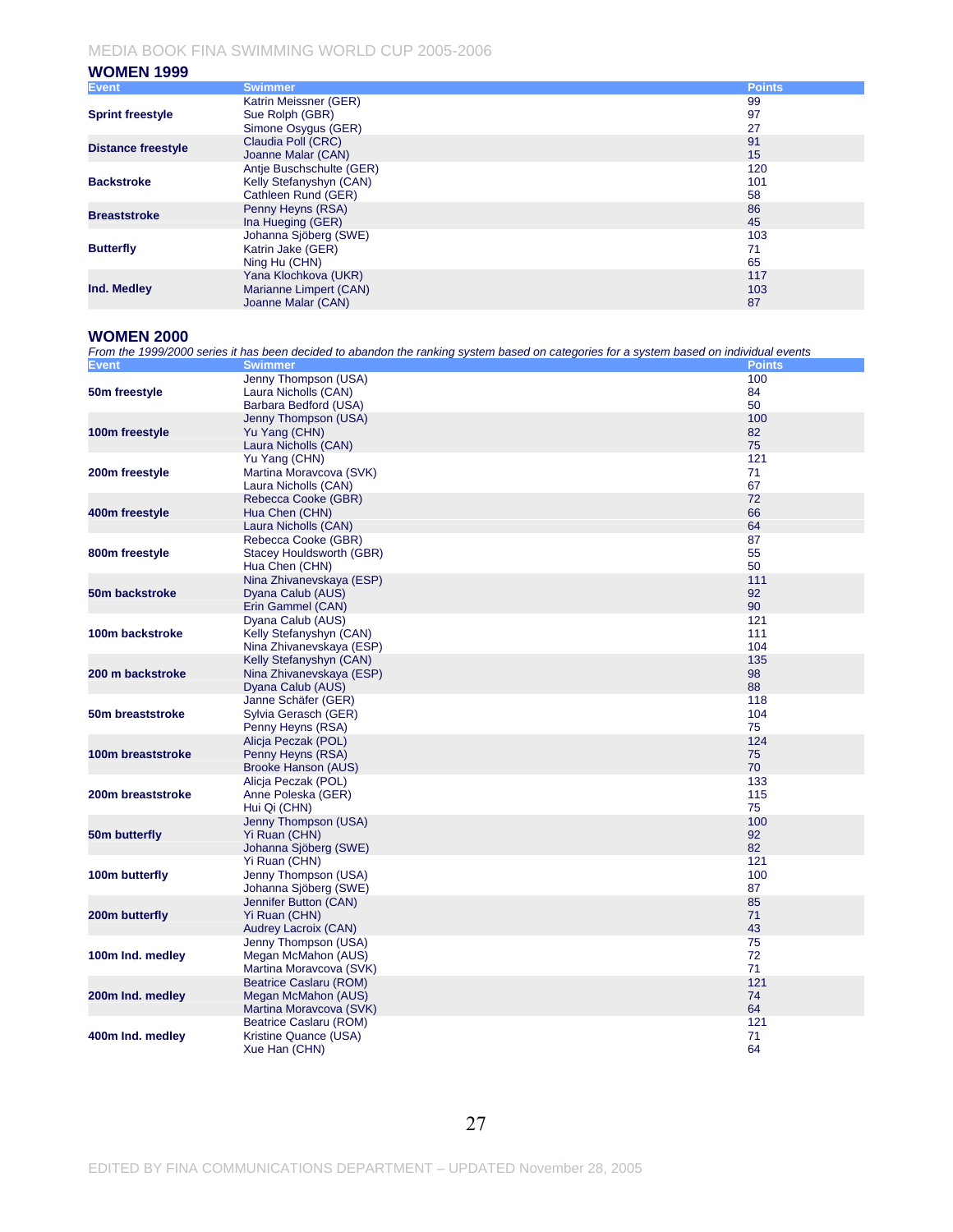#### **WOMEN 2001**

*The swimmer must satisfy the "at least one swim per zone" rule*

| <b>Event</b>      | <b>Swimmer</b>                                                         | <b>Points</b>        |
|-------------------|------------------------------------------------------------------------|----------------------|
| 50m freestyle     | Martina Moravcova (SVK)<br>Nadine Rolland (CAN)                        | 48<br>42             |
| 100m freestyle    | Martina Moravcova (SVK)<br>Nadine Rolland (CAN)                        | 36<br>$\overline{2}$ |
| 200m freestyle    | Martina Moravcova (SVK)                                                | 50                   |
| 400m freestyle    | none                                                                   |                      |
| 800m freestyle    | none                                                                   |                      |
| 50m backstroke    | Martina Moravcova (SVK)<br>Nadine Rolland (CAN)                        | 20<br>8              |
| 50m breaststroke  | Sylvia Gerasch (GER)<br>Amy Balcerzak (USA)<br>Sarah Poewe (RSA)       | 32<br>28<br>22       |
| 100m breaststroke | Amy Balcerzak (USA)<br>Sarah Poewe (RSA)<br>Sylvia Gerasch (GER)       | 28<br>22<br>14       |
| 200m breaststroke | Amy Balcerzak (USA)<br>Sarah Poewe (RSA)                               | 10<br>6              |
| 50m butterfly     | Martina Moravcova (SVK)<br>Nadine Rolland (CAN)                        | 36<br>$\overline{2}$ |
| 100m butterfly    | Martina Moravcova (SVK)                                                | 46                   |
| 200m butterfly    | none                                                                   |                      |
| 100m Ind. medley  | Martina Moravcova (SVK)<br>Nadine Rolland (CAN)<br>Amy Balcerzak (USA) | 60<br>18<br>14       |
| 200m Ind. medley  | Amy Balcerzak (USA)                                                    | 6                    |
| 400m Ind. medlev  | none                                                                   |                      |

#### **WOMEN 2002**

*From the 2001/2002 edition the final ranking is determined on a FINA Points Table in which the best performances of the swimmers are converted into points*

| Swimmer                    | Points | <b>Time</b> | Event            | Place         |
|----------------------------|--------|-------------|------------------|---------------|
| 1. Martina Moravcova (SVK) | 1027   | 56.55       | 100m butterfly   | <b>Berlin</b> |
| 2. Yana Klochkova (UKR)    | 1024   | 4:27.83     | 400m Ind. medley | Paris         |
| 3. Emma Igelstrom (SWE)    | 1016   | 30.43       | 50m breaststroke | Stockholm     |

#### **WOMEN 2003**

*From the 2001/2002 edition the final ranking is determined on a FINA Points Table in which the best performances of the swimmers are converted into points*

| Swimmer                  | Points  | Time'   | Event            | Place     |
|--------------------------|---------|---------|------------------|-----------|
| 1. Alison Sheppard (GBR) | 1014    | 24.06   | 50 free          | Berlin    |
| 2. Emma Igelstrom (SWE)  | $1013*$ | 2:19.85 | 200 breaststroke | Melbourne |
| 3. Lindsay Benko (USA)   | 1013    | 3:59.53 | $400$ free       | Berlin    |

\* second with a best second performance

#### **WOMEN 2004**

*From the 2001/2002 edition the final ranking is determined on a FINA Points Table in which the best performances of the swimmers are converted into points*

| Swimmer                    | Points <sup>1</sup> | <b>Time</b> | Event         | Place          |
|----------------------------|---------------------|-------------|---------------|----------------|
| 1. Martina Moravcova (SVK) | 1007                | 56.90       | 100 butterfly | Stockholm      |
| 2. Camelia Potec (ROM)     | 996                 | 4:02.00     | $400$ free    | Berlin         |
| 3. Yana Klochkova (UKR)    | 99                  | 2:09.75     | 200 medley    | Rio de Janeiro |

#### **WOMEN 2005**

*From the 2001/2002 edition the final ranking is determined on a FINA Points Table in which the best performances of the swimmers are converted into points*

| Swimmer                        | <b>Points</b> | <b>Time</b> | Event         | Place     |
|--------------------------------|---------------|-------------|---------------|-----------|
| 1. Anna-Karin Kammerling (SWE) | 1019          | 25.84       | 50 butterfly  | Stockholm |
| 2. Josefin Lillhage (SWE)      | 1010          | 1:54.64     | $200$ free    | New York  |
| 3. Martina Moravcova (SVK)     | 1004          | 57.08       | 100 butterfly | Moscow    |

28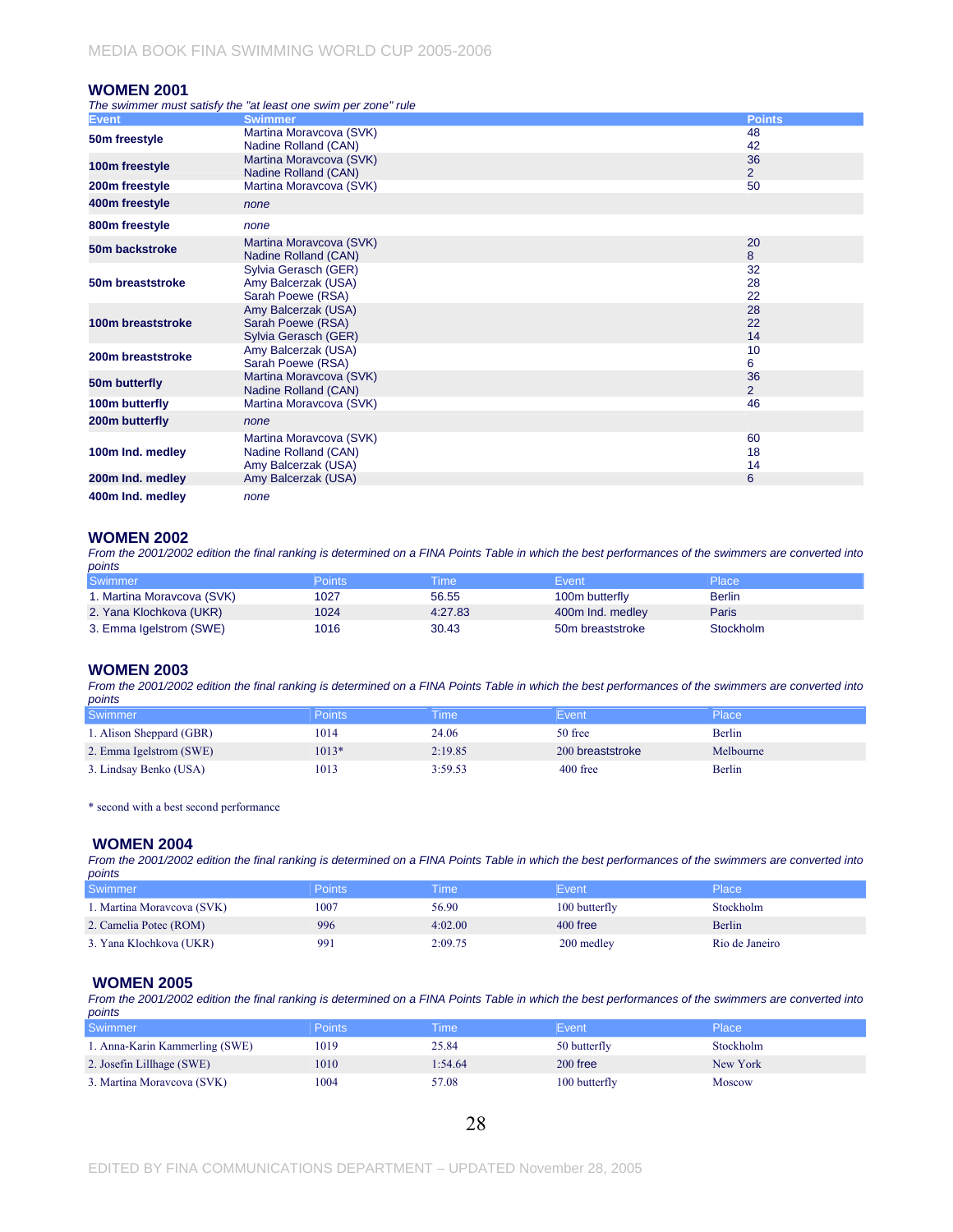### **WORLD RECORDS 25m WOMEN**

| <b>STYLE</b>    | <b>SWIMMER</b>           |            | NAT. TIME                     | <b>DATE</b>                 | <b>PLACE</b>                       |
|-----------------|--------------------------|------------|-------------------------------|-----------------------------|------------------------------------|
| 50 FREE         | <b>Therese Alshammar</b> | <b>SWE</b> |                               | 23.59 March 18, 2000        | Athens, GRE                        |
| <b>100 FREE</b> | <b>Lisbeth Lenton</b>    | <b>AUS</b> |                               | 51.70 August 9, 2005        | Melbourne, AUS                     |
| <b>200 FREE</b> | <b>Lindsay Benko</b>     | <b>USA</b> |                               | 1:54.04 April 7, 2002       | <b>Moscow RUS</b>                  |
|                 |                          |            | 0:27.26                       |                             |                                    |
|                 |                          |            | 0:56.14                       |                             |                                    |
|                 |                          |            | 1:25.25                       |                             |                                    |
|                 | Lisbeth Lenton*          | <b>AUS</b> |                               | 1:53.29* November 19, 2005* | Sydney, AUS*                       |
| <b>400 FREE</b> | <b>Lindsay Benko</b>     | <b>USA</b> |                               | 3:59.53 January 26, 2003    | Berlin, GER                        |
|                 |                          |            | 0:58.48<br>1:59.16<br>2:59.91 |                             |                                    |
| <b>800 FREE</b> | Sachiko Yamada           | <b>JPN</b> |                               | 8:13.35 January 24, 2004    | Nishinomya-shi, JPN                |
| 50 BACK         | Hui Li                   | <b>CHN</b> |                               | 0:26.83 December 2, 2001    | Shanghai, CHN                      |
| 100 BACK        | <b>Natalie Coughlin</b>  | <b>USA</b> |                               | 0:56.71 November 23, 2002   | <b>New York, USA</b>               |
| 200 BACK        | <b>Natalie Coughlin</b>  | <b>USA</b> |                               | 2:03.62 November 27, 2001   | New York, USA                      |
|                 |                          |            | 0:29.49                       |                             |                                    |
|                 |                          |            | 1:00.96                       |                             |                                    |
|                 |                          |            | 1:32.70                       |                             |                                    |
| 50 BREAST       | <b>Edmistone Jade</b>    | <b>AUS</b> |                               | 0:29.90 Septembre 26, 2004  | <b>Brisbane, AUS</b>               |
| 100 BREAST      | <b>Tara Kirk</b>         | <b>USA</b> |                               | 1:04,79 March 19, 2004      | <b>College Station, Texas, USA</b> |
| 200 BREAST      | <b>Leisel Jones</b>      | <b>AUS</b> |                               | 2:17.75 November 29, 2003   | Melbourne, AUS                     |
| <b>50 FLY</b>   | Anna K. Kammerling SWE   |            |                               | 0 :25.33 March 12, 2005     | Gothenburg, SWE                    |
| <b>100 FLY</b>  | <b>Natalie Coughlin</b>  | <b>USA</b> |                               | 0:56.34 November 22, 2002   | <b>New York, USA</b>               |
| <b>200 FLY</b>  | <b>Yu Yang</b>           | <b>CHN</b> |                               | 2 :04.04 January 18, 2004   | Berlin, GER                        |
| 100 I.M.        | <b>Natalie Coughlin</b>  | <b>USA</b> |                               | 58.80 November 23, 2002     | New York, USA                      |
| 200 I.M.        | <b>Allison Wagner</b>    | <b>USA</b> |                               | 2:07.79 December 5, 1993    | Palma de Mallorca, ESP             |
|                 |                          |            | 0:28.40                       |                             |                                    |
|                 |                          |            | 1:01.18                       |                             |                                    |
|                 |                          |            | 1:37.68                       |                             |                                    |
| 400 I.M.        | Yana Klochkova           | <b>UKR</b> |                               | 4:27.83 January 19, 2002    | Paris, FRA                         |

*\* Pending FINA ratification*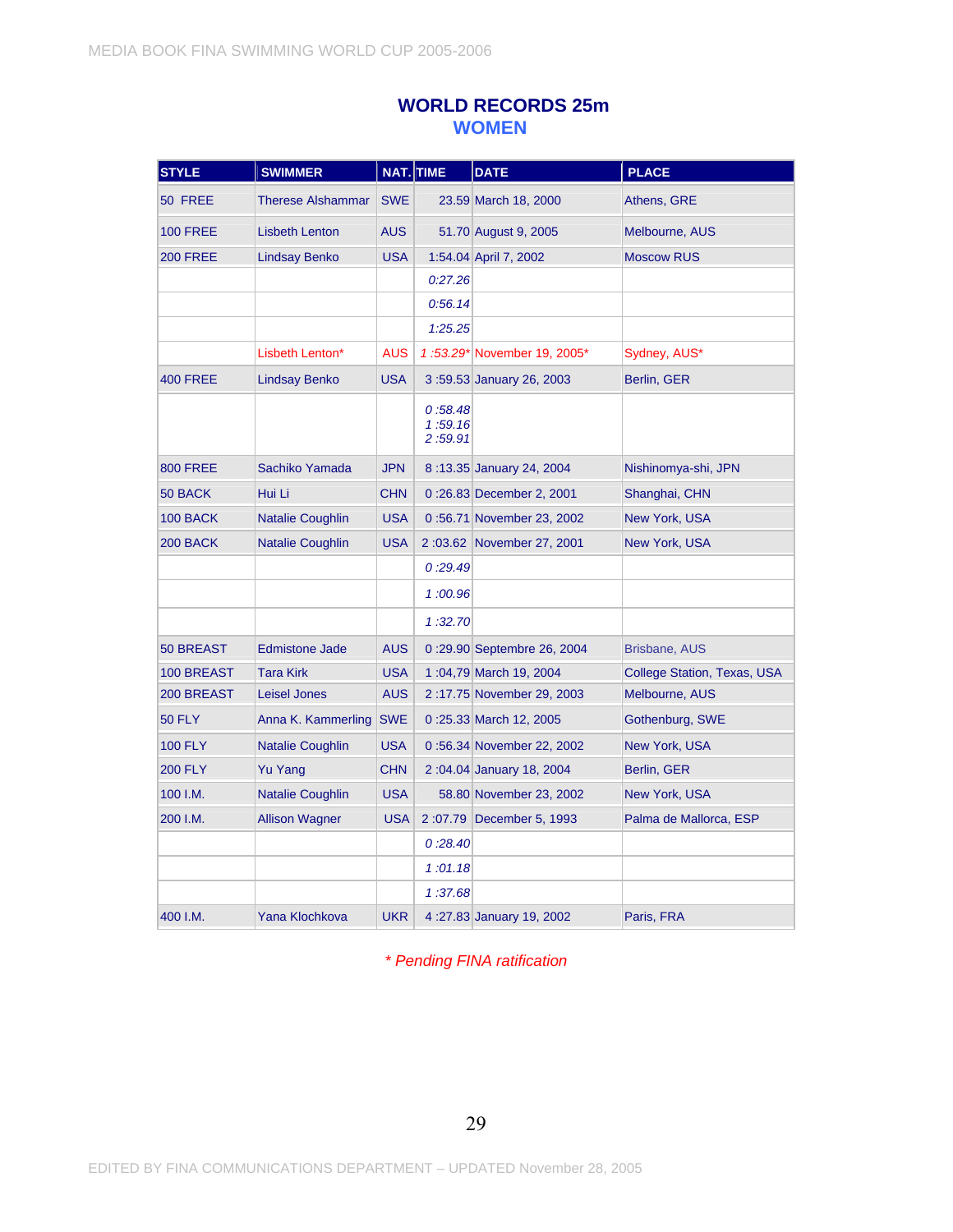### **WORLD RECORDS 25m WOMEN's RELAYS**

| <b>STYLE</b>           | <b>TEAM</b> | <b>TIME</b> | <b>DATE</b>             | <b>PLACE</b>      |
|------------------------|-------------|-------------|-------------------------|-------------------|
| 4 x 100 FREE           | <b>CHN</b>  |             | 3:34.55 April 19, 1997  | Gothenburg, SWE   |
| Jingvi Le              |             | 0:53.55     |                         |                   |
| Chao Na                |             | 0:54.73     |                         |                   |
| <b>Ying Shang</b>      |             | 0:53.55     |                         |                   |
| Yin Nian               |             | 0:52.95     |                         |                   |
| 4 x 200 FREE           | <b>CHN</b>  |             | 7:46.30 April 3, 2002   | Moscow, RUS       |
| Yanvei Xu              |             | 1:55.73     |                         |                   |
| Yingven Zhu            |             | 1:57.04     |                         |                   |
| Jingzhi Tang           |             | 1:58.37     |                         |                   |
| Yu Yang                |             | 1:55:16     |                         |                   |
| 4 x 100 MED            | <b>AUS</b>  |             | 3:54.95 October 9, 2004 | Indianapolis, USA |
| <b>Edington Sophie</b> |             | 59.37       |                         |                   |
| <b>Hanson Brooke</b>   |             | 1:05.25     |                         |                   |
| Schipper Jessica       |             | 58.28       |                         |                   |
| <b>Lenton Lisbeth</b>  |             | 52.05       |                         |                   |

### **WORLD RECORDS 25m WOMEN's WORLD BEST TIMES**

| <b>STYLE</b>            | <b>NAT</b> | <b>TIME</b> | <b>DATE</b>               | <b>PLACE</b>                       |
|-------------------------|------------|-------------|---------------------------|------------------------------------|
| 4 x 50 FREE             | <b>USA</b> |             | 1:37,27 March 18, 2004    | <b>College Station, Texas, USA</b> |
| Kara Lynn Joyce         |            |             |                           |                                    |
| Neka Mabry              |            |             |                           |                                    |
| Paige Kearns            |            |             |                           |                                    |
| <b>Andrea Georoff</b>   |            |             |                           |                                    |
| 4 x 50 MED              | <b>SWE</b> |             | 1:48.31 December 16, 2000 | Valencia, ESP                      |
| <b>Therese Alshamar</b> |            |             |                           |                                    |
| Emma Igelstrom          |            |             |                           |                                    |
| Anna K. Kammerling      |            |             |                           |                                    |
| Johanna Sjöberg         |            |             |                           |                                    |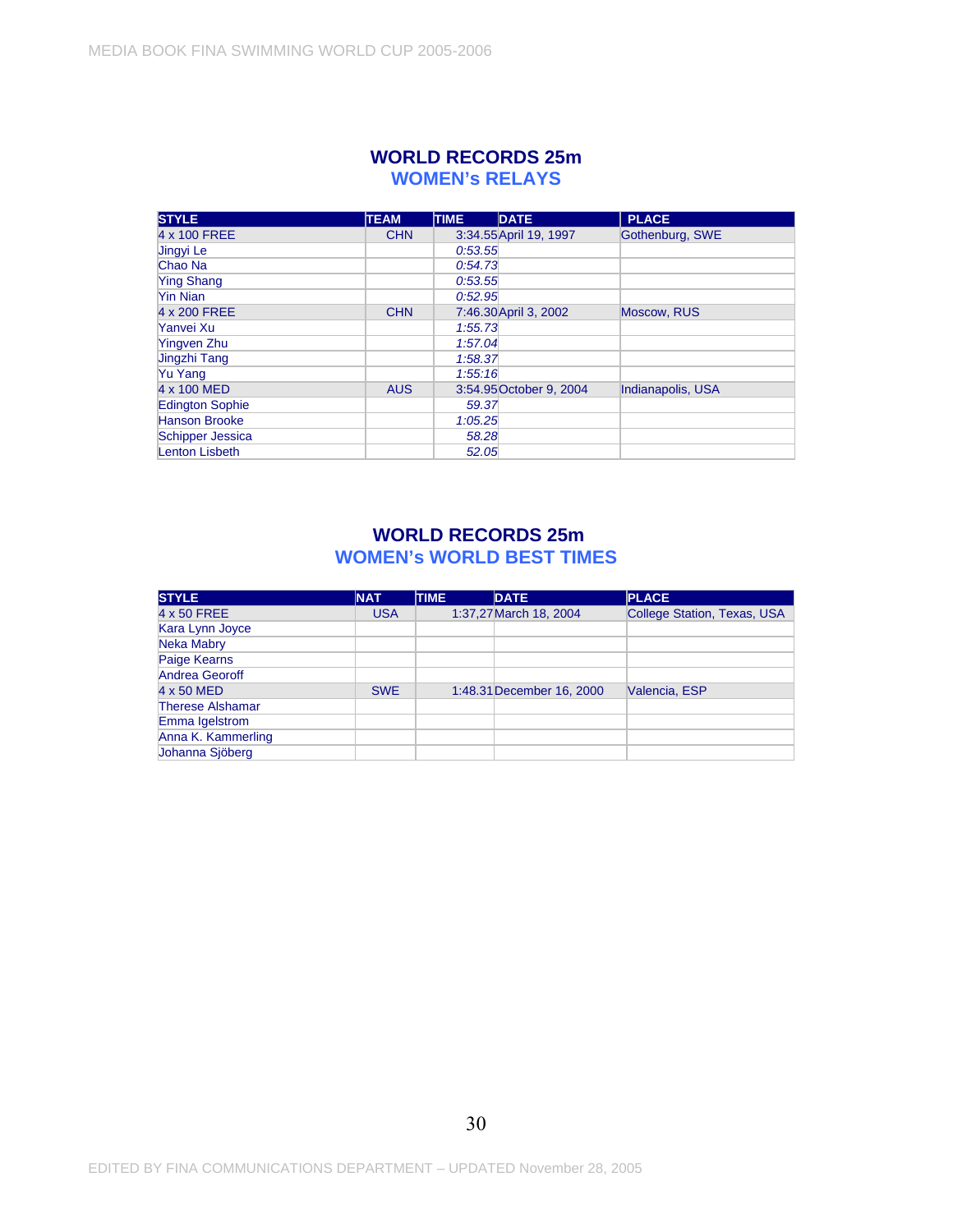### **WORLD RECORDS 25 m MEN**

| <b>STYLE</b>     | <b>SWIMMER</b>          | NAT TIME   | <b>DATE</b>               | <b>PLACE</b>               |
|------------------|-------------------------|------------|---------------------------|----------------------------|
| 50 FREE          | <b>Fred Bousquet</b>    | <b>FRA</b> | 0:21.10 March 25, 2004    | East Meadow, New York, USA |
|                  |                         |            |                           |                            |
| <b>100 FREE</b>  | <b>Ian Crocker</b>      | <b>USA</b> | 0:46.25 March 27, 2004    | East Meadow, New York, USA |
|                  | <b>Roland Schoemann</b> | <b>RSA</b> | 0:46:25 January 22, 2005  | Berlin, GER*               |
|                  |                         |            |                           |                            |
| <b>200 FREE</b>  | lan Thorpe              | <b>AUS</b> | 1:41.10 February 6, 2000  | Berlin, GER                |
|                  |                         |            | 0:24.04                   |                            |
|                  |                         |            | 0:49.73                   |                            |
|                  |                         |            | 1:15.43                   |                            |
|                  |                         |            |                           |                            |
| <b>400 FREE</b>  | <b>Grant Hackett</b>    | <b>AUS</b> | 3:34.58 July 18, 2002     | Sydney, AUS                |
|                  |                         |            |                           |                            |
| <b>800 FREE</b>  | <b>Grant Hackett</b>    | <b>AUS</b> | 7:25.28 August 3, 2001    | Perth, AUS                 |
|                  |                         |            | 0:52.68                   |                            |
|                  |                         |            | 1:48.78                   |                            |
|                  |                         |            | 2:45.19                   |                            |
|                  |                         |            | 3:41.84                   |                            |
|                  |                         |            | 4:38.33                   |                            |
|                  |                         |            | 5:35.01                   |                            |
|                  |                         |            | 6:30.91                   |                            |
| <b>1500 FREE</b> | <b>Grant Hackett</b>    | <b>AUS</b> | 14:10.10 August 7, 2001   | Perth, AUS                 |
|                  |                         |            | 0:53.60                   |                            |
|                  |                         |            | 1:49.96                   |                            |
|                  |                         |            | 2:46.46                   |                            |
|                  |                         |            | 3:43.19                   |                            |
|                  |                         |            | 4:40.13                   |                            |
|                  |                         |            | 5:37.00                   |                            |
|                  |                         |            | 6:34.11                   |                            |
|                  |                         |            | 7:31.36                   |                            |
|                  |                         |            | 8:28.45                   |                            |
|                  |                         |            | 9:25.73                   |                            |
|                  |                         |            | 10:22.90                  |                            |
|                  |                         |            | 11:20.05                  |                            |
|                  |                         |            | 12:17.11                  |                            |
|                  |                         |            | 13:14.02                  |                            |
| 50 BACK          | <b>Thomas Rupprath</b>  | <b>GER</b> | 0:23.27 December 10, 2004 | Vienna, AUT                |
|                  |                         |            |                           |                            |
| <b>100 BACK</b>  | <b>Peter Marshall</b>   | <b>USA</b> | 0:50.32 March 26, 2004    | Esat Meadow, New York, USA |
|                  |                         |            |                           |                            |
| 200 BACK         | <b>Aaron Peirsol</b>    | <b>USA</b> | 1:50.52 October 11, 2004  | Indianapolis, USA          |
|                  |                         |            | 26.07                     |                            |
|                  |                         |            | 54.07                     |                            |
|                  |                         |            | 1:22.30                   |                            |
| <b>50 BREAST</b> | <b>Oleg Lisogor</b>     | UKR        | 0:26.20 January 26, 2002  | Berlin, GER                |
|                  | Oleg Lisogor*           |            | 0:26.17 January 21, 2006* | Berlin, GER*               |
|                  |                         | <b>UKR</b> |                           |                            |
|                  |                         |            |                           |                            |
| 100 BREAST       | <b>Ed Moses</b>         | <b>USA</b> | 0:57.47 January 23, 2002  | Stockholm, SWE             |
|                  |                         |            |                           |                            |
| 200 BREAST       | <b>Ed Moses</b>         | <b>USA</b> | 2:02.92 January 17, 2004  | Berlin, GER                |
|                  |                         |            |                           |                            |
| <b>50 FLY</b>    | lan Crocker             | <b>AUS</b> | 0:22.71 October 10, 2004  | Indianapolis, USA          |
|                  |                         |            |                           |                            |
| <b>100 FLY</b>   | lan Crocker             | <b>USA</b> | 0:49.07 March 26, 2004    | East Meadow, New York, USA |
|                  |                         |            |                           |                            |
| <b>200 FLY</b>   | <b>Frank Esposito</b>   | <b>FRA</b> | 1:50.73 December 8, 2002  | Antibes, FRA               |
|                  |                         |            |                           |                            |
| 100 IND MED      | <b>Ryk Neethling</b>    | <b>RSA</b> | 51.52 February 11, 2005   | New York, USA              |
|                  |                         |            |                           |                            |
| 200 IND MED      | <b>George Bovell</b>    | <b>TRI</b> | 1:53.93 March 25, 2004    | East Meadow, New York, USA |
|                  |                         |            |                           |                            |
|                  |                         |            |                           |                            |

31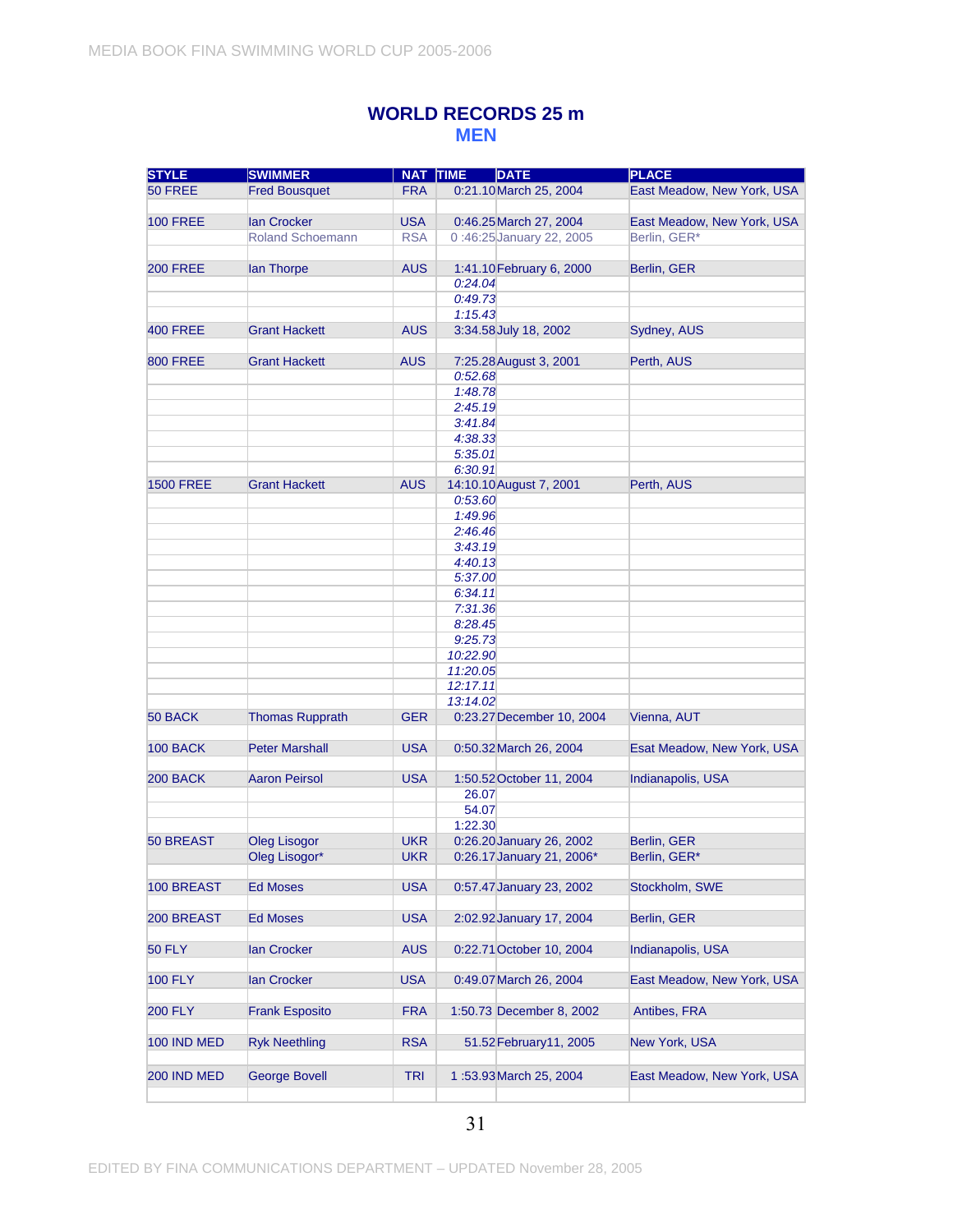| 400 IND MED | <b>Brian Johns</b> | <b>CAN</b> | 4:02.72 February 21, 2003 | Victoria, CAN |
|-------------|--------------------|------------|---------------------------|---------------|
|             |                    |            |                           |               |

#### *\* Pending FINA ratification*

#### **WORLD RECORDS 25 m MEN's RELAYS**

| <b>STYLE</b>           | <b>TEAM</b> | <b>TIME</b> | <b>DATE</b>              | <b>PLACE</b>      |
|------------------------|-------------|-------------|--------------------------|-------------------|
| 4 x 100 FREE           | <b>SWE</b>  |             | 3:09.57 March 16, 2000   | Athens, GRE       |
| <b>Johan Nystrom</b>   |             |             | 0:49.04                  |                   |
| Lars Frolander         |             |             | 0:45.69                  |                   |
| <b>Mattias Ohlin</b>   |             |             | 0:47.87                  |                   |
| <b>Stefan Nystrand</b> |             |             | 0:46.97                  |                   |
| 4 x 200 FREE           | <b>AUS</b>  |             | 6:56.41 August 7, 2001   | Perth, AUS        |
| <b>William Kirby</b>   |             |             | 1:44.97                  |                   |
| lan Thorpe             |             |             | 1:42.63                  |                   |
| <b>Michael Klim</b>    |             |             | 1:45.55                  |                   |
| <b>Grant Hackett</b>   |             |             | 1:43.26                  |                   |
| 4 x 100 MEDLEY         | <b>USA</b>  |             | 3:25.09 October 11, 2004 | Indianapolis, USA |
| Aaron Peirsol          |             |             | 51:35                    |                   |
| <b>Brendan Hansen</b>  |             |             | 57.42                    |                   |
| lan Crocker            |             |             | 49.76                    |                   |
| <b>Jason Lezak</b>     |             |             | 46.56                    |                   |

#### **WORLD RECORDS 25 m MEN's WORLD BEST TIMES**

| <b>STYLE</b>            | NAT.       | <b>TIME</b> | <b>DATE</b>               | <b>PLACE</b> |
|-------------------------|------------|-------------|---------------------------|--------------|
| 4 x 50 MEDLEY           | <b>GER</b> |             | 1:34.46 December 11, 2003 | Dublin, IRE  |
| <b>Rupprath Thomas</b>  |            |             |                           |              |
| <b>Warnecke Mark</b>    |            |             |                           |              |
| <b>Friedrich Fabian</b> |            |             |                           |              |
| <b>Dehmlow Carsten</b>  |            |             |                           |              |
| 4 x 50 FREE             | <b>NED</b> |             | 1:25.55 December 14, 2003 | Dublin, IRE  |
| <b>Veens Mark</b>       |            |             |                           |              |
| Kenkhuis Johan          |            |             |                           |              |
| Damen Gijs              |            |             |                           |              |
| V.D. Hoogenband Pieter  |            |             |                           |              |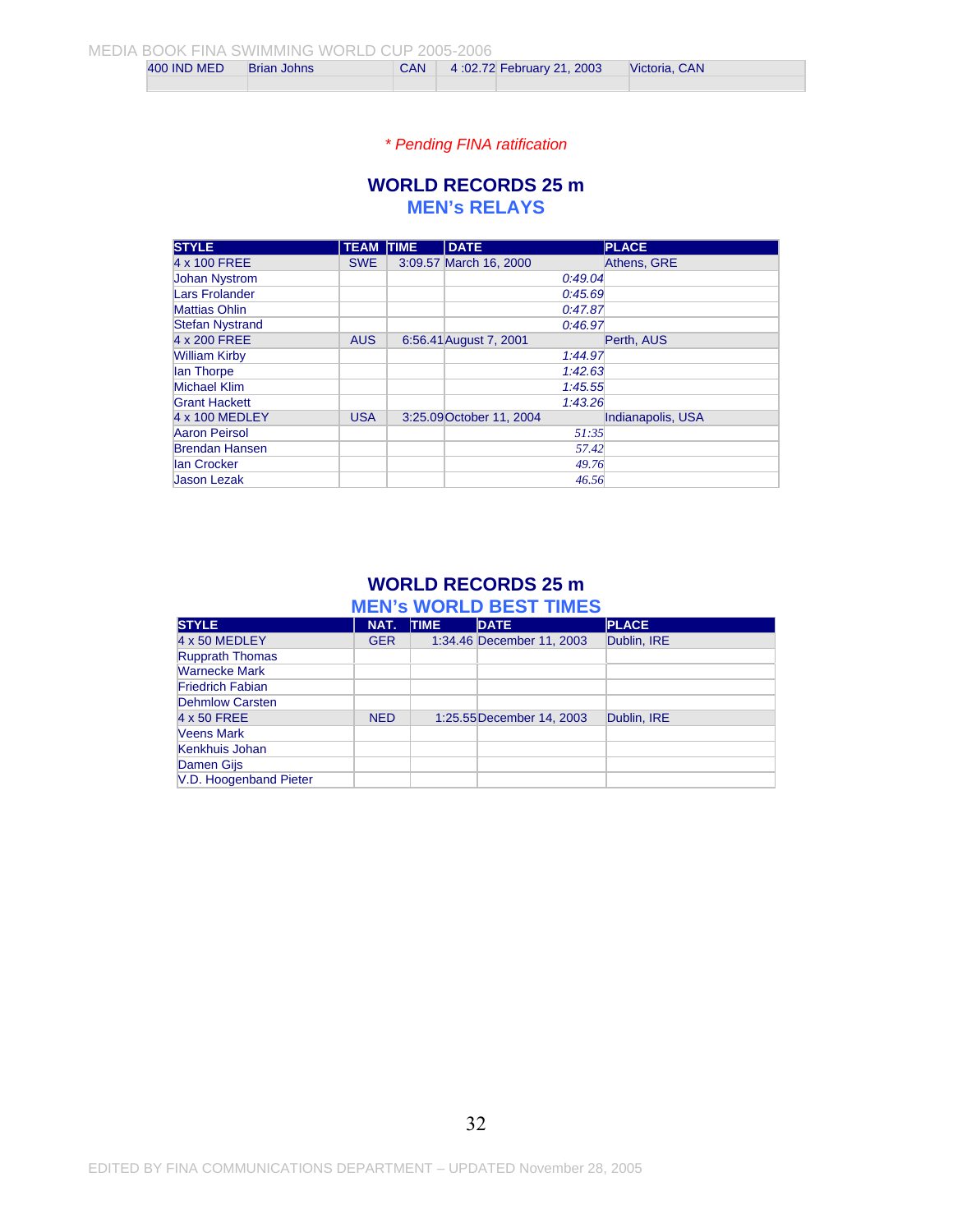# **WORLD RECORDS ESTABLISHED DURING FINA SWIMMING WORLD CUPS**

| <b>YEAR</b>              | Ev. | MEN            |     |                | <b>WOMEN</b> |                     |
|--------------------------|-----|----------------|-----|----------------|--------------|---------------------|
|                          | (1) | WR             |     | WBP WR WBP     |              |                     |
|                          |     | (2)            | (3) | (2)            | (3)          |                     |
| 1989                     | 8   |                |     |                | 1            |                     |
| 1990                     | 8   |                | 7   |                |              |                     |
| 1991                     | 7   | $\overline{2}$ | 2   |                |              |                     |
| 1992                     | 8   | $\overline{2}$ |     | 1              |              |                     |
| 1993                     | 7   | 7              | 1   | 3              | 3            |                     |
| 1994                     | 7   | 6              | 4   | 1              | 3            |                     |
| 1995                     | 7   | $\overline{4}$ |     | 3              |              |                     |
| 1996                     | 8   | 3              |     | $\overline{2}$ |              |                     |
| 1997                     | 8   | 7              |     | $\overline{2}$ |              |                     |
| 1998                     | 9   | 5              |     | $\mathbf{1}$   |              |                     |
| 1998/1999                | 12  |                |     | 4              |              |                     |
| 1999/2000                | 12  | 7              |     | 3              |              |                     |
| 2000/2001                | 10  | $2 (+1=)$      |     | $\overline{2}$ |              |                     |
| 2001/2002                | 9   | $9 (+1=)$      |     | 12             |              |                     |
| 2002/2003                | 7   | 2              |     | 5              |              |                     |
| 2003/2004                | 8   | 1              |     | 3              |              |                     |
| 2004/2005                | 7   | 5              |     |                |              |                     |
| 2005/2006                |     | $1*$           |     | $1*$           |              | $-$ (after 6 meets) |
| (1) Number of meetings   |     |                |     |                |              |                     |
| $(2)$ $W_{\rm{2}}$ $(1)$ |     |                |     |                |              |                     |

- (3) World records
- (4) World best performances
- \* Pending FINA approval

# **WORLD RECORDS 2005/2006**

| <b>WOMEN</b>     |            |                      |                                  |
|------------------|------------|----------------------|----------------------------------|
| 200m frestyle    | $1:53.29*$ | Lisbeth Lenton (AUS) | November 19,2005 in Sydney (AUS) |
| <b>MEN</b>       |            |                      |                                  |
| 50m breaststroke | $26.17*$   | Oleg Lisogor (UKR)   | January 21, 2006 in Berlin (GER) |

\* Pending FINA approval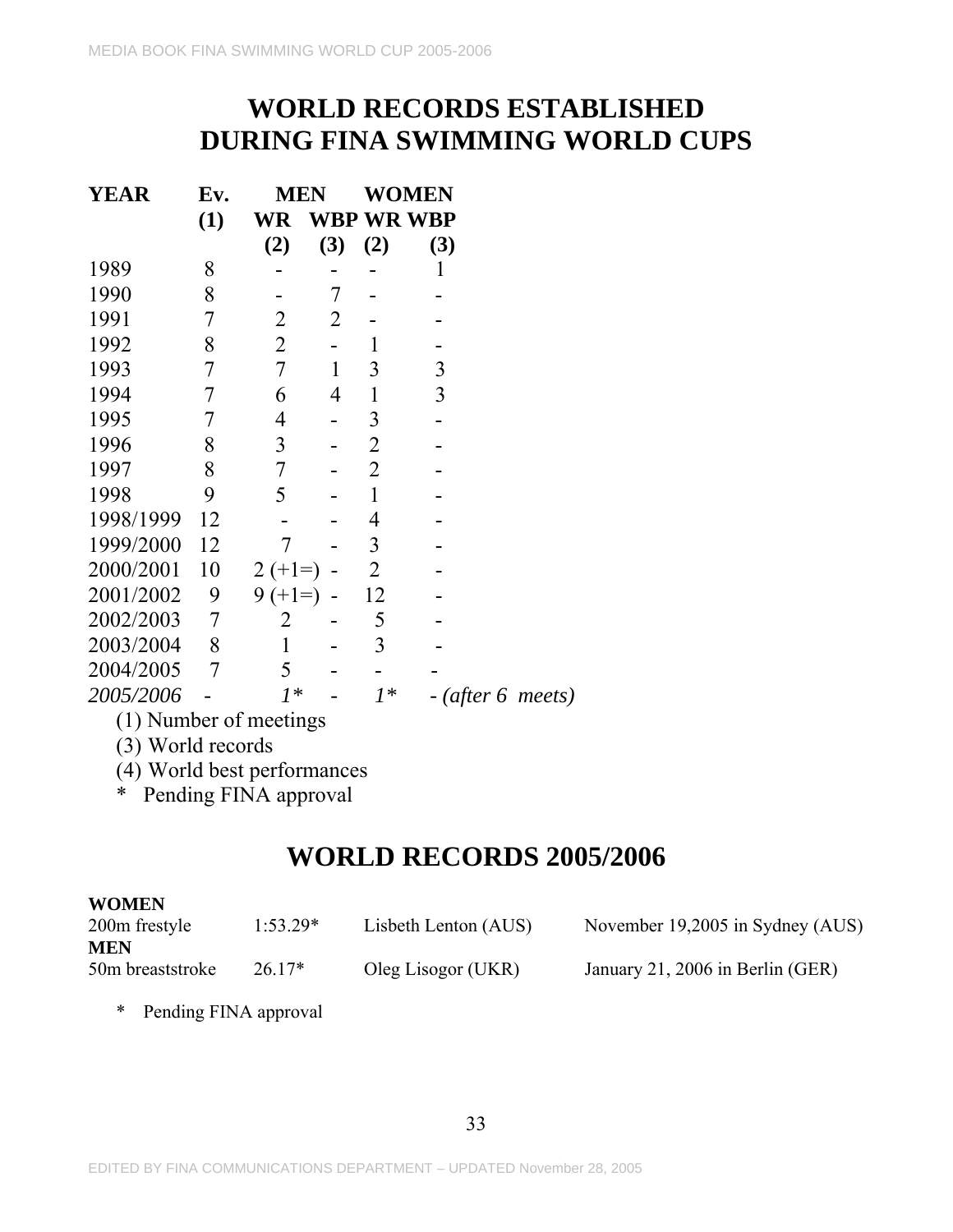| 50 free        | 23.85   | Lisbeth Lenton, AUS     | Sydney           | Nov. 19, 2005 |
|----------------|---------|-------------------------|------------------|---------------|
| $100$ free     | 52.17   | Lisbeth Lenton, AUS     | Sydney           | Nov 20, 2005  |
| 200 free       | 1:53.29 | Lisbeth Lenton, AUS     | Sydney           | Nov.19, 2005  |
| 400 free       | 3:59.53 | Lindsay Benko, USA      | <b>Berlin</b>    | Jan 26, 2003  |
| 800 free       | 8:13.66 | Yamada Sachiko, JPN     | <b>New York</b>  | Jan 31, 2004  |
| 50 back        | 26:83   | Hui Li, CHN             | Shanghai         | Dec 2, 2001   |
| 100 back       | 56.71   | Natalie Coughlin, USA   | <b>New York</b>  | Nov 23,2002   |
| 200 back       | 2:03.62 | Natalie Coughlin, USA   | <b>New York</b>  | Nov 27,2001   |
| 50 breast      | 30.13   | Jade Edmistone, AUS     | Sydney           | Nov 20, 2005  |
| 100 breast     | 1:04.84 | Leisel Jones, AUS       | Sydney           | Nov 20, 2005  |
| 200 breast     | 2:17.75 | Leisel Jones, AUS       | <b>Melbourne</b> | Nov 29, 2003  |
| 50 fly         | 25.36   | Anna-K. Kammerling, SWE | Stockholm        | Jan 25, 2001  |
| $100$ fly      | 56.34   | Natalie Coughlin, USA   | <b>New York</b>  | Nov 22, 2002  |
| <b>200 fly</b> | 2:04.04 | Yu Yang, CHN            | <b>Berlin</b>    | Jan 18, 2004  |
| 100 IM         | 58.80   | Natalie Coughlin, USA   | <b>Sheffield</b> | Nov 23, 2002  |
| 200 IM         | 2:08.44 | Yana Klochkova, UKR     | <b>Berlin</b>    | Jan 25, 2003  |
| 400 IM         | 4:27.83 | Yana Klochkova, UKR     | <b>Paris</b>     | Jan 19,2002   |

# **WORLD CUP RECORDS WOMEN**

# **WORLD CUP RECORDS MEN**

| 50 free          | 21.13    | Mark Foster, GBR          | <b>Paris</b>     | Jan 28, 2001  |
|------------------|----------|---------------------------|------------------|---------------|
| 100 free         | 46.45    | Roland Schoeman, RSA      | <b>Stockholm</b> | Jan. 19, 2005 |
| 200 free         | 1:41.10  | lan Thorpe, AUS           | <b>Berlin</b>    | Feb 6, 2000   |
| 400 free         | 3:34.63  | lan Thorpe, AUS           | <b>Stockholm</b> | Jan 21, 2003  |
| 800 free         | 7:36.24  | Jörg Hoffmann, GER        | Malmö            | Jan 26, 1997  |
| <b>1500 free</b> | 14:29.51 | <b>Grant Hackett, AUS</b> | Sydney           | Jan 18, 2000  |
| 50 back          | 23.39    | Matt Welsh, AUS           | <b>Melbourne</b> | Nov 28, 2003  |
| 100 back         | 50.58    | Thomas Rupprath, GER      | Melbourne        | Dec 8, 2002   |
| 200 back         | 1:50.67  | Markus Rogan, AUT         | <b>Berlin</b>    | Jan 23, 2005  |
| 50 breast        | 26.17    | Oleg Lisogor, UKR         | <b>Berlin</b>    | Jan 23, 2006  |
| 100 breast       | 57.47    | Ed Moses, USA             | <b>Stockholm</b> | Jan 23, 2002  |
| 200 breast       | 2:02.92  | Ed Moses, USA             | <b>Berlin</b>    | Jan 17, 2004  |
| 50 fly           | 22.74    | Geoff Huegill, AUS        | <b>Berlin</b>    | Jan 26, 2002  |
| <b>100 fly</b>   | 50.10    | Thomas Rupprath, GER      | <b>Berlin</b>    | Jan 27, 2002  |
| <b>200 fly</b>   | 1:51.76  | James Hickman, GBR        | Paris            | Mar 28,1998   |
| 100 IM           | 51.52    | Ryk Neethling, RSA        | <b>New York</b>  | Feb 11, 2005  |
| 200 IM           | 1:54.85  | Michael Phelps, USA       | Melbourne        | Nov 29, 2003  |
| 400 IM           | 4:05.41  | Marcel Wouda, NED         | Paris            | Feb 8, 1997   |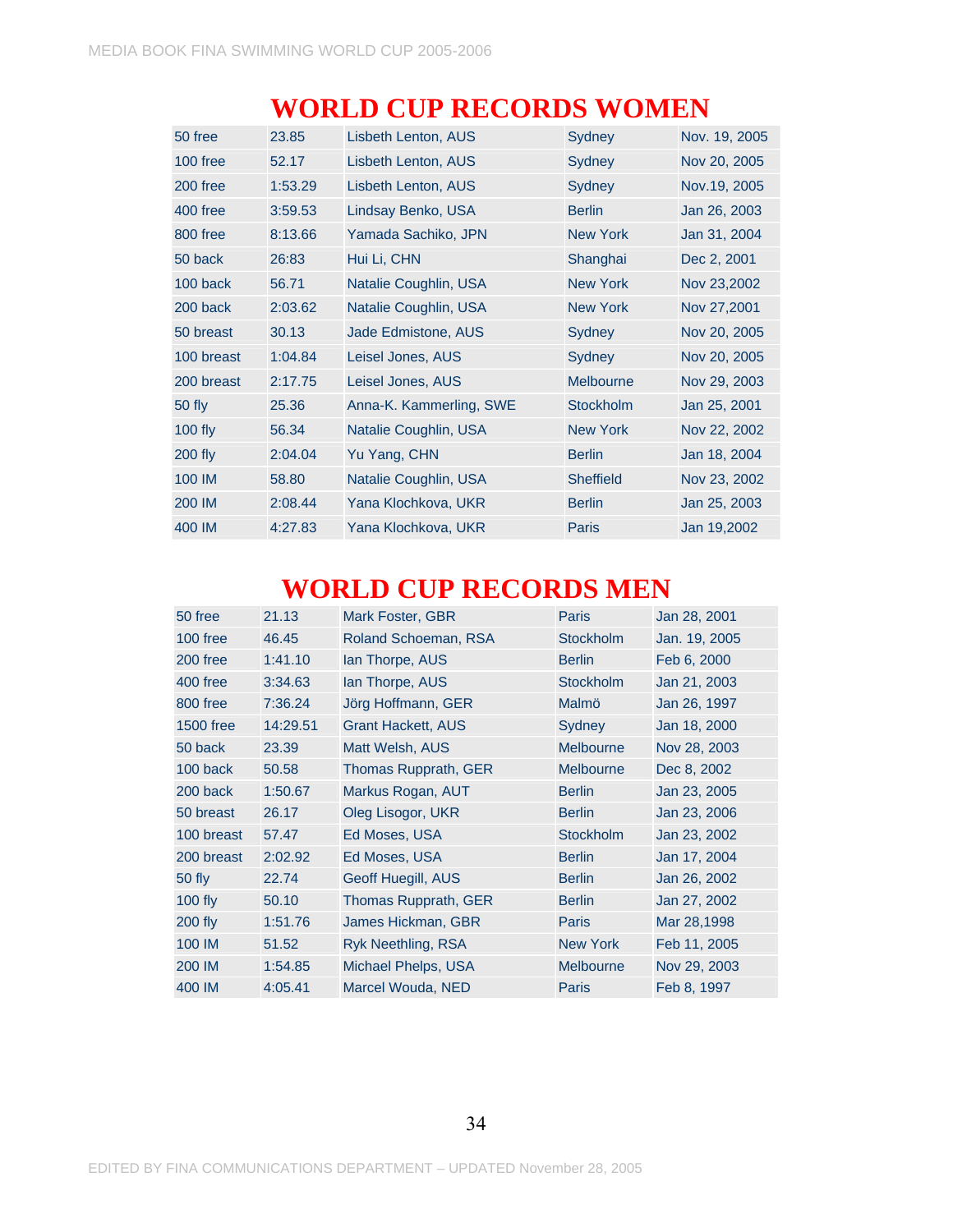# **SWIMMING WORLD CUP VENUES**

### **(25m, unless 50m is specified)**

### **1979 (by team)**

SWC – Tokyo (JPN), September 1-3 Sept. (50m)

### **1988/1989**

- SWC 1 Toronto (CAN), Dec. 15-17, 1988
- SWC 2 Indianapolis (USA), Dec. 18-20, 1988 (50m)
- SWC 3 Paris (FRA), Febr. 3-5, 1989
- SWC 4 East Berlin (GDR), Febr. 7-8, 1989 (50m)
- SWC 5 Bonn (FRG), Febr.10-12, 1989
- SWC 6 Gothenburg (SWE), Febr. 14-15, 1989
- SWC 7 Venice (ITA), Febr. 17-19, 1989
- SWC 8 London (GBR), Febr. 23-24, 1989

## **1989/1990**

- SWC 1 Montreal (CAN), Nov. 20/Dec. 1, 1989
- SWC 2 Orlando (USA), Dec. 3-5, 1989 (50m)
- SWC 3 Paris (FRA), February 2-4, 1990
- SWC 4 East Berlin (GDR), February 5-7, 1990 (50m)
- SWC 5 Bonn (FRG), February 9-11, 1990
- SWC 6 Gothenburg (SWE), February 13-14, 1990
- SWC 7 Desenzano (ITA), February 16-18, 1990
- SWC 8 Leicester (GBR), February 23-25, 1990

## **1991**

- SWC 1 Milan (ITA), March 12-14
- SWC 2 Bonn (FRG), March 16-17
- SWC 3 Malmö (SWE), March 19-20
- SWC 4 Rostock (GDR), March 22-23
- SWC 5 Leningrad (URS), March 26-27
- SWC 6 Sheffield (GBR), March 29-30
- SWC 7 Victoria (CAN), April 9-10

- SWC 1 Montreal (CAN), Nov. 29-Dec.1, 1991
- SWC 2 St. Petersburg (URS), January 13-14, 1992
- SWC 3 Leicester (GBR), January 18-19, 1992
- SWC 4 Malmö (SWE), January 21-22, 1992
- SWC 5 Bonn (GER), January 25-28, 1992
- SWC 6 Milan (ITA), January 28-29, 1992
- SWC 7 Paris (FRA), January 31/ Febr. 2, 1992
- SWC 8 Palma de Mallorca (ESP), 29 February/1 March, 1992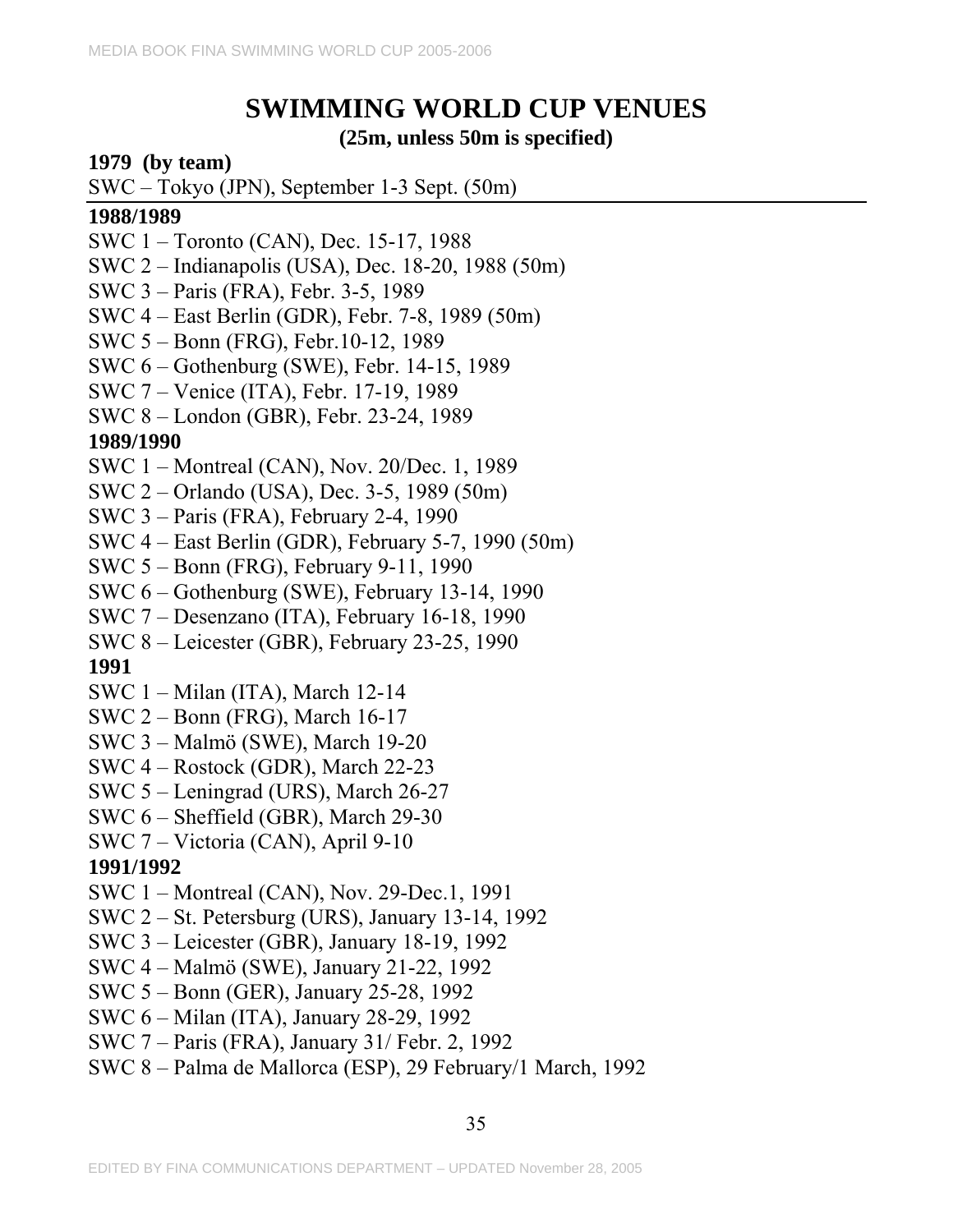MEDIA BOOK FINA SWIMMING WORLD CUP 2005-2006 36 **1993**  SWC 1 – Shanghai(CHN), January 5-8 SWC 2 – Beijing (CHN), January 9-10 SWC 3 – Paris (FRA), February 6-7 SWC 4 – Malmö (SWE), February 9-10 SWC 5 – Gelsenkirchen (GER), March 19-20 SWC 6 – Sheffield (GBR), February 16-17 SWC 7 – Milan (ITA), February 20-21 **1994**  SWC 1 – Hong Kong (HKG), January 1-2 SWC 2 – Beijing (CHN), January 5-6 SWC 3 – Desenzano (ITA), 12-13 March SWC 4 – Malmö (SWE), March 15-18 SWC 5 – Gelsenkirchen (GER), March 19-20 SWC 6 – Sheffield (GBR), March 22-23 SWC 7 – Paris (FRA), March 26-27 **1995**  SWC 1 – Hong Kong (HKG), January 1-2 SWC 2 – Espoo (FIN), January 31/Febr. 1 SWC 3 – Paris (FRA) February 4-5 SWC 4 – St. Vincent (ITA), February 7-8 SWC 5 – Sheffield (GBR), February 11-12 SWC 6 – Malmö (SWE), February 14-15 SWC 7 – Gelsenkirchen (GER), February 18-19 **1996**  SWC 1 – Hong Kong (HKG), January 6-7 SWC 2 – Beijing (CHN), January 10-11 SWC 3 – Sheffield (GBR), January 23-24 SWC 4 – Espoo (FIN), January 27-28 SWC 5 – Malmö (SWE), January 30-31 SWC 6 – Paris (FRA), February 3-4 SWC 7 – Imperia (ITA), February 6-7 SWC 8 – Gelsenkirchen (GER), February 10-11 **1997**  SWC 1 – Hong Kong (HKG), January 4-5 SWC 2 – Beijing (CHN), January 8-9 SWC 3 – Espoo (FIN), January 22-23 SWC 4 – Malmö (SWE), January 25-26 SWC 5 – Glasgow (GBR),28-29 January SWC 6 – Gelsenkirchen (GER), February 1-2 SWC 7 – Imperia (ITA), February 4-5 SWC 8 – Paris (FRA), March 28-29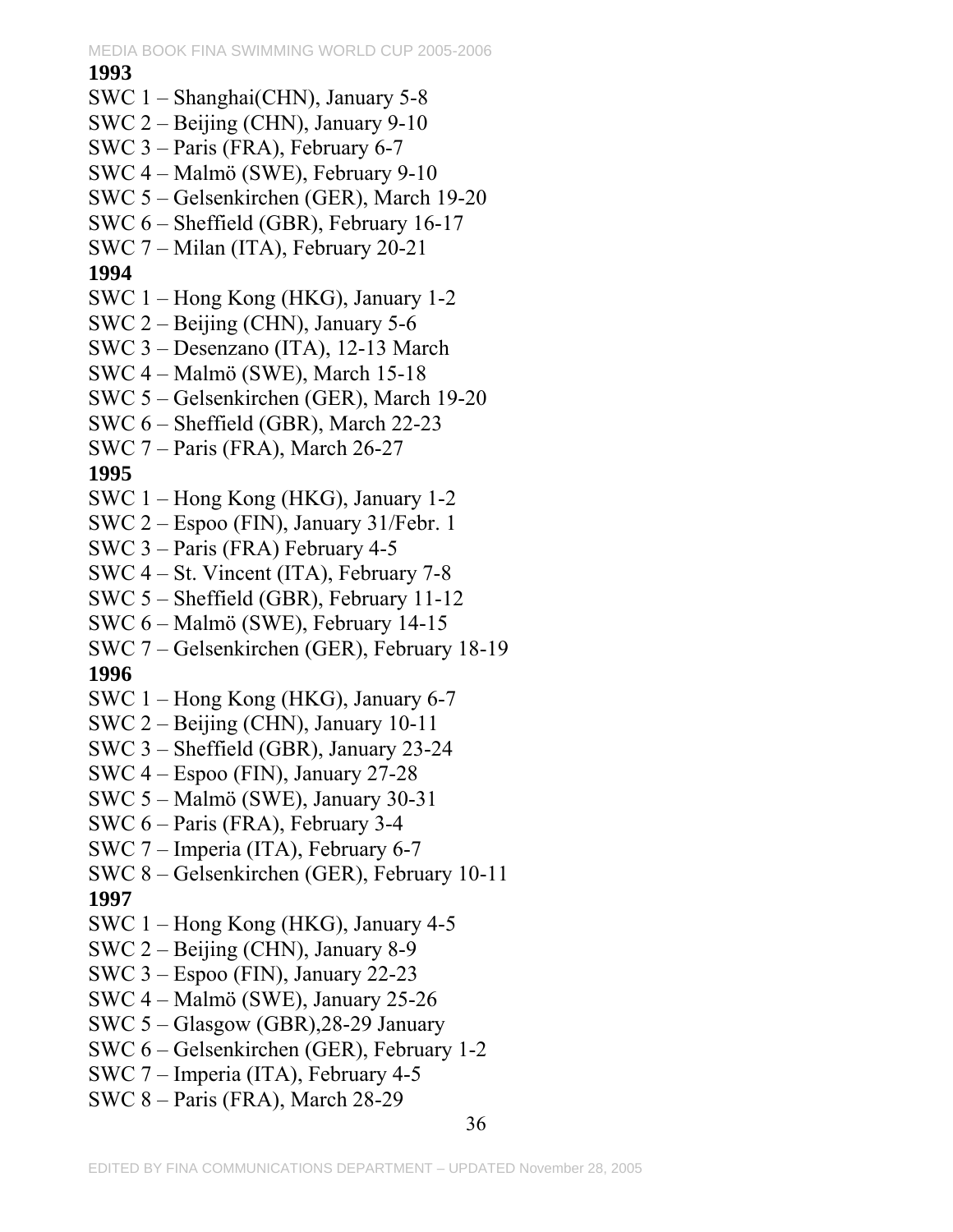## **1998**

- SWC 1 Sydney (AUS), January 21-22
- SWC 2 Hong Kong (HKG), January 21-22
- SWC 3 Beijing (CHN), February 25.26
- SWC 4 Rio de Janeiro (BRA), March 7-8
- SWC 5 Sheffield (GBR), March 14-15
- SWC 6 Malmö (SWE), March 17-18
- SWC 7 Gelsenkirchen (GER), March 21-22
- SWC 8 Imperia (ITA), March 25-28
- SWC 9 Paris (FRA), March 28-29

# **1998/1999**

- SWC 1 Rio de Janeiro (BRA), November 20-22, 1998
- SWC 2 Edmonton (CAN), November 27-28, 1998
- SWC 3 College Station, Tx (USA), December 1-2, 1998
- SWC 4 Beijing (CHN), January 5-6, 1999
- SWC 5 Hong Kong (HKG), January 9-10, 1999
- SWC 6 Sydney (AUS), January 15-16, 1999
- SWC 7 Hobart (AUS), January 18-19, 1999
- SWC 8 Sheffield (GBR), February 13-14, 1999
- SWC 9 Malmö (SWE), February 16-17, 1999
- SWC 10 Paris (FRA), February 20-21, 1999
- SWC 11 Gelsenkirchen (GER), February 27-28, 1999
- SWC 12 Imperia (ITA), March 3-4, 1999

- SWC 1 Washington D. C. (USA), November 17-18, 1999
- SWC 2 Edmonton (CAN), November 20-21, 1999
- SWC 3 Rio de Janeiro (BRA), November 26-28, 1999
- SWC 4 Shanghai (CHN), January 4-5, 2000
- SWC 5 Hong Kong (HKG), January 8-9, 2000
- SWC 6 Hobart (AUS), January 13-14, 2000
- SWC 7 Sydney (AUS), January 17-18, 2000
- SWC 8 Sheffield (GBR), February 1-2, 2000
- SWC 9 Berlin (GER), February 5-6, 2000
- SWC 10 Imperia (ITA), February 9-10, 2000
- SWC 11 Paris (FRA), February 12-13, 2000
- SWC 12 Malmö (SWE), February 16-17, 2000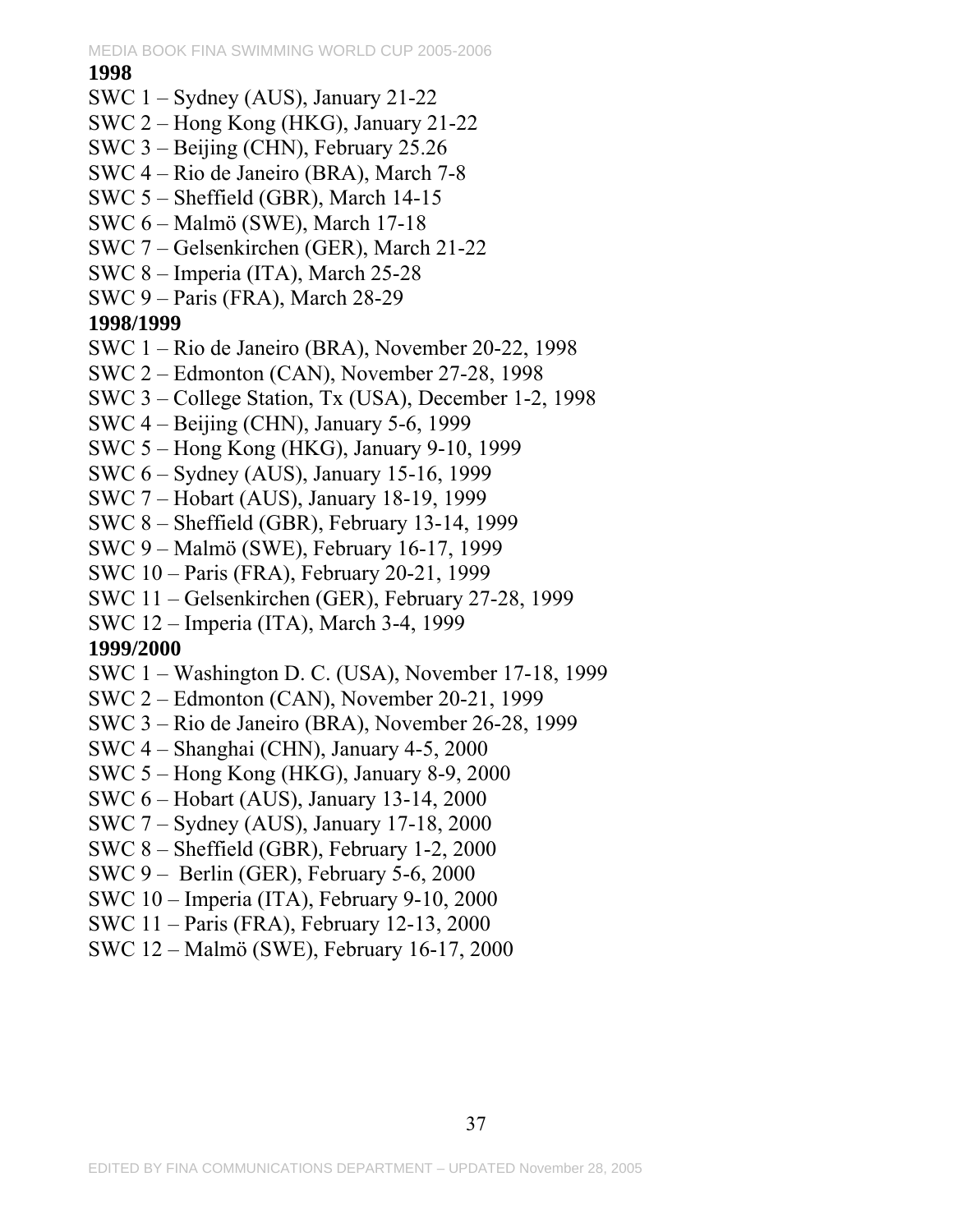## **2000/2001**

- SWC 1 Rio de Janeiro (BRA), November 10-12, 2000
- SWC 2 College Park, Tx (USA), November 15-16, 2000
- SWC 3 Edmonton (CAN), November 18-19, 2000
- SWC 4 Shanghai (CHN), December 1-2, 200
- SWC 5 Melbourne (AUS), December 5-7, 2000
- SWC 6 Imperia (ITA), January 13-14, 2001
- SWC 7 Sheffield (GBR), January 17-18, 2001
- SWC 8 Berlin (GER), January 20-21, 2001
- SWC 9 Stockholm (SWE), January 24-25, 2001
- SWC 10 Paris (FRA), January 27-28, 2001

# **2001/2002**

- SWC 1 Rio de Janeiro (BRA), November 16-18, 2001
- SWC 2 Edmonton (CAN), November 23-24, 2001
- SWC 3 New York (USA), November 27-28, 2001
- SWC 4 Shanghai (CHN), December 2-3, 2001
- SWC 5 Melbourne (AUS), December 7-9, 2001
- SWC 6 Imperia (ITA), January 14-15, 2002
- SWC 7 Paris (FRA), January 18-19, 2002
- SWC 8 Stockholm (SWE), January 22-23, 2002
- SWC 9 Berlin (GER), January 26-27, 2002

# **2002/2003**

- SWC 1 Rio de Janeiro (BRA), November 15-17, 2002
- SWC 2 New York (USA), November 22-23, 2002
- SWC 3 Shanghai (CHN), December 1-2, 2002
- SWC 4 Melbourne (AUS), December 6-8, 2002
- SWC 5 Paris (FRA), January 17-18, 2003
- SWC 6 Stockholm (SWE), January 21-22, 2003
- SWC 7 Berlin(GER), January 25-26, 2003

- SWC 1 Daejon (KOR), November 24-25, 2003
- SWC 2 Melbourne (AUS), November 28-30, 2003
- SWC 3 Durban (RSA), December 5-7, 2003
- SWC 4 Stockholm (SWE), January 13-14, 2004
- SWC 5 Berlin (GER), January 17-18, 2004
- SWC 6 Moscow (RUS), January 21-22, 2004
- SWC 7 New York (USA), January 30-31, 2004
- SWC 8 Rio de Janeiro (BRA), February 6-8, 2004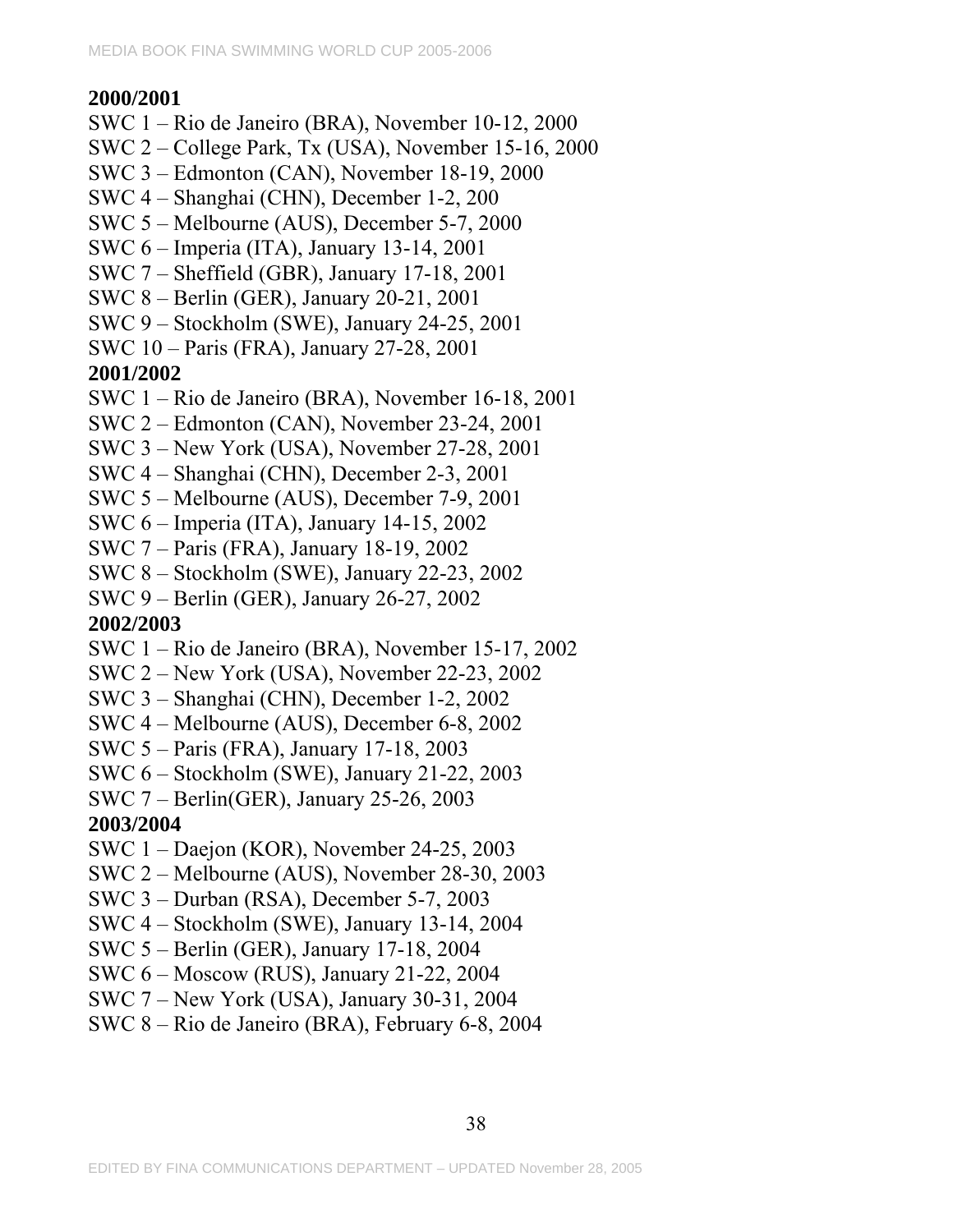### **2004/2005**

- SWC 1 Durban (RSA), November 19-21, 2004
- SWC 2 Melbourne (AUS), November 26-28, 2004
- SWC 3 Daejon (KOR), December 2-3, 2004
- SWC 4 Stockholm (SWE), January 18-19, 2005
- SWC 5 Berlin (GER), January 22-23, 2005
- SWC 6 Moscow (RUS), January 26-27, 2005
- SWC 7 New York (USA), February 11-12, 2005
- SWC 8 Belo Horizonte (BRA), February 18-20, 2005

- SWC 1 Durban (RSA), November 11-13, 2005
- SWC 2 Sydney (AUS), November 19-20, 2005
- SWC 3 Daejon (KOR), November 24-25, 2005
- SWC 4 Stockholm (SWE), January 17-18, 2006
- SWC 5 Berlin (GER), January 21-22, 2006
- SWC 6 Moscow (RUS), January 25-26, 2006
- *SWC 7 New York (USA), February 3-4, 2006*
- *SWC 8 Belo Horizonte (BRA), February 10-12, 2006*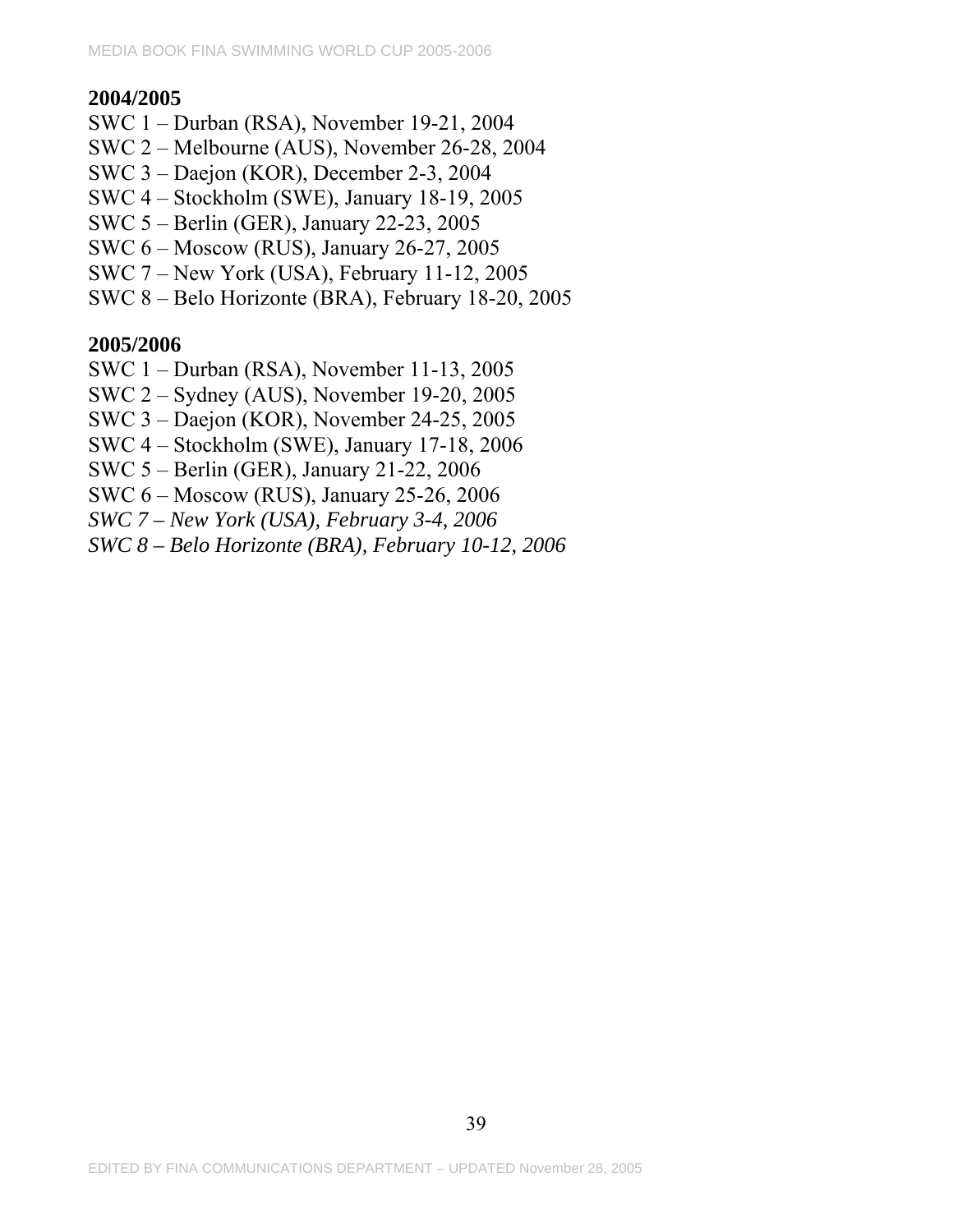# **VENUES BY COUNTRY – 1999 to 2005/2006**

**AUSTRALIA Hobart** – 1998/1999, 1999/2000 **Melbourne** – 2000/2001, 2001/2002, 2002/2003, 2003/2004, 2004/2005 **Sydney** – 1998, 1998/1999, 1999/2000, 2005/2006 **BRAZIL Rio de Janeiro** – 1998, 1998/1999, 1999/2000, 2000/2001, 2001/2002, 2002/2003, 2003/2004 **Belo Horizonte** – 2004/2005*, 2005/2006* **CANADA Edmonton** – 1998/1999, 1999/2000, 2000/2001, 2001//2002 **Montreal** – 1989/1989, 1991/1992 **Toronto** – 1988/1989 **Victoria** – 1991 **CHINA Beijing** – 1993, 1994, 1996, 1997, 1998, 1998/1999 **Shanghai** – 1993, 1999/2000, 2000/2001, 2001/2002, 2002/2003 **FINLAND Espoo** – 1995, 1996, 1997 **FRANCE Paris** – 1988/1989, 1989/1990, 1991/1992, 1993, 1994, 1995, 1996, 1997, 1998, 1998/1999, 1999/2000, 2000/2001, 2001/2002, 2002/2003 **GREAT BRITAIN Glasgow** - 1997 **Leicester** – 1989/1990, 1991/1992 London – 1988/1989 **Sheffield** – 1991, 1993, 1994, 1995, 1996, 1998, 1998/1999, 1999/2000, 2000/2001 **GERMANY Berlin** – 1999/2000, 2000/2001, 2001/2002, 2002/2003, 2003/2004, 2004/2005, 2005/2006 **Bonn** – 1988/1989, 1989/1990, 1991, 1992 **Gelsenkirchen** – 1993, 1994, 1995, 1996, 1997, 1998, 1998/1999 **Rostock (GDR)** – 1991 **East Berlin (GDR)** – 1988/1989, 1989/1990 **HONG KONG Hong Kong** – 1994, 1995, 1996, 1997, 1998, 1998/1999, 1999/2000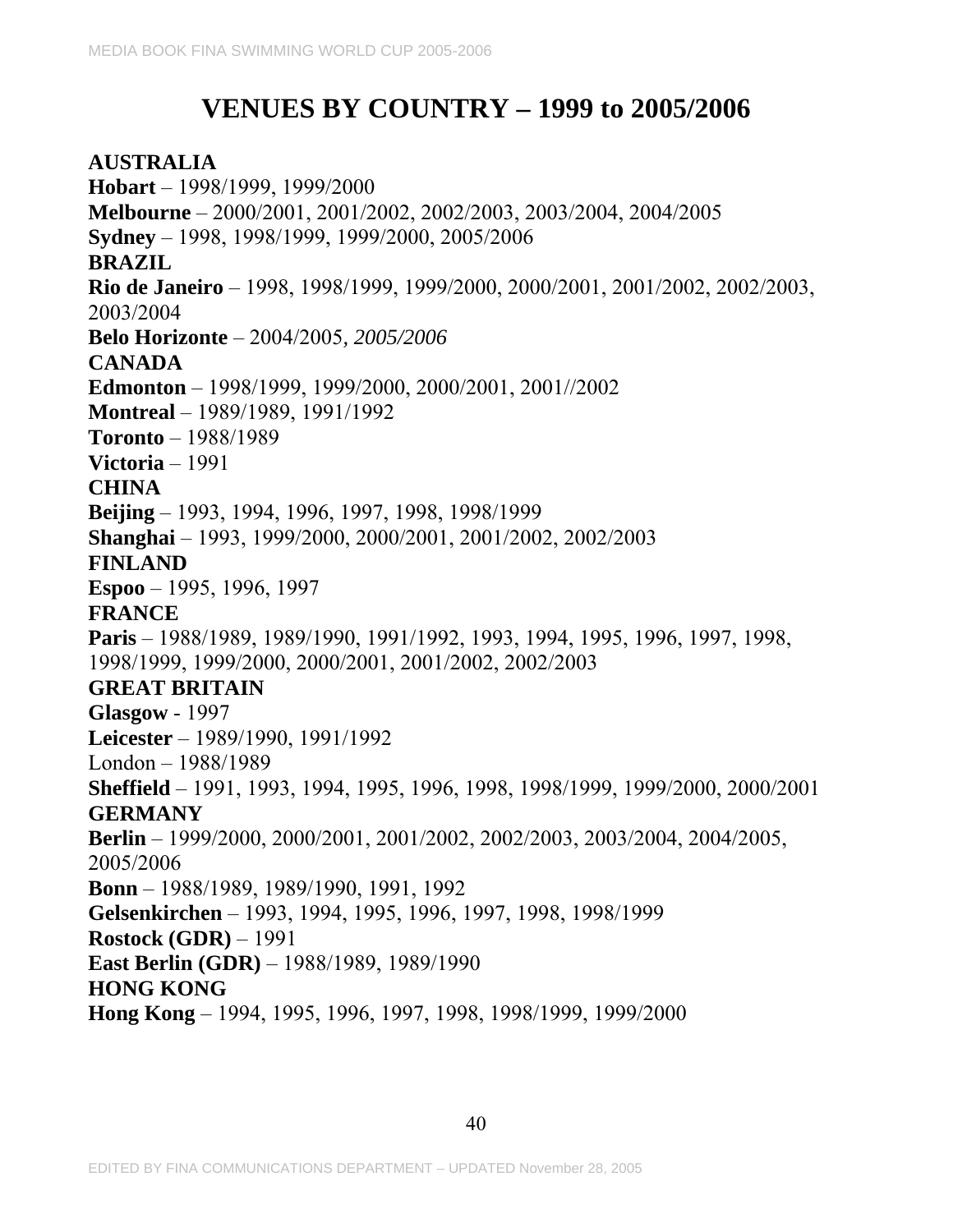### **ITALY**

**Desenzano** – 1989/1990, 1994 **Imperia** – 1996, 1997, 1998, 1998/1999, 1999/2000, 2000/2001, 2001/2002 **Milan** – 1991, 1991/1992, 1993 **St. Vincent** – 1995 **Venice** – 1988/1989 **JAPAN Tokyo** – 1979 **KOREA Daejun** – 2003/2004, 2004/2005, 2005/2006 **RUSSIA Moscow** – 2003/2004, 2004/2005, 2005/2006 **St. Petersburg** – 1991 (Leningrad, USSR), 1991/1992 **SOUTH AFRICA Durban** – 2003/2004, 2004/2005, 2005/2006 **SPAIN Palma de Mallorca** – 1991/1992 **SWEDEN Gothenburg** – 1998/1989, 1989/1990 **Malmö** – 1991, 1991/1992, 1993, 1994, 1995, 1996, 1997, 1998, 1998/1999, 1999/2000 **Stockholm** – 2000/2001, 2001/2002, 2002/2003, 2003/2004, 2004/2005, 2005/2006 **USA College Park, Tx** – 1998/1999, 2000/2001 **Indianapolis** – 1988/1989 **New York** – 2001/2002, 2002/2003, 2003/2004, 2004/2005*, 2005/2006* **Orlando** – 1989/1990 **Washington D.C.** – 1999/2000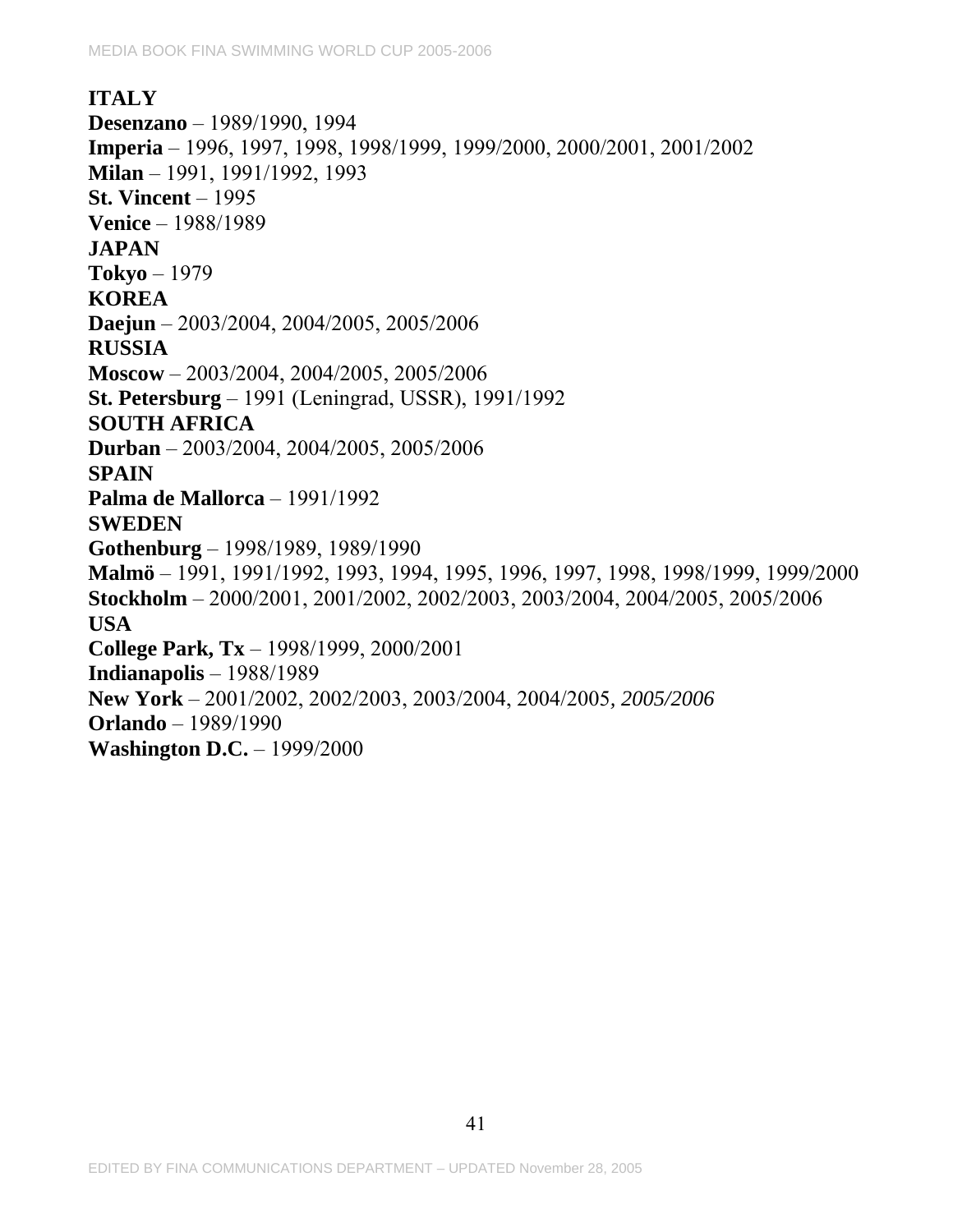## **2005/2006 FINA SWIMMING WORLD CUP ADDRESSES AND CONTACTS**

| Durban (RSA)                                                           | <b>November 11-13, 2005</b>                                                                 |
|------------------------------------------------------------------------|---------------------------------------------------------------------------------------------|
| Address: P.O. Box, Doornfontein, 2028, Johannesburg - South Africa     |                                                                                             |
| <b>Contact person: Dave Norman</b>                                     | E-mail: durbanworldcup@swimsa.co.za                                                         |
| <b>Press contact: Marcus Sorour</b>                                    | Fax: (27-11) 402 24 86                                                                      |
|                                                                        | E.mail: marcus@fcbredline.co.za                                                             |
| <b>Sydney (AUS)</b>                                                    | <b>November 19-20, 2005</b>                                                                 |
|                                                                        | Address: Australian Swimming Inc, PO Box 3286 - Belconnen Act - Australia 2617              |
| Contact person: Mr. Gramt Baldock                                      |                                                                                             |
| Press contact: Mr. Ian Hanson                                          | Fax: (61-2) 6256 9667                                                                       |
|                                                                        | E.mail: hansoswims@bigpond.com                                                              |
| Daejon (KOR)                                                           | November 24-25, 2005                                                                        |
|                                                                        | Address: Korea Swimming Federation, RM 510 Olympic Center, #88 Ohryun-Dong Songpa-Ku,       |
| <b>Seoul 138-749</b>                                                   |                                                                                             |
| Contact person:                                                        |                                                                                             |
|                                                                        |                                                                                             |
|                                                                        | E.mail: korswim@chollian.net                                                                |
| Stockholm (SWE)                                                        | <b>January 17-18, 2006</b>                                                                  |
|                                                                        | Address: Swedish Swimming Federation, Smidesvlagen 5, S-171 41 Solna, Sweden                |
| Contact person: Mr. Sören Stegius                                      |                                                                                             |
| Press contact: Mr. Hans Chrunak                                        | Fax: (46-8) 724 68 61                                                                       |
|                                                                        | E.mail: hans.chrunak@simforbundet.se                                                        |
| <b>Berlin</b> (GER)                                                    | <b>January 21-22, 2006</b>                                                                  |
|                                                                        | Address: SMS, Greve Sport Marketing Service GmbH - C/o Jürgen Greve - Organising            |
|                                                                        | Committee Fina Worlcup 2005 Berlin - Seepromenade 15 - 14 476 Potsdam/Gross Glienicke -     |
| <b>Germany</b>                                                         |                                                                                             |
| Contact person: Ms. Carola Flämig                                      |                                                                                             |
|                                                                        |                                                                                             |
|                                                                        | E.mail: info@arena-worldcup.de                                                              |
| <b>Moscow (RUS)</b>                                                    | <b>January 25-26, 2005</b>                                                                  |
|                                                                        | Address: All Russian Swimming Federation - 8, Luzhnetskaya Naberezhnaja - 119871 Moscow -   |
| <b>Russia</b>                                                          |                                                                                             |
| Contact person: Ms. Galina Pavlenko                                    |                                                                                             |
|                                                                        | Fax: (7-095) 725 4707                                                                       |
|                                                                        | E.mail: swimming@roc.ru                                                                     |
| <b>New York (USA)</b>                                                  | <b>February 3-4, 2005</b>                                                                   |
| Address: USA Swimming - 1 Olympic Plaza Colorado Springs, CO 80909 USA |                                                                                             |
| Contact person: Mr. Dean Ekeren                                        |                                                                                             |
| <b>Press contact: Ms. Mary Wagner</b>                                  | Fax: (1-719) 866-4761                                                                       |
|                                                                        | E.mail: mwagner@usa-swimming.org                                                            |
| <b>Belo Horizonte (BRA)</b>                                            | <b>February 10-12, 2005</b>                                                                 |
|                                                                        | Address: Rua Prof. Eurico Rabelo, S/N - Portao 18 - Complexo Esportivo Do Maracana - Rio de |
| Janeiro - RJ - 20271-150 - Brazil                                      |                                                                                             |
| Contact person: Mrs. Giovana Moreira                                   |                                                                                             |
| Press contact: Mrs. Eliana Alves-Cruz                                  | Fax: (55-21) 2284 20 39 E.mail: imprensa@cbda.org.br                                        |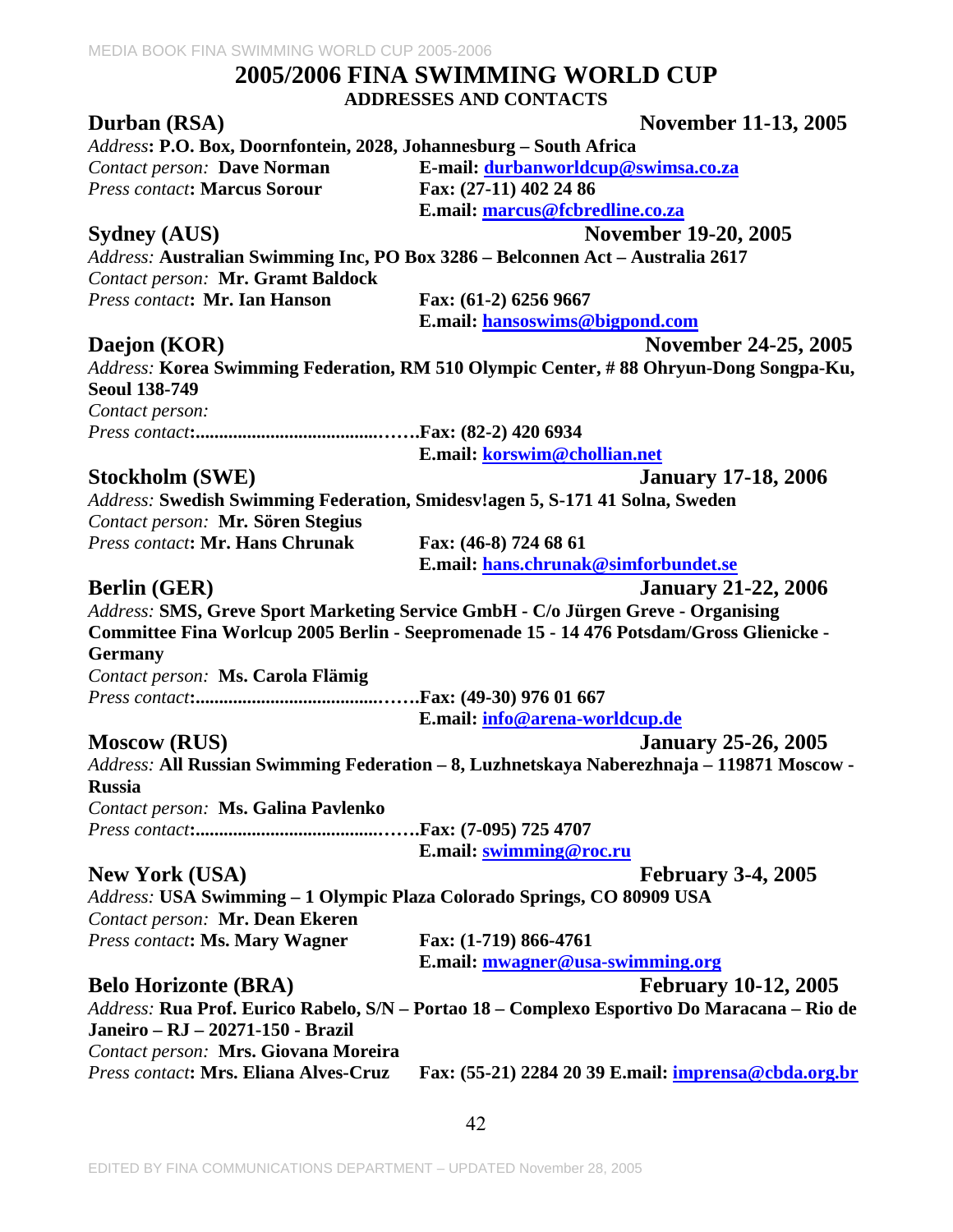# **FINA SWIMMING WORLD CUP 2005/2006 1st Meeting – November 11-13, 2005 in DURBAN (RSA)**

# WINNERS

|                 | <b>WOMEN (W)</b>                   | <b>MEN</b> (M)                   |
|-----------------|------------------------------------|----------------------------------|
| 50m free        | Marleen Veldhuis (NED) 24.07       | Ryk Neethling (RSA) 21.56        |
| 100m free       | Marleen Veldhuis (NED) 53.13       | Ryk Neethling (RSA) 47.63        |
| 200m free       | Marleen Veldhuis (NED) 1:56.38     | Ryk Neethling (RSA) 1:44.74      |
| 400m free       | Camelia Potec (ROM) 4:05.32        | Tae-Hwan Park (KOR) 3:42.78      |
| 800m free (W)   | Camelia Potec (ROM) 8:30.11        |                                  |
| 1500m free (M)  |                                    | Dragos Coman (ROM) 14:41.41      |
| 50m backstr.    | Xianmin Hou (CHN) 28.57            | Arkady Vyatchanin (RUS) 24.60    |
| 100m backstr.   | Xianmin Hou (CHN) 1:00.54          | Arkady Vyatchanin (RUS) 52.53    |
| 200m backstr.   | Katarzyna Staszak (POL) 2:10.57    | George Du Rand (RSA) 1:53.92     |
| 50m breaststr.  | Jade Edmistone (AUS) 30.36         | Mark Warnecke (GER) 27.27        |
| 100m breaststr. | Jade Edmistone (AUS) 1:05.93       | Oleg Lisogor (UKR) 59.17         |
| 200m breaststr. | Suzaan van Biljon (RSA) 2:21.86    | Slawomir Kuczko (POL) 2:09.25    |
| 50m butterfly   | Anna-Karin Kammerling (SWE) 26.37  | Ryk Neethling (RSA) 23.33        |
| 100m butterfly  | Martina Moravcova (SVK) 58.71      | Ryk Neethling (RSA) 51.11        |
| 200m butterfly  | Keri Shaw (RSA) 2:10.04            | Pawel Korzeniowski (POL) 1:53.76 |
| 100m medley     | Aleksandra Urbanczyk (POL) 1:01.06 | Ryk Neethling (RSA) 53.03        |
| 200m medley     | Katarzyna Baranowska (POL) 2:10.96 | Peter Mankoc (SLO) 1:59.60       |
| 400m medley     | Katarzyna Baranowska (POL) 4:35.71 | Pawel Korzeniowski (POL) 4:08.25 |

# **Provisional leaders of the World Cup after one meet**

**Women: Marleen Veldhuis** (NED) 1015 pts (50m free in 24.07), in Durban

**Men**: **Ryk Neethling** (RSA) 1016 pts (100m individual medley in 53.03), in Durban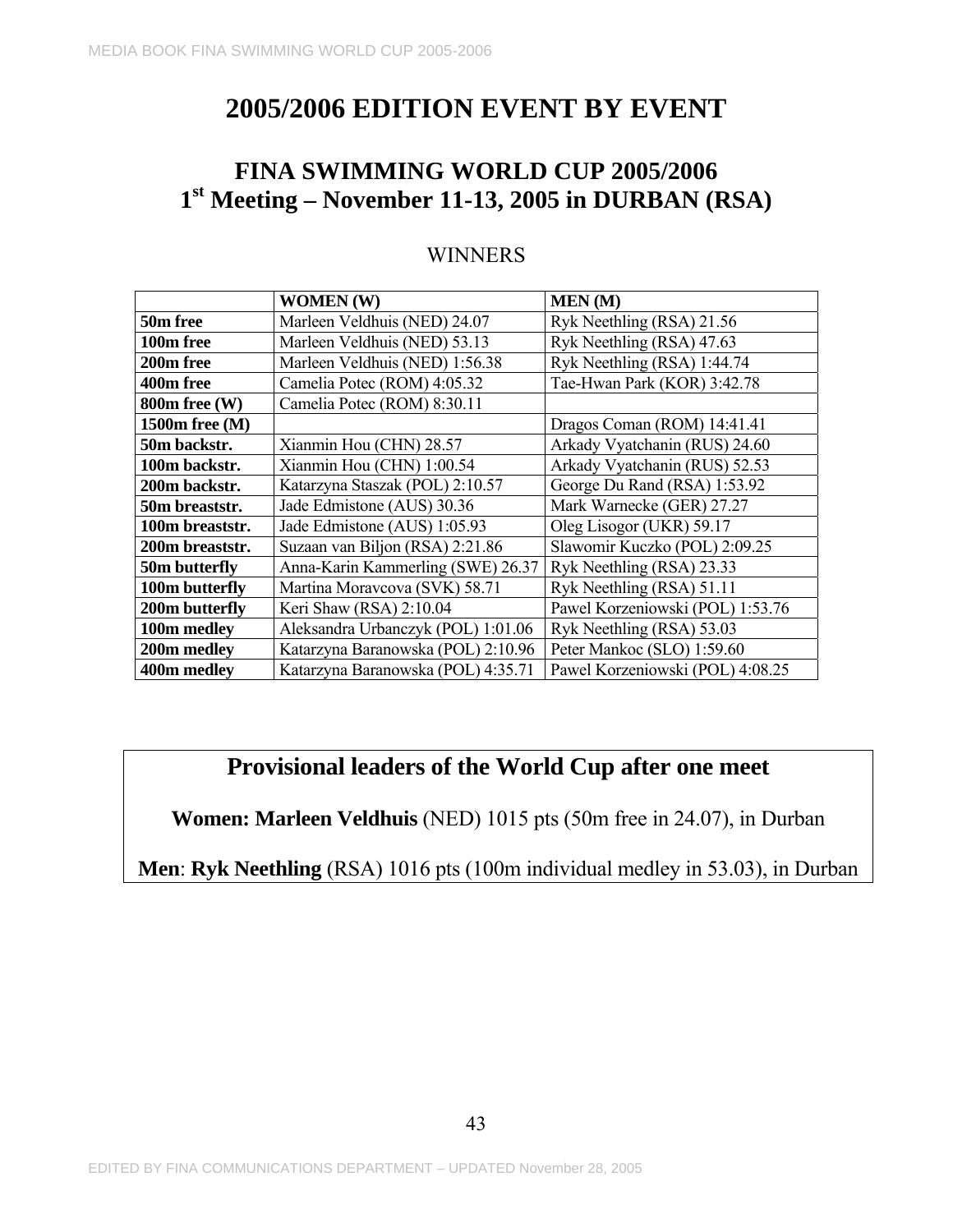## **2nd meeting - November 19-20, 2005 in Sydney (AUS)**

## WINNERS

|                   | <b>WOMEN</b> (W)                | <b>MEN</b> (M)                 |
|-------------------|---------------------------------|--------------------------------|
| 50m free          | Lisbeth Lenton (AUS) 23.85      | Ryk Neethling (RSA) 21.69      |
| 100m free         | Lisbeth Lenton (AUS) 52.17      | Ryk Neethling (RSA) 47.04      |
| 200m free         | Lisbeth Lenton (AUS) $1:53.29*$ | Ryk Neethling (RSA) 1:43.97    |
| 400m free         | Bronte Barratt (AUS) 4:04.03    | Tae-Hwan Park (KOR) 3:43.25    |
| $800m$ free $(W)$ | Sarah Paton (AUS) 8:26.60       |                                |
| 1500m free (M)    |                                 | Tae-Hwan Park (KOR) 14:44.87   |
| 50m backstr.      | Tayliah Zimmer (AUS) 27.47      | Peter Marshall (USA) 23.68     |
| 100m backstr.     | Natalie Coughlin (USA) 57.56    | Peter Marshall (USA) 51.37     |
| 200m backstr.     | Margaret Hoelzer (USA) 2:06.78  | Randall Bal (USA) 1:52.59      |
| 50m breaststr.    | Jade Edmistone (AUS) 30.13      | Brenton Rickard (AUS) 27.34    |
| 100m breaststr.   | Leisel Jones (AUS) 1:04.84      | Christian Sprenger (AUS) 59.58 |
| 200m breaststr.   | Leisel Jones (AUS) 2:21.93      | Jim Piper (AUS) 2:07.78        |
| 50m butterfly     | Alice Mills (AUS) 26.21         | Kaio Almeida (BRA) 22.92       |
| 100m butterfly    | Natalie Coughlin (USA) 57.39    | Kaio Almeida (BRA) 51.04       |
| 200m butterfly    | Jessicah Schipper (AUS) 2:05.48 | Kaio Almeida (BRA) 1:53.87     |
| 100m medley       | Natalie Coughlin (USA) 1:00.60  | Ryk Neethling (RSA) 51.81      |
| 200m medley       | Kirsty Coventry (ZIM) 2:09.72   | Dean Kent (NZL) 1:56.84        |
| 400m medley       | Lara Carroll (AUS) 4:34.08      | Dean Kent (NZL) 4:08.00        |

*\* World Record (pending FINA approval)* 

# **Provisional leaders of the World Cup after two meets**

**Women: Lisbeth Lenton** (AUS) 1047 pts (200m free in 1:53.29), in Sydney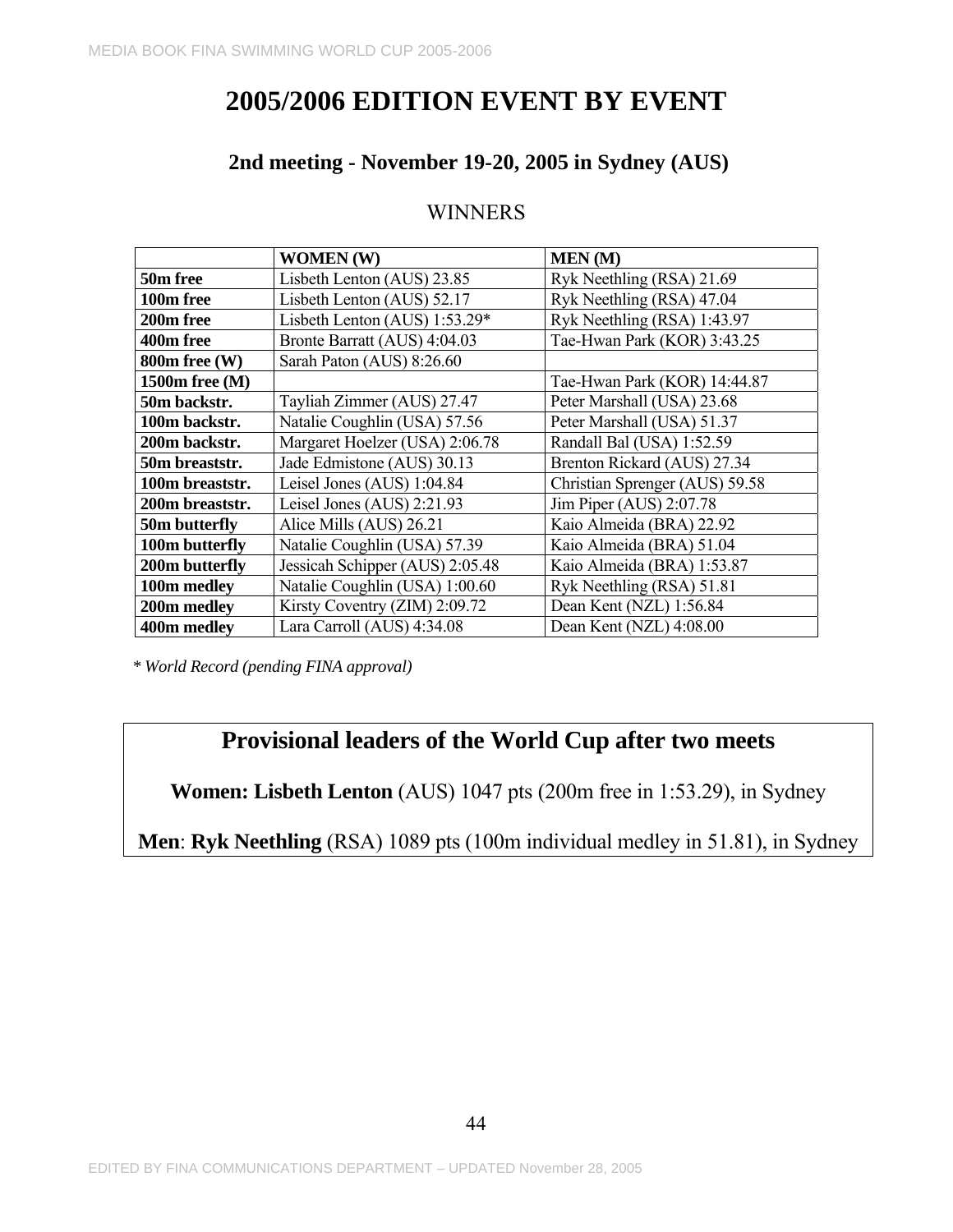# **3rd meeting - November 24-25, 2005 in Daejon (KOR)**

# **WINNERS**

|                 | <b>WOMEN</b> (W)                | <b>MEN</b> (M)                 |
|-----------------|---------------------------------|--------------------------------|
| 50m free        | Marleen Veldhuis (NED) 24.61    | Jason Lezak (USA) 21.62        |
| 100m free       | Marleen Veldhuis (NED) 53.24    | Jason Lezak (USA) 47.36        |
| 200m free       | Marleen Veldhuis (NED) 1:56.46  | Ryk Neethling (RSA) 1:45.40    |
| 400m free       | Ashleigh McCleery (AUS) 4:08.57 | Cameron Smith (AUS) 3:52.26    |
| 800m free (W)   | Kylie Palmer (AUS) 8:31.92      |                                |
| 1500m free (M)  |                                 | Jeong Nam Yu (KOR) 15:04.58    |
| 50m backstr.    | Min Ji Shim (KOR) 28.71         | Randall Bal (USA) 24.33        |
| 100m backstr.   | Min Ji Shim (KOR) 1:02.08       | Randall Bal (USA) 51.72        |
| 200m backstr.   | Amy Lucas (AUS) 2:13.98         | Randall Bal (USA) 1:53.58      |
| 50m breaststr.  | Lei Yan (CHN) 32.16             | Brenton Rickard (AUS) 27.47    |
| 100m breaststr. | Megumi Taneda (JPN) 1:08.80     | Brenton Rickard (AUS) 59.70    |
| 200m breaststr. | Megumi Taneda (JPN) 2:26.44     | Kyosuke Yonehara (JPN) 2:08.32 |
| 50m butterfly   | Marleen Veldhuis (NED) 26.72    | Kaio Almeida (BRA) 23.10       |
| 100m butterfly  | Junyao Wang (CHN) 58.92         | Kaio Almeida (BRA) 51.05       |
| 200m butterfly  | Biying Deng (CHN) 2:08.44       | Kaio Almeida (BRA) 1:53.38     |
| 100m medley     | Tanica Jamison (USA) 1:02.33    | Ryk Neethling (RSA) 54.60      |
| 200m medley     | Maiko Fujino (JPN) 2:11.22      | Lucas Salatta (BRA) 1:58.94    |
| 400m medley     | Maiko Fujino (JPN) 4:37.37      | Lucas Salatta (BRA) 4:11.60    |

## **Provisional leaders of the World Cup after three meets:**

**Women: Lisbeth Lenton** (AUS) 1047 pts (200m free in 1:53.29), in Sydney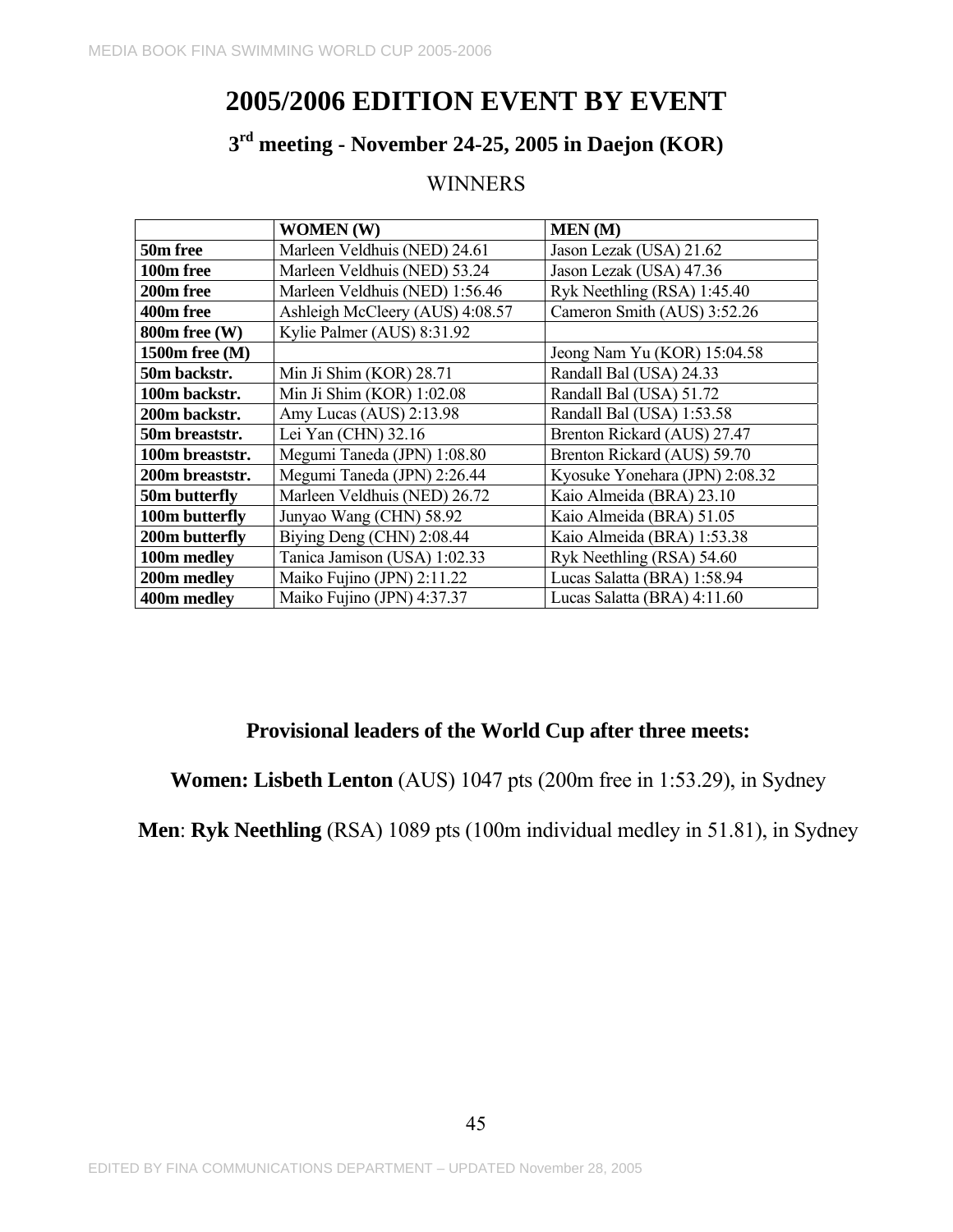# **4th meeting - January 17-18, 2006 in Stockholm (SWE)**

### WINNERS

|                   | <b>WOMEN</b> (W)                                              | MEN(M)                           |  |  |
|-------------------|---------------------------------------------------------------|----------------------------------|--|--|
| 50m free          | Therese Alshammar (SWE) 24.47                                 | Jason Lezak (USA) 21.61          |  |  |
| 100m free         | Marleen Veldhuis (NED) 53.28                                  | Ryk Neethling (RSA) 47.68        |  |  |
| 200m free         | Melanie Marshall (GBR) 1:55.43                                | Ryk Neethling (RSA) 1:45.00      |  |  |
| 400m free         | Rachel Komisarz (USA) 4:04.23                                 | Lin Zhang (CHN) 3:41.58          |  |  |
| $800m$ free $(W)$ | Ai Shibata (JPN) 8:22.38                                      |                                  |  |  |
| 1500m free (M)    | Dragos Coman (ROM) 14:38.00                                   |                                  |  |  |
| 50m backstr.      | Louise Ornstedt (DEN) 28.06                                   | Peter Marshall (USA) 23.66       |  |  |
| 100m backstr.     | Peter Marshall (USA) 51.07<br>Hanae Ito (JPN) 1:00.03         |                                  |  |  |
| 200m backstr.     | Hanae Ito (JPN) 2:07.94                                       | Randall Bal (USA) 1:53.51        |  |  |
| 50m breaststr.    | Tara Kirk (USA) 30.37                                         | Oleg Lisogor (UKR) 26.84         |  |  |
| 100m breaststr.   | Tara Kirk (USA) 1:05.53                                       | Hugues Duboscq (FRA) 59.05       |  |  |
| 200m breaststr.   | Kirsty Balfour (GBR) 2:22.73                                  | Kris Gilchrist (GBR) 2:08.74     |  |  |
| 50m butterfly     | Therese Alshammar (SWE) 25.84<br>Kaio Almeida (BRA) 23.01     |                                  |  |  |
| 100m butterfly    | Evgeny Korotyshkin (RUS) 51.66<br>Rachel Komisarz (USA) 58.26 |                                  |  |  |
| 200m butterfly    | Yuko Nakanishi (JPN) 2:07.21                                  | Pawel Korzeniovski (POL) 1:53.28 |  |  |
| 100m medley       | Aleksandra Urbanczyk (POL) 1:00.98                            | Ryk Neethling (RSA) 53.35        |  |  |
| 200m medley       | Katarzyna Baranowska (POL) 2:09.64                            | Hidemasa Sano (JPN) 1:56.97      |  |  |
| 400m medley       | Maiko Fujino (JPN) 4:33.34<br>Hidemasa Sano (JPN) 4:06.98     |                                  |  |  |

# **Provisional leaders of the World Cup after four meets:**

**Women:** Lisbeth Lenton (AUS) 1047 pts (200m free in 1:53.29), in Sydney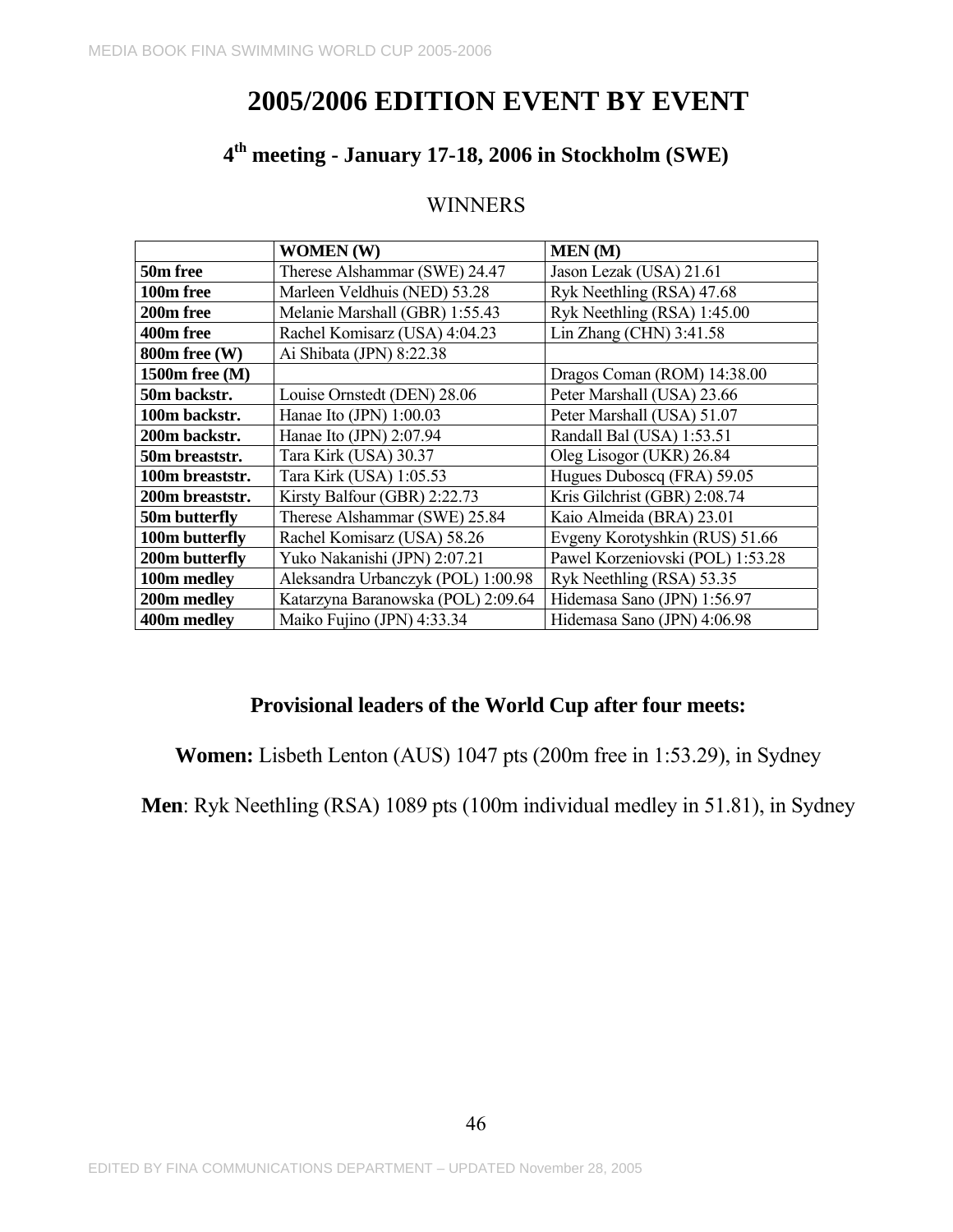# **5th Meeting – January 21-22, 2006 in Berlin (GER)**

## WINNERS

|                 | <b>WOMEN</b> (W)                      | <b>MEN</b> (M)                   |  |  |
|-----------------|---------------------------------------|----------------------------------|--|--|
| 50m free        | Marleen Veldhuis (NED) 24.32          | Nicholas Brunelli (USA) 21.63    |  |  |
| 100m free       | Marleen Veldhuis (NED) 53.20          | Alain Bernard (FRA) 47.90        |  |  |
| 200m free       | Melanie Marshall (GBR) 1:54.53        | Pawel Korzeniowski (POL) 1:45.10 |  |  |
| 400m free       | Ai Shibata (JPN) 4:02.92              | Paul Biedermann (GER) 3:41.94    |  |  |
| 800m free (W)   | Ai Shibata (JPN) 8:18.76              |                                  |  |  |
| 1500m free (M)  |                                       | Lin Zhang (CHN) $14:36.12$       |  |  |
| 50m backstr.    | Janine Pietsch (GER) 27.20            | Thomas Rupprath (GER) 23.59      |  |  |
| 100m backstr.   | Kateryna Zubkova (UKR) 58.76          | Randall Bal (USA) 51.41          |  |  |
| 200m backstr.   | Hanae Ito (JPN) $2:05.67$             | Randall Bal (USA) 1:52.53        |  |  |
| 50m breaststr.  | Tara Kirk (USA) 30.52                 | Oleg Lisogor (UKR) 26.17 (WR*)   |  |  |
| 100m breaststr. | Tara Kirk (USA) 1:05.63               | Oleg Lisogor (UKR) 57.67         |  |  |
| 200m breaststr. | Nan Luo (CHN) 2:21.90                 | Grigory Falko (RUS) 2:08.10      |  |  |
| 50m butterfly   | Anna-Karin Kammerling (SWE) 25.85     | Sergiy Breus (UKR) 23.30         |  |  |
| 100m butterfly  | Mandy Loots (RSA) 58.42               | Evgeny Korotyshkin (RUS) 51.31   |  |  |
| 200m butterfly  | Yuko Nakanishi (JPN) 2:05.84          | Pawel Korzeniowski (POL) 1:53.08 |  |  |
| 100m medley     | Aliaksandra Herasimenia (BLR) 1:00.30 | Thomas Rupprath (GER) 53.52      |  |  |
| 200m medley     | Maiko Fujino (JPN) 2:09.54            | Hidemasa Sano (JPN) 1:56.22      |  |  |
| 400m medley     | Maiko Fujino (JPN) 4:32.98            | Hidemasa Sano (JPN) 4:06.85      |  |  |

*\* WR – World Record (pending FINA approval)* 

## **Provisional leaders of the World Cup after five meets:**

**Women:** Lisbeth Lenton (AUS) 1047 pts (200m free in 1:53.29), in Sydney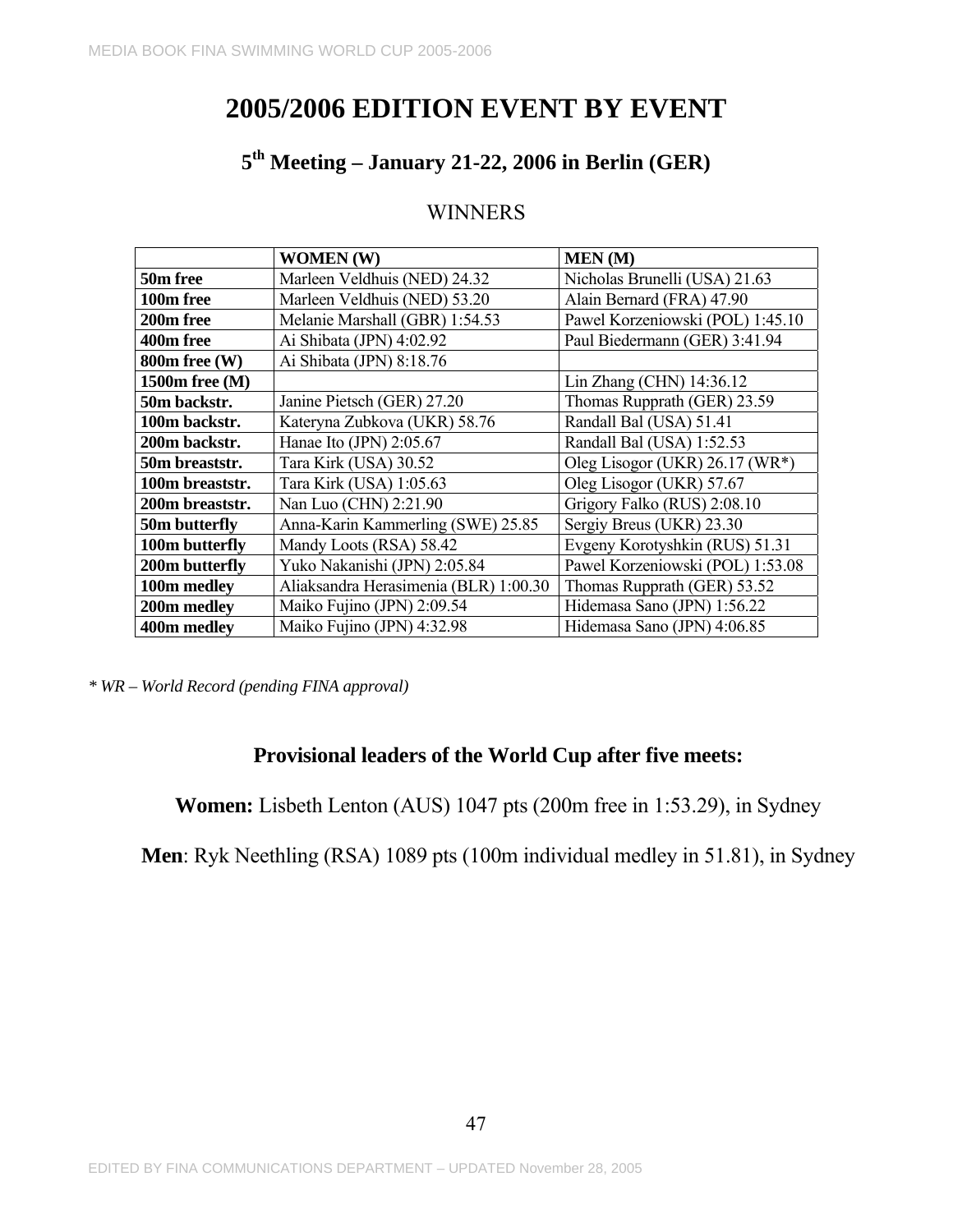# **6th meeting - January 25-26, 2006 in Moscow (RUS)**

## WINNERS

|                                                 | <b>WOMEN</b> (W)                      | <b>MEN</b> (M)                   |  |  |
|-------------------------------------------------|---------------------------------------|----------------------------------|--|--|
| 50m free                                        | Aliaksandra Herasimenia (BLR) 24.74   | Jason Lezak (USA) 21.73          |  |  |
| 100m free                                       | Malia Metella (FRA) 54.57             | Jason Lezak (USA) 47.66          |  |  |
| 200m free                                       | Rachel Komisarz (USA) 1:56.73         | Pawel Korzeniowski (POL) 1:46.24 |  |  |
| 400m free                                       | Alena Popchanka (FRA) 4:05.19         | Yuri Prilukov (RUS) 3:44.33      |  |  |
| $800m$ free $(W)$                               | Anastasya Ivanenko (RUS) 8:18.82      |                                  |  |  |
| 1500m free (M)                                  |                                       | Yuri Prilukov (RUS) 14:44.12     |  |  |
| 50m backstr.                                    | Aliaksandra Herasimenia (BLR) 27.61   | Randall Bal (USA) 23.95          |  |  |
| Katerina Zubkova (UKR) 1:00.11<br>100m backstr. |                                       | Randall Bal (USA) 51.15          |  |  |
| 200m backstr.<br>Katerina Zubkova (UKR) 2:08.03 |                                       | Arkady Vyatchanin (RUS) 1:53.01  |  |  |
| Tara Kirk (USA) 30.79<br>50m breaststr.         |                                       | Oleg Lisogor (UKR) 26.75         |  |  |
| Tara Kirk (USA) 1:06.20<br>100m breaststr.      |                                       | Oleg Lisogor (UKR) 58.26         |  |  |
| Tara Kirk (USA) 2:22.91<br>200m breaststr.      |                                       | Grigory Falko (RUS) 2:07.36      |  |  |
| 50m butterfly                                   | Alena Popchanka (FRA) 26.57           | Sergiy Breus (UKR) 23.11         |  |  |
| 100m butterfly                                  | Rachel Komisarz (USA) 58.60           | Evgeni Korotyshkin (RUS) 51.30   |  |  |
| 200m butterfly                                  | Rachel Komisarz (USA) 2:09.24         | Pawel Korzeniowski (POL) 1:53.24 |  |  |
| 100m medley                                     | Aliaksandra Herasimenia (BLR) 1:00.99 | Oleg Lisogor (UKR) 53.38         |  |  |
| 200m medley                                     | Katarzyna Baranowska (POL) 2:11.31    | Igor Berezutskii (RUS) 1:56.43   |  |  |
| 400m medley                                     | Anastasya Ivanenko (RUS) 4:34.85      | Igor Berezutskii (RUS) 4:05.83   |  |  |

## **Provisional leaders of the World Cup after six meets:**

**Women:** Therese Alshammar (SWE) 1019 pts (50m butterfly in 25.84), in Stockholm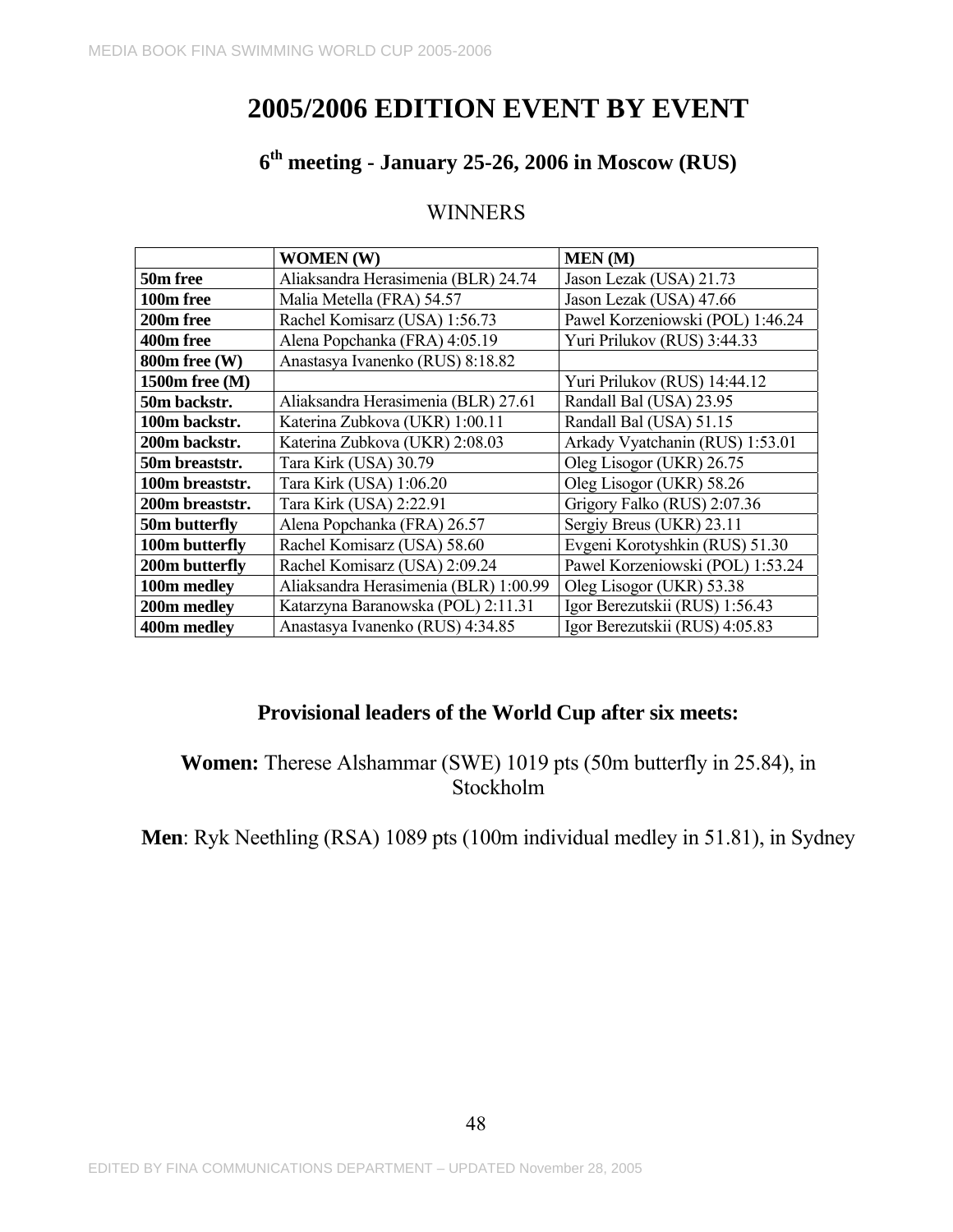# $7<sup>th</sup> meeting - February 3-4, 2006 in New York (USA)$

# WINNERS

|                    | <b>WOMEN</b> (W) | MEN(M) |
|--------------------|------------------|--------|
| 50m free           |                  |        |
| 100m free          |                  |        |
| 200m free          |                  |        |
| 400m free          |                  |        |
| $800m$ free $(W)$  |                  |        |
| $1,500$ m free (M) |                  |        |
| 50m backstr.       |                  |        |
| 100m backstr.      |                  |        |
| 200m backstr.      |                  |        |
| 50m breaststr.     |                  |        |
| 100m breaststr.    |                  |        |
| 200m breaststr.    |                  |        |
| 50m butterfly      |                  |        |
| 100m butterfly     |                  |        |
| 200m butterfly     |                  |        |
| 100m medley        |                  |        |
| 200m medley        |                  |        |
| 400m medley        |                  |        |

# **Top-three of the World Cup before the last meet:**

**Women:**

**Men**: